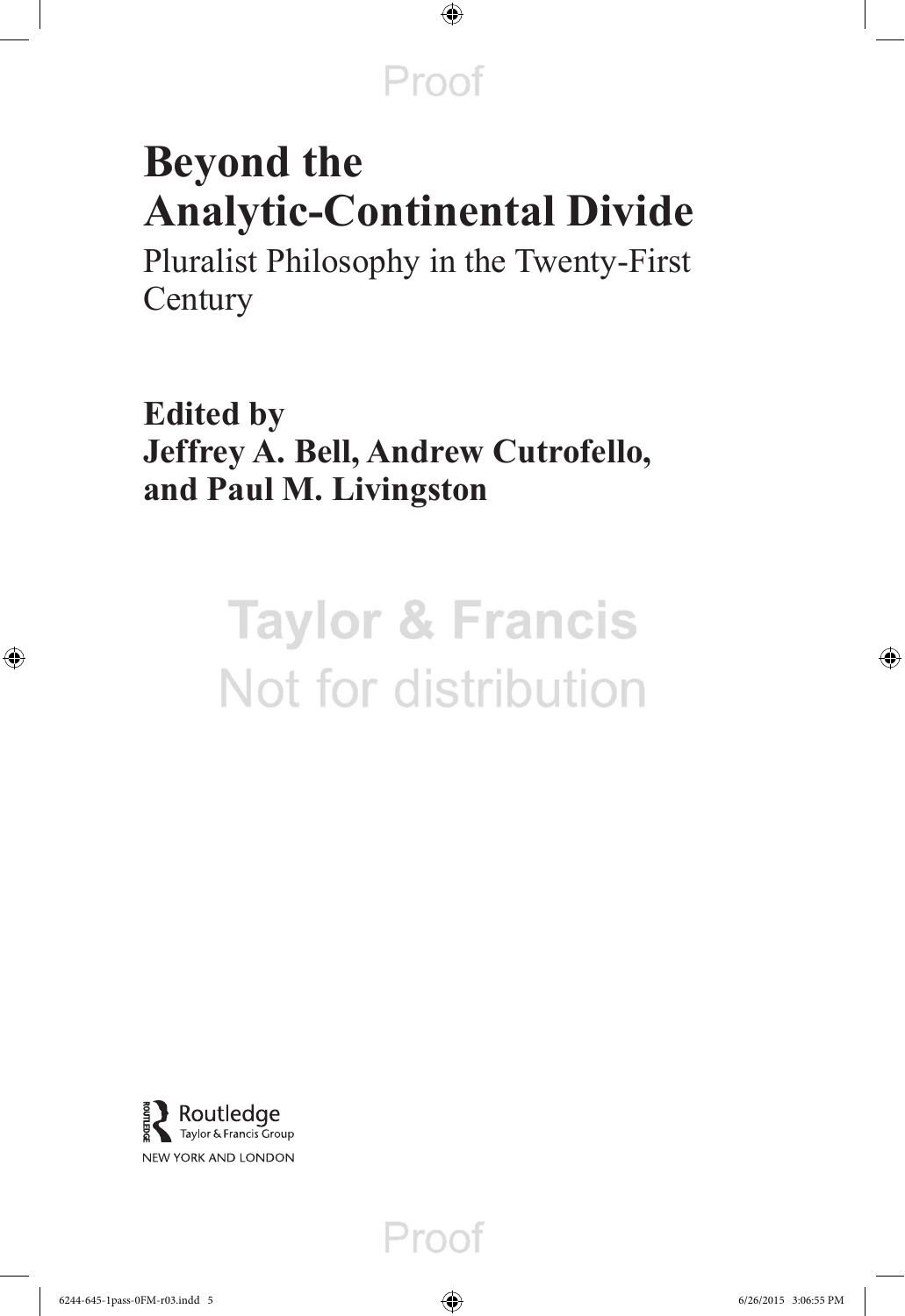⊕

### **2 The Emergence of the Concept of the Analytic Tradition as a Form of Philosophical Self-Consciousness**

*James Conant*

#### **1. ON THE VERY IDEA OF AN ANALYTIC TRADITION IN PHILOSOPHY**

It is not uncommon for people to speak of something called "analytic philosophy." We will worry in a moment about what sort of philosophy this label is supposed to single out. Let us begin just by noting one of the most straightforward ways in which people will sometimes try to pick out analytic philosophy from other sorts of philosophy—perhaps the most superficial way of all of trying to do this—namely by trying to say something about where on the planet analytic philosophy has and has not flourished. For example, we are apt to be told that analytic philosophy has been comparatively dominant for much of the twentieth century in the United Kingdom and, since the middle of that same century in the United States, as well as in other English-speaking countries, and even in many of the Scandinavian nations. Conversely, we are equally likely to be told that various forms of non-analytic philosophy—sometimes termed "continental philosophy"—at least until very recently, have been no less dominant in France, in most parts of Germany, and in many of the remaining parts of Continental Europe. Anyone who makes statements such as these must be relying upon some principle other than a merely geographical one for distinguishing the two sorts of philosophy at issue here.

Whatever that further principle is, in recent years many have taken offense to the very idea of such a distinction. Through such ways of speaking, we are told, countless diverse strands of the Western philosophical tradition since Kant are shoehorned into a pair of intellectually uninformative rubrics—one of them turning on the supposedly crucial "analytic" aspect of the philosophical work in question, the other on the arguably even more awkward geographical rubric of the supposedly "continental" feature of the philosophy in question. Surely there is much to sympathize with in such a complaint. A host of difficulties necessarily attend any effort to deploy a pair of classificatory terms that are as orthogonal to one another as are the categories "analytic" and "continental." On the surface, this would appear

⊕

⊕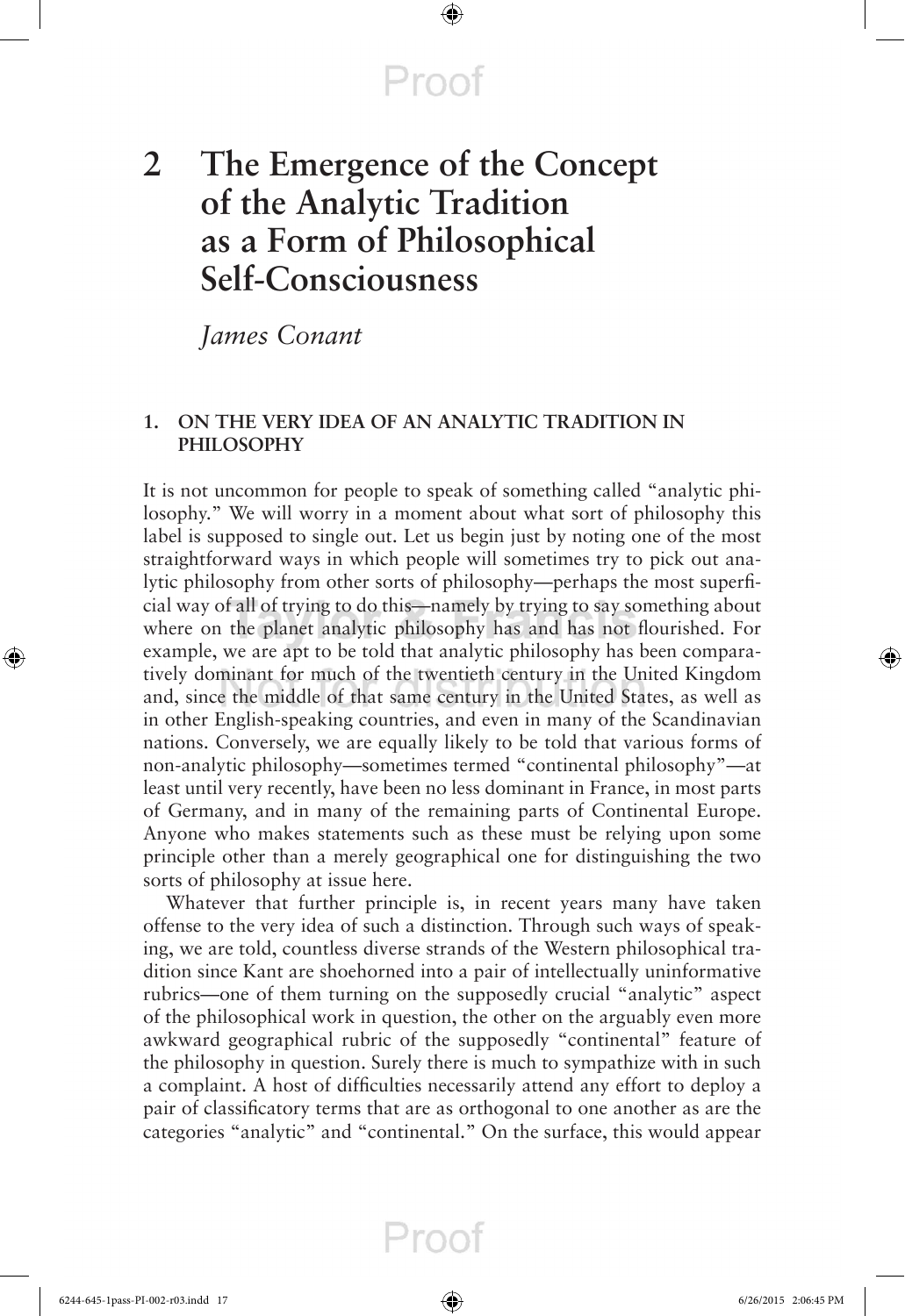⊕

#### 18 *James Conant*

to be no more promising a principle for classifying forms of philosophy into two fundamentally different kinds than would be the suggestion that we should go about classifying human beings into those that are vegetarian and those that are Romanian.

There are other reasons to be suspicious of the classificatory categories at work here. The employment of the term "continental philosophy" arguably evolved historically in order for there to be some single thing to which analytic philosophy as a whole could be opposed—while leaving unclarified (and, without implicit reference to analytic philosophy, unclarifiable) wherein the unity of the contrasting category of ("continental") philosophy is supposed to lie.1 As a matter of practice, this meant that the unity of "continental" philosophy was in fact construed by most analytic philosophers through recourse to a *via negativa*: analytic philosophers specified for themselves what continental philosophy was, in effect, by thinking of it as an enormous garbage bin into which any outwardly apparently non-analytic form of post-Kantian philosophy was to be dumped. As with the contents of any garbage can, so too with this one: after a great many items came to be tossed into the can, it was no longer possible to discern what united them all, without reference to something not to be found among the contents of the can—namely, an appreciation of the aims and interests of those doing the tossing. **STIP** 

Whatever original appearance of neatness and appropriateness may have attached to the respective geographical locations of the two traditions has largely dissipated over the past several decades. There are many philosophy departments in the United States and the United Kingdom now specializing in so-called "continental" philosophy. Some of the leading academic positions in the Francophone world are held today by French analytic philosophers, and the German Society for Analytic Philosophy now attracts a level of attendance at its conferences of which it can and does proudly boast. These and other developments have rendered it increasingly difficult to specify these two traditions via anything as superficial as a principle of geographical location.2

For these and other reasons, it has come to seem clear to some that the very idea of a distinctively analytic tradition in philosophy should be abandoned. This is not the conclusion that I shall wish to draw from the above considerations. Nevertheless, it is a matter of some delicacy and difficulty to say with any accuracy what is distinctive about the tradition in question—at least if one wishes to do so in a manner that is both historically informed and philosophically non-partisan.3 With these caveats in mind, I propose to address the following question: what would it be to characterize what is distinctive about the analytic mode of philosophy from within, rather than from without? Specifically, what are analytic philosophy's own answers to the following two questions: (1) What is analytic philosophy? and (2) what is an analytic philosopher? We shall call these our *guiding questions*. If we wish to make progress with our guiding questions, we need to look at very

⊕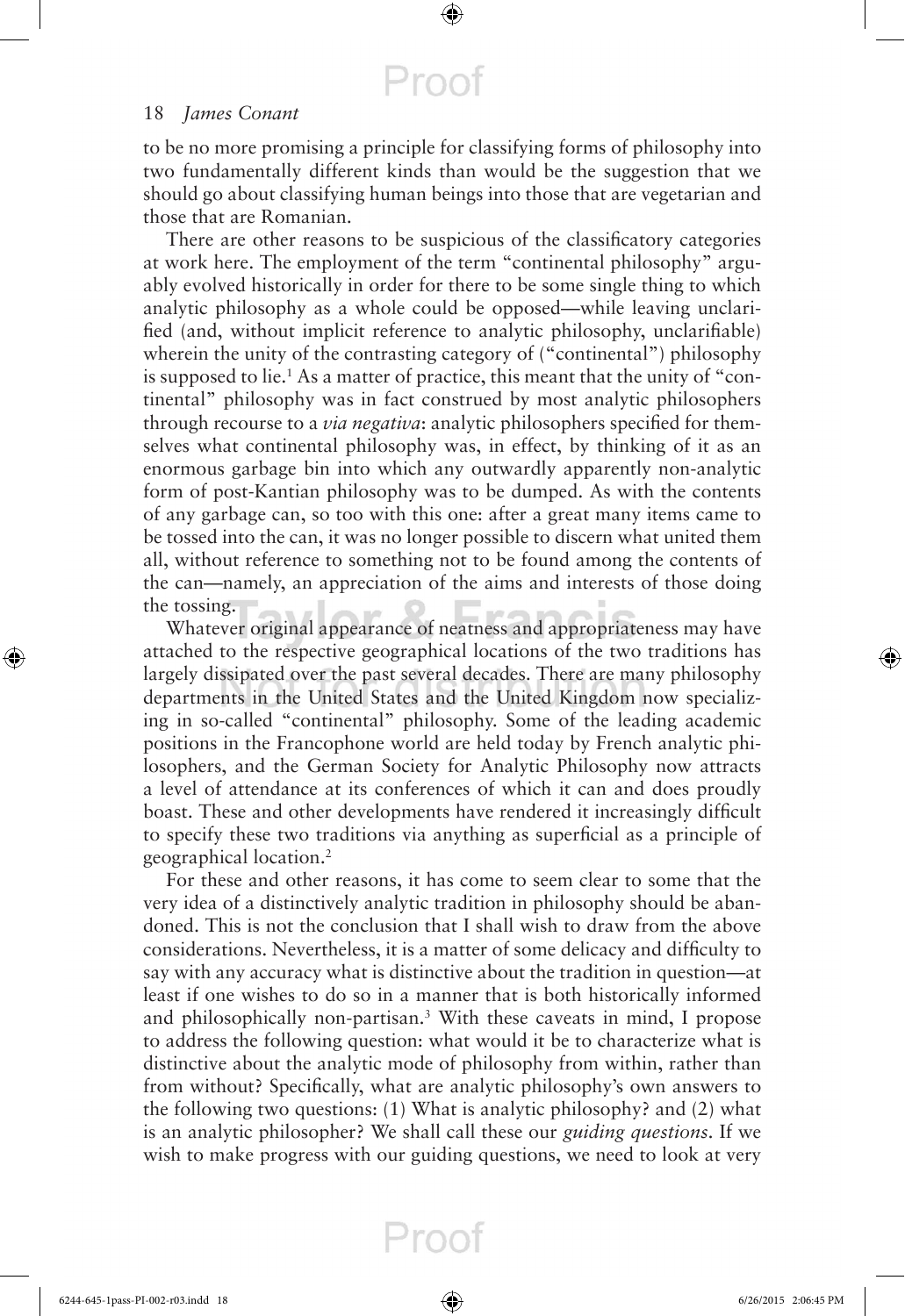⊕

### *The Emergence of the Concept of the Analytic Tradition* 19

different sorts of statements from analytic philosophers regarding what philosophy is—ones that are better suited to bringing out what is distinctively *analytic* about the sort of philosophy in question. But there now is a further difficulty we encounter here. Philosophers concerned to issue anything resembling such a proclamation often also take the occasion to try to *prescribe* what analytic philosophy *should* be, as they conceive it, as a matter of philosophical doctrine. Consider the following three representative cases:

- (1) At the outset of the tradition, the early Moore and Russell each understood what was distinctive in their new philosophical point of departure to lie not just in their new method of analysis, but equally in the power of that method to demonstrate that the philosophical doctrines of holism and idealism, which they opposed, were false and that philosophical doctrines of atomism and realism, which they sought to champion, were true.
- (2) In a second major phase of the tradition, Carnap thought that the analytic philosophy of his day partly reached its maturity not only by practicing a new method of philosophical elucidation, but by showing, through its application, that a comparatively resolute form of empiricism (according to which most truths were a posteriori) was true, while also revealing that the empiricist must make one crucial concession to the rationalist (namely, that the truths of logic and mathematics were a priori, after all).
- (3) In its most recent phase, many a representative of the analytic tradition today thinks that anyone who has appropriately internalized the canons of rigor that analytic philosophy seeks to uphold ought to concede (even if it requires one to issue a great many philosophical promissory notes that we at the moment have no idea exactly how to cash) that some form of scientific naturalism is the only intellectually respectable position open to a serious analytic philosopher.

Despite the predominance of these very specific doctrinal commitments at each of these three phases, at that very same moment in the history of the analytic tradition there were other philosophers (whom we today regard as belonging no less to that tradition) who were determined to contest these very doctrines. Moreover, even if one restricts oneself to the three phases of the tradition mentioned above, it is worth noticing how dramatically different the supposed doctrinal upshot of a commitment to (something nominally referred to at all three of these phases in the tradition as) "the analytic method in philosophy" was taken to be. What this shows is that doctrinal categories such as realism, empiricism, scientific naturalism, etc., are simply inadequate terms for specifying what unifies and distinguishes the analytic tradition as a whole. The nature of analytic philosophy simply cannot be captured in terms of a shared assent to anything having the form of a philosophical "-ism."4 What it is to be an analytic philosopher has more



⊕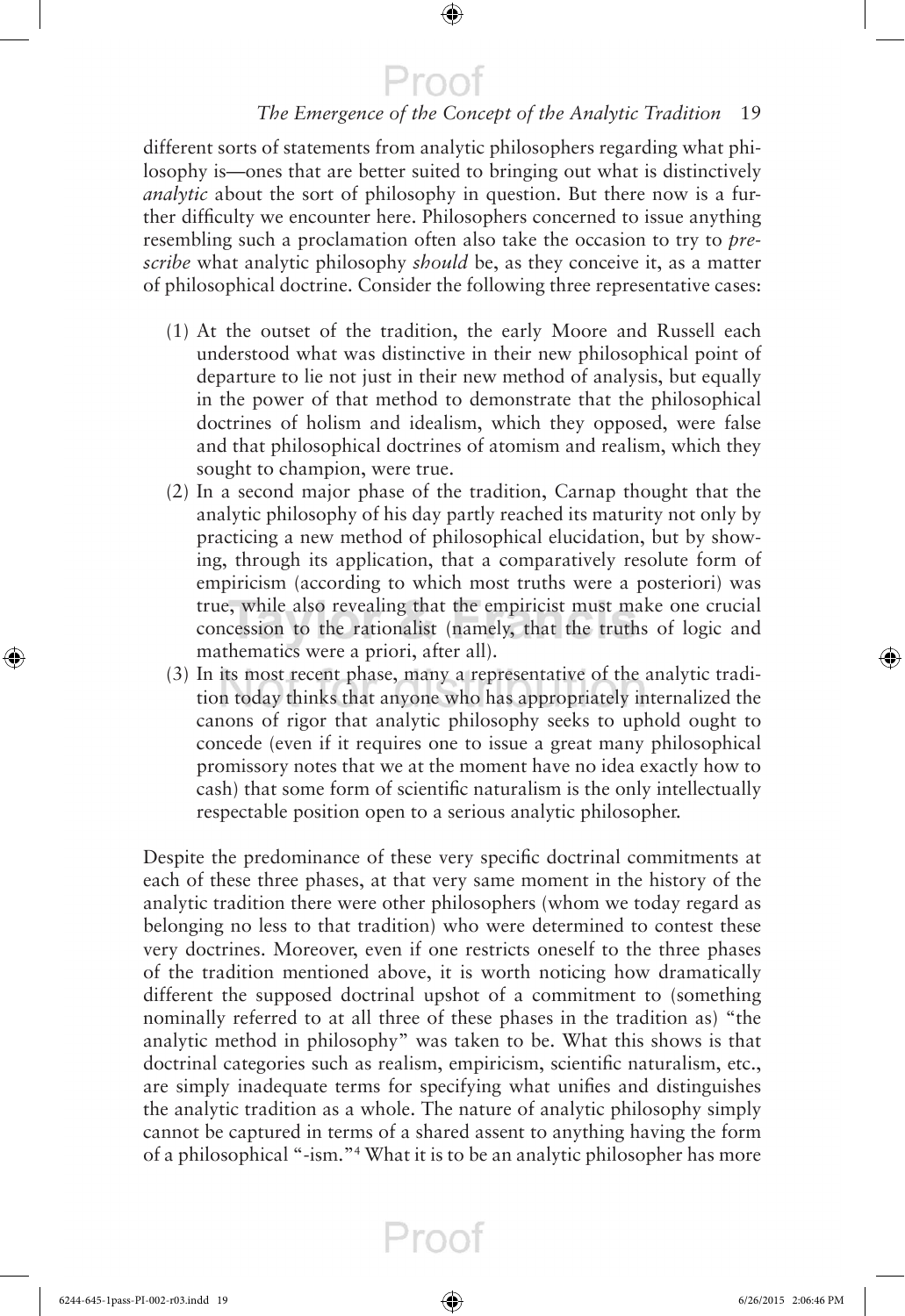⊕

#### 20 *James Conant*

to do with a certain conception of *how* one ought to do philosophy than it does with *what* one ought to conclude on the basis of so doing it—with *the character of the activity* of philosophizing rather than with *the body of doctrine* in which it issues.

Attempts by analytic philosophers to articulate their conceptions of what is distinctive about analytic philosophy generally also express a particular attitude toward the traditional questions of philosophy and which of them are worth answering—thereby usually also furnishing clues regarding how this particular analytic philosopher would go about answering some of these questions and why she would reject others (or, in the case of certain figures, why she is determined to unmask them all as based on either confusion or nonsense). So in the cases of a great many authors, it would be artificial to attempt to separate what they deem to be matters of method from matters of doctrine. But even if these two aspects of what they consider analytic philosophy to be are often inextricably intertwined, it remains possible to select representative quotations that help to highlight what various of them at their particular junctures in the tradition take to be distinctive about the manner in which they think philosophy ought to be practiced.

Such statements tend to be produced under the felt pressure to ward off some alternative conception of how philosophy ought to be practiced. Thus they are akin to *bulletins from the front—*statements written in the heat of a contest to determine what analytic philosophy is to be, in which each contestant attempts to carry the day for what she is seeking to initiate, or inherit, or redirect, in undertaking to do analytic philosophy in her own distinctive way. Here are some characteristic statements of this sort:

A proposition is composed not of words, nor yet of thoughts, but of concepts. . . . They are incapable of change; and the relation into which they enter with the knowing subject implies no action or reaction. . . . It seems necessary, then, to regard the world as formed of concepts. These are the only objects of knowledge. . . . From our description of a judgment, there must, then, disappear all reference either to our mind or to the world. . . . The nature of the judgment is more ultimate than either, and less ultimate only than the nature of its constituents—the nature of the concept or logical idea.  $(G, E, Moore)^5$ 

Modern analytical empiricism [. . .] differs from that of Locke, Berkeley, and Hume by its incorporation of mathematics and its development of a powerful logical technique. It is thus able, in regard to certain problems, to achieve definite answers, which have the quality of science rather than of philosophy. It has the advantage, as compared with the philosophies of the system-builders, of being able to tackle its problems one at a time, instead of having to invent at one stroke a block theory of the whole universe. Its methods, in this respect, resemble those of science. I have no doubt that, in so far as philosophical knowledge is possible, it is by such methods that it must be sought. (Bertrand Russell)<sup>6</sup>

⊕

⊕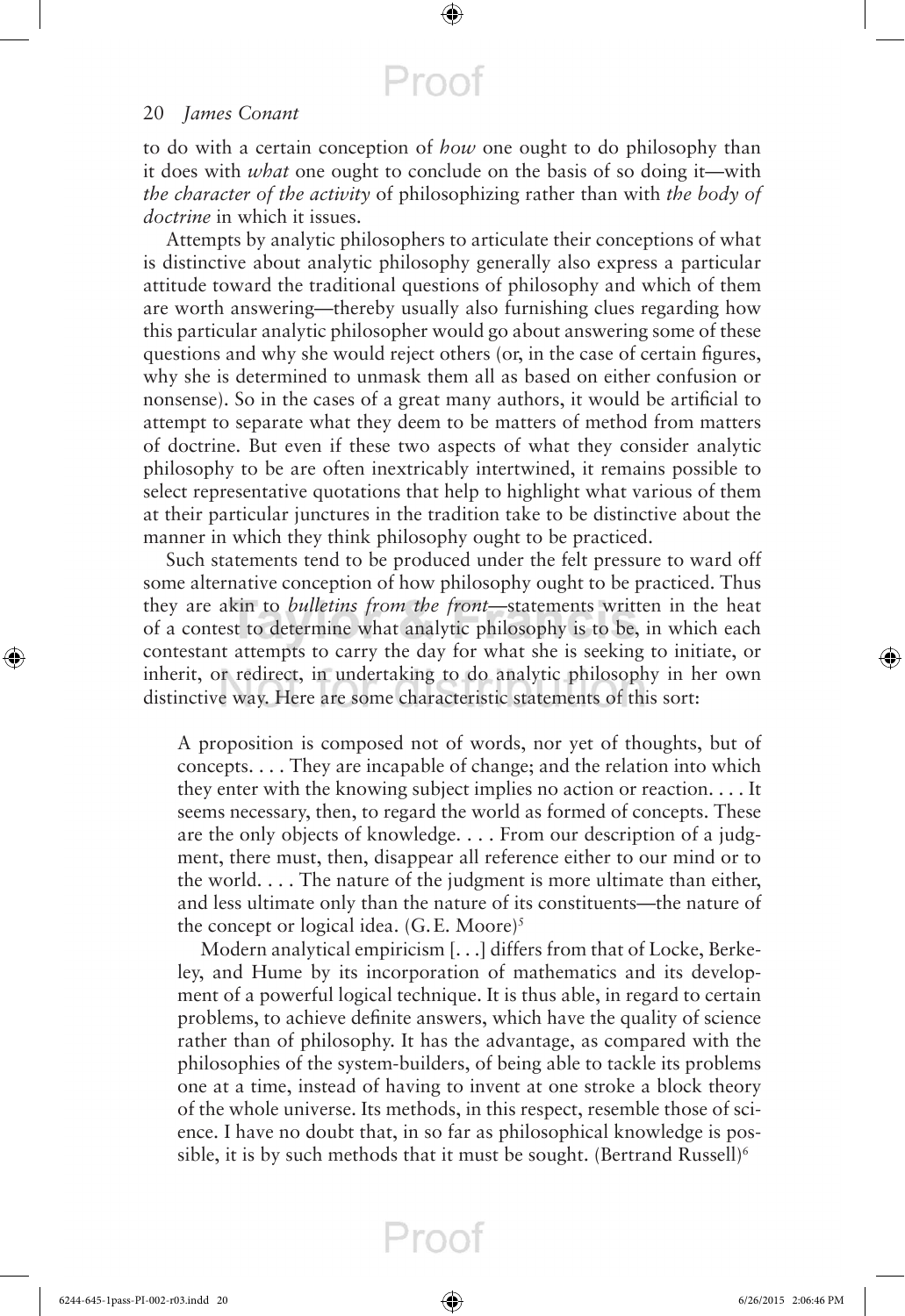⊕

### *The Emergence of the Concept of the Analytic Tradition* 21

Philosophy is not one of the natural sciences. (The word "philosophy" must mean something which stands above or below, but not beside the natural sciences.) The object of philosophy is the logical clarification of thoughts. Philosophy is not a theory but an activity. A philosophical work consists essentially of elucidations. The result of philosophy is not a number of "philosophical propositions", but to make propositions clear. Philosophy should make clear and delimit sharply the thoughts which otherwise are, as it were, opaque and blurred. (Early Wittgenstein)<sup>7</sup>

In most cases future philosophers will have to be scientists because it will be necessary for them to have a certain subject matter on which to work—and they will find cases of confused or vague meaning particularly in the foundations of the sciences. . . . I am convinced that our view of the nature of philosophy will be generally adopted in the future; and the consequence will be that it will no longer be attempted to teach philosophy as a system. We shall teach the special sciences and their history in the true philosophical spirit of searching for clarity and, by doing this, we shall develop the philosophical minds of future generations. (Schlick)<sup>8</sup>

Logic is the method for doing philosophy. [. . .] There is no such thing as philosophy in the shape of a theory, i.e. a system of distinct propositions separate from science. Doing philosophy means nothing else but this: to clarify the concepts and propositions of science through logical analysis. (Carnap)<sup>9</sup>

It was true to say that our considerations could not be scientific ones. It was not of any possible interest to us to find out empirically 'that, contrary to our preconceived ideas, it is possible to think such-andsuch'—whatever that may mean. . . . And we may not advance any kind of theory. There must not be anything hypothetical in our considerations. We must do away with all explanation, and description alone must take its place. And this description gets its light, that is to say its purpose, from the philosophical problems. These are, of course, not empirical problems; they are solved, rather, by looking into the workings of our language, and that in such a way as to make us recognize those workings: in despite of an urge to misunderstand them. The problems are solved, not by giving new information, but by arranging what we have always known. Philosophy is a battle against the bewitchment of our intelligence by means of language. (Later Wittgenstein)<sup>10</sup>

This book offers what may with reservations be described as a theory of the mind. But it does not give new information about minds. We possess already a wealth of information about minds, information which is neither derived from, nor upset by, the arguments of philosophers. The philosophical arguments which constitute this book are intended not to increase what we know about minds, but to rectify the logical geography of the knowledge which we already possess. (Gilbert Ryle)<sup>11</sup>

⊕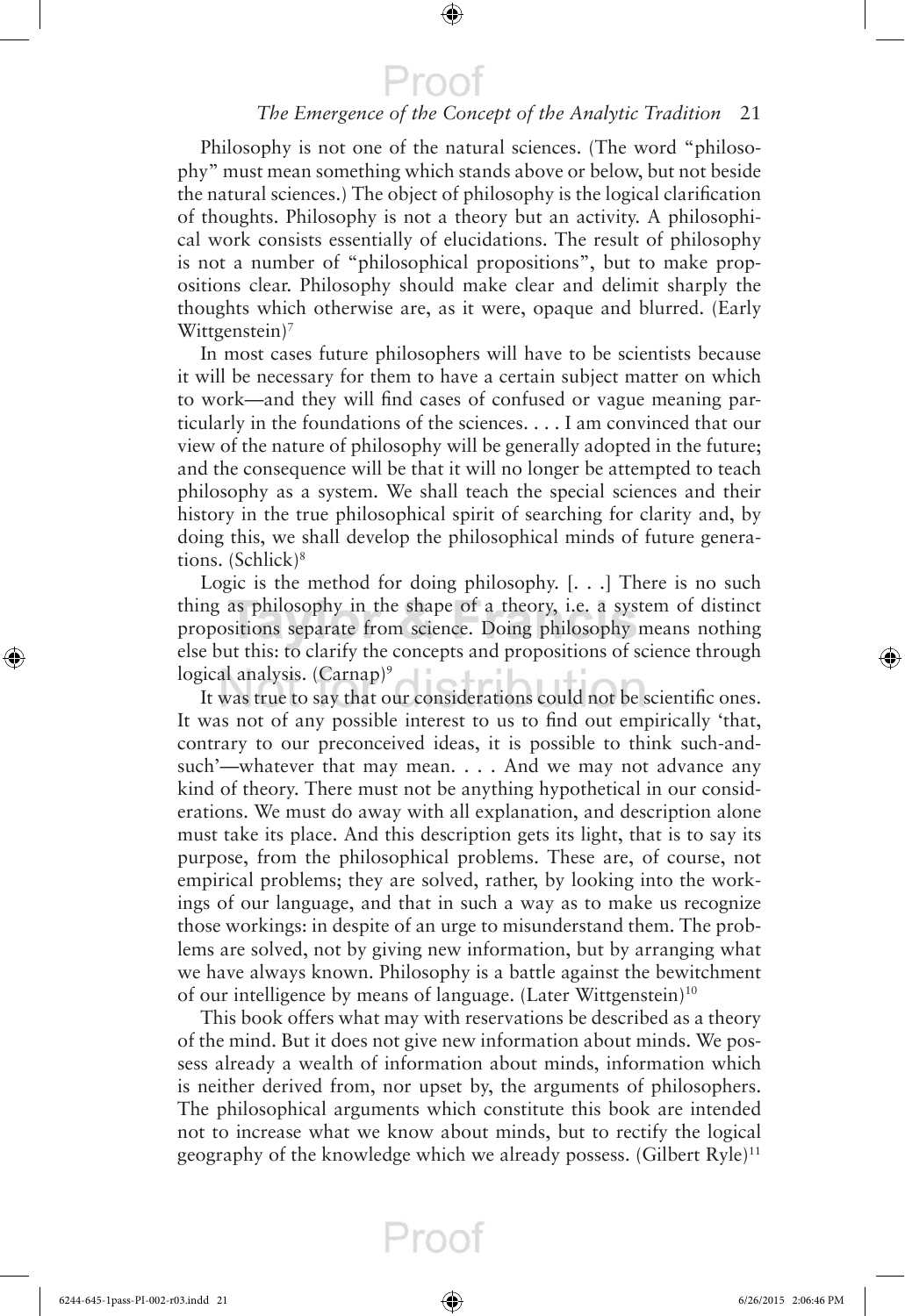⊕

#### 22 *James Conant*

In view of the prevalence of the slogan 'ordinary language', and of such names as 'linguistic' or 'analytic' philosophy or 'the analysis of language', one thing needs specially emphasizing to counter misunderstandings. When we examine what we should say when, what words we should use in what situations, we are looking again not *merely* at words (or 'meanings', whatever they might be) but also at the realities we use the words to talk about: we are using a sharpened awareness of words to sharpen our perception of, though not as the final arbiter of, the phenomena. For this reason I think it might be better to use for this way of doing philosophy, some less misleading name than those given above—for instance, 'linguistic phenomenology', only that is rather a mouthful.  $(I.L.$  Austin $)^{12}$ 

Metaphysics has been often revisionary, and less often descriptive. Descriptive metaphysics is content to describe the actual structure of our thought about the world. . . . How should it differ from what is called philosophical, or logical, or conceptual analysis? It does not differ in kind of intention, but only in scope and generality. Aiming to lay bare the most general features of our conceptual structure, it can take far less for granted than a more limited and partial conceptual inquiry. Hence, also, a certain difference in method. Up to a point, the reliance upon a close examination of the actual use of words is the best, and indeed the only sure, way in philosophy. But the discriminations we can make, and the connections we can establish, in this way, are not general enough and not far-reaching enough to meet the full metaphysical demand for understanding. For when we ask how we use this or that expression, our answers, however revealing at a certain level, are apt to assume, and not to expose, those general elements of structure which the metaphysician wants revealed. The structure he seeks does not readily display itself on the surface of language, but lies submerged.  $(P. F. Strawson)^{13}$ 

I have . . . an unswerving belief in external things—people, nerve endings, sticks, stones. . . . I believe also, if less firmly, in atoms and electrons and in classes. How is all this robust realism to be reconciled with the barren scene that I have just been depicting? The answer is naturalism: the recognition that it is within science itself, and not in some prior philosophy, that reality is to be identified and described. (W.V. Quine)<sup>14</sup>

The first of these statements is from Moore's aforementioned essay, "The Nature of Judgment." Though it expresses the essential conviction that Moore took to distinguish his philosophical project from that of his predecessors and it seeks to show how that conviction is to be secured through a different approach to philosophical problems, it still retains much of the flavor of traditional philosophy. The second quotation is one of the later of Russell's many attempts to define and call for the continuation of the movement that he considered Moore, Frege, and himself (among others) to

⊕

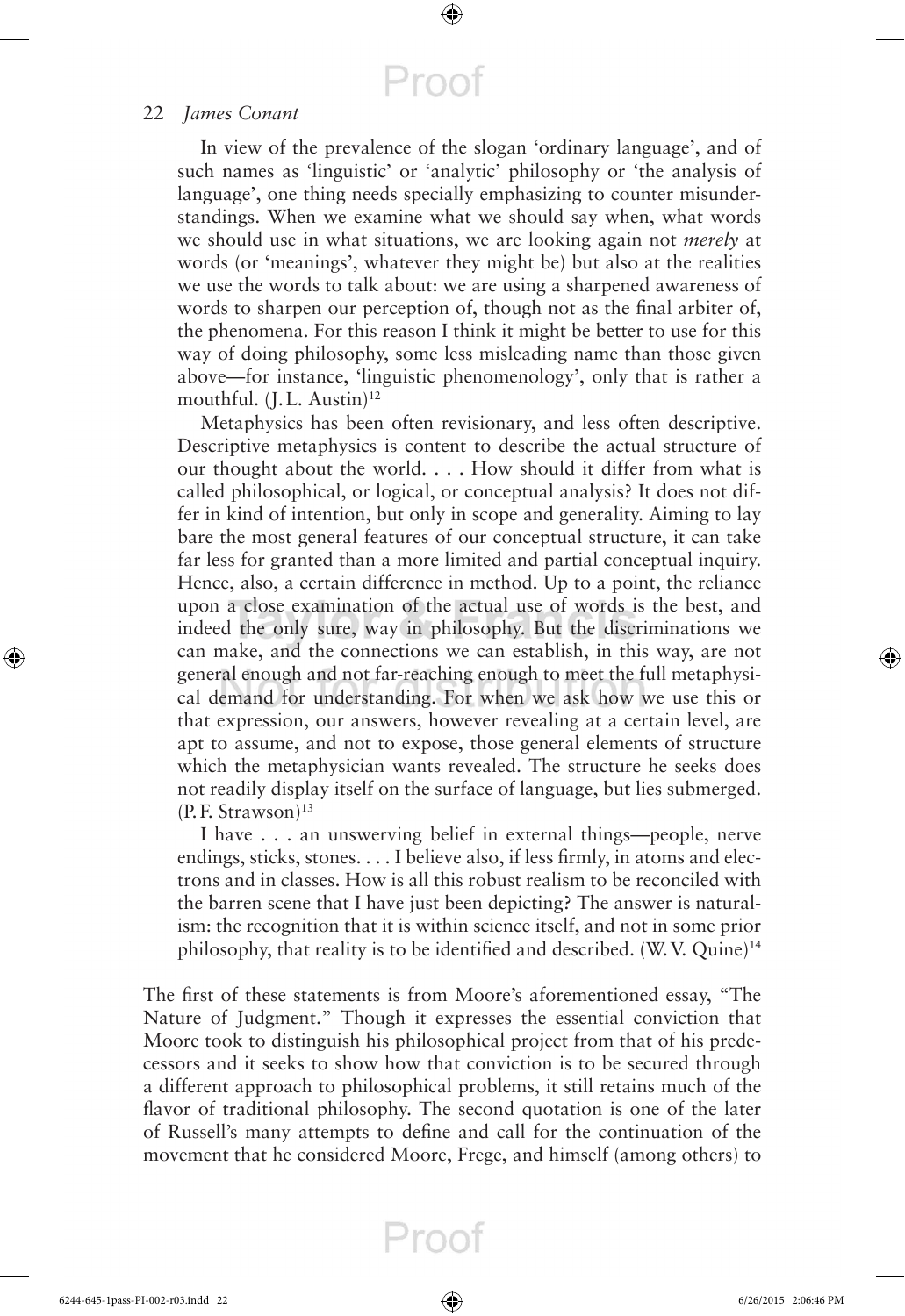⊕

### *The Emergence of the Concept of the Analytic Tradition* 23

be initiating. At the center of this conception of it is the idea that philosophy should take the mathematical and natural sciences as a model. Russell's original conception of the way in which this was to proceed took it for granted that, even while doing so, philosophy would remain in some respects importantly distinct from science. The third quotation is from Wittgenstein's *Tractatus*—the first of many influential works within the analytic tradition concerned to take up a position toward the prior chapters of that tradition akin to that which Kant had assumed with regard to the early modern tradition. Like Kant, early Wittgenstein sought to show how the entire collective enterprise had taken a wrong turn and hence why a new beginning is now required. Here, as with Kant, an insistence on the sharp difference between the character of the questions treated by the philosopher and those treated by the natural sciences comes again to play a central role.

The fourth and fifth quotations—from Moritz Schlick and Rudolf Carnap respectively—are representative of a number of the thinkers in the succeeding generation who struggled to incorporate the critical edge of Wittgenstein's apparently devastating, tradition-exploding ideas into an undertaking retaining the overall outline of Russell's programmatic, tradition-inaugurating ambitions—thereby introducing considerable internal tension into their conception of philosophy. They are eager to retain Russell's idea that philosophy has a special kinship with the natural sciences, and yet also want to agree with Wittgenstein that the propositions of philosophy must be sharply distinguished from those of the natural sciences—and indeed from empirical propositions in general.

In the second half of the above collection of quotations, we have to do with reactions to the first generations of analytic philosophy. The task at that point had become one of redefining an ongoing tradition. In the sixth quotation, we have a characteristic reflection on the nature of philosophy by the later Wittgenstein. Here we encounter a thinker who is in equal measure concerned, first, to repudiate the inheritance of his early work by Schlick and Carnap (and thus to insist that philosophy must be conducted in a spirit completely alien to that of the natural sciences); second, to move beyond that work itself, on the grounds that it failed to live up to its aspiration to fully break with the preceding tradition (and thus to repudiate that work in a very different way from that of its most outspoken critics); and third, to retain and extend the philosophical aspirations at the heart of that early work (and thus to emphasize that the later work can be understood only against the background of the earlier).

In the final four quotations, we encounter four alternative proposals for alternative new beginnings for analytic philosophy—each of which seeks to offer a new form of positive program for philosophy, and each of which draws inspiration from sources that come from outside analytic philosophy. The first three of these quotations (from Ryle, Austin, and Strawson) share with the later Wittgenstein the idea that philosophy ought to do justice to the most fundamental aspects of our everyday understanding of

⊕

⊕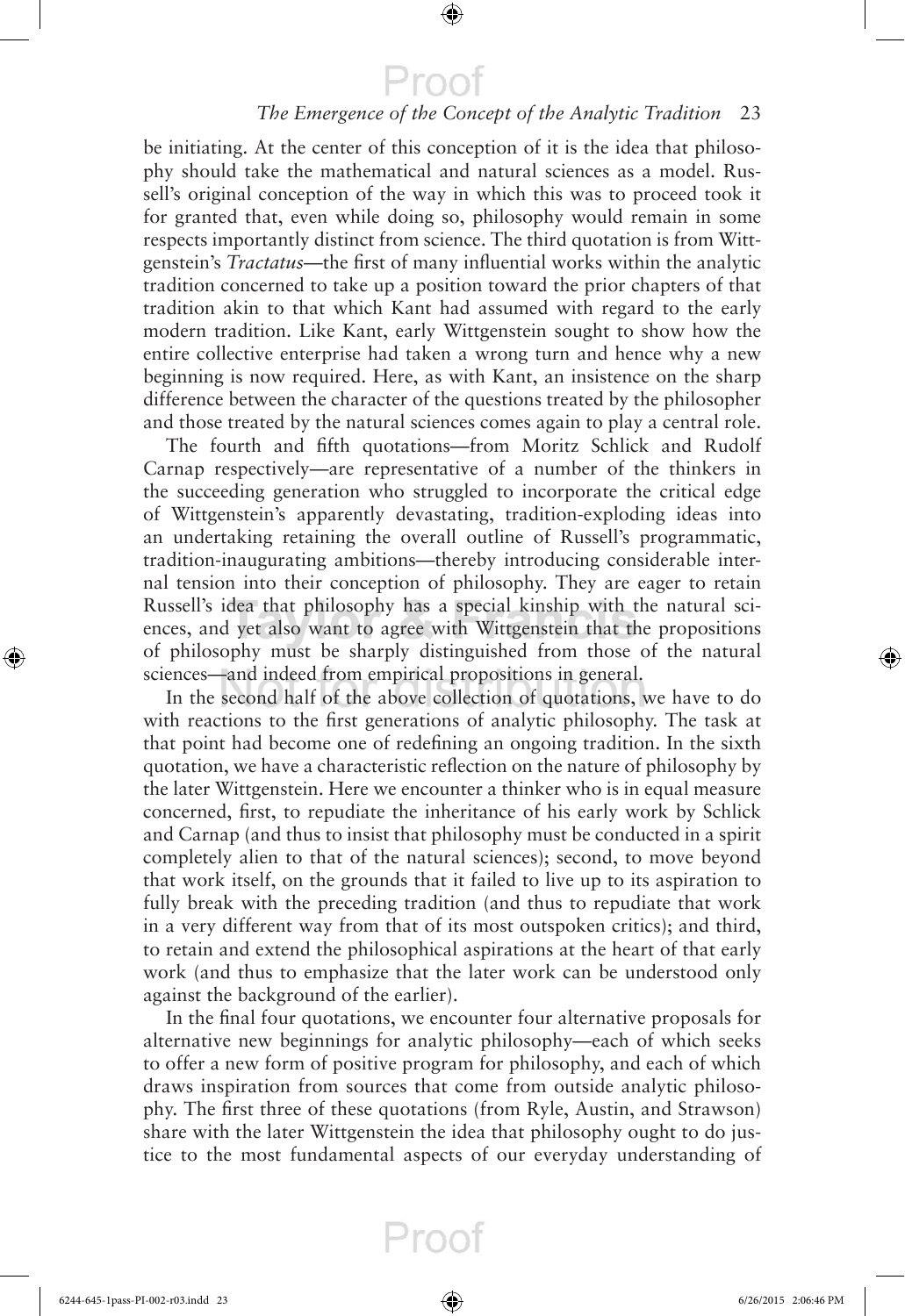⊕

#### 24 *James Conant*

ourselves, the world, and the medium-sized dry goods (as ordinary objects were nicely referred to) and other persons we find there. Ryle harks back to Frege and Wittgenstein; Austin especially to Moore. Both Ryle and Austin were trained as scholars of ancient philosophy and both strove, albeit in very different ways, to reincorporate into the analytic tradition certain neglected insights they find in Plato and Aristotle. Austin, Ryle, and Strawson all belonged to a generation of analytic philosophers who had begun to become suspicious of an overreliance on technical tools in philosophy. Paul Grice later offered a diagnosis of the waning enthusiasm among certain members of the postwar generation for inventing new forms of logical notation (along with an increasing interest in ordinary language) in the following terms:

I have little doubt that a contribution towards a gradual shift of style was also made by a growing apprehension that philosophy is all too often being squeezed out of operation by technology; to borrow words from Ramsey, that apparatus which began life as a system of devices to combat *woolliness* has now become an instrument of *scholasticism*. 15

Others, however, in that same postwar generation strongly dissented from this burgeoning consensus and deplored the depreciation of formal logic that had become so fashionable in the work of many of their contemporaries. Perhaps the most influential of these dissenters was W.V.O. Quine. Carnap and others had viewed the tools of logic as providing the instruments for an articulation of the aim of philosophy that would allow it to continue to differentiate itself from natural science. Quine championed the position that philosophy and science should be regarded as two aspects of a single enterprise—intertwined partners caught up in a single form of pursuit: the pursuit of truth. While his contemporary Strawson looked back especially to Kant for philosophical stratagems designed to vindicate our ordinary conceptual scheme, Quine looked sideways to developments in empirical psychology and physics to overturn that scheme. Whereas Strawson sought to recover the Kantian project of reconciliation in philosophy (making room again for the idea that we can, without contradiction, conceive of ourselves as both material bodies and free agents), Quine sought to revivify the Humean project of debunking the ordinary man's view of the world (breathing new life into something akin to the very sorts of naturalism that Frege and the early Wittgenstein sought to exorcise from philosophy). Indeed, much of postwar twentieth-century analytic philosophy can be seen as involving a contest between this standard analytic conception of what it is to be a Humean (debunking our ordinary view of the world in the light of a properly naturalized understanding of what it *can* contain) and the opposed standard analytic conception of what it is to be a Kantian (seeking to respect *both* the natural-scientific understanding and our everyday understanding of the world).

⊕

⊕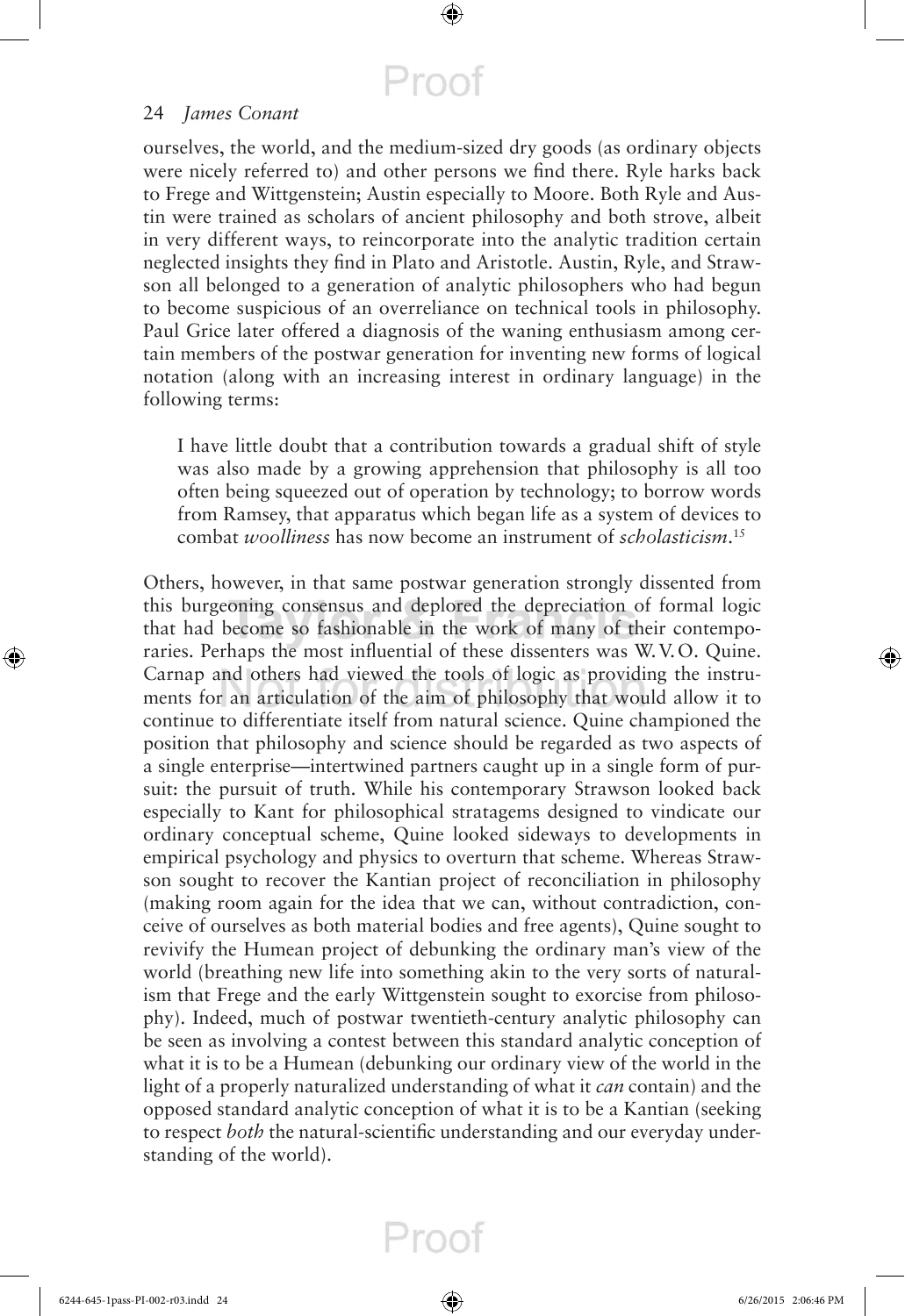⊕

#### *The Emergence of the Concept of the Analytic Tradition* 25

Each of the ten statements on the list above was made by an important analytic philosopher at a very particular point in his career. Each gives expression to a conception of analytic philosophy that proved to be influential for a time, thereby affecting the trajectory of the analytic tradition as a whole. When taken together, they bring out certain characteristic features of the tradition. No one of them, however, suffices as a summary of what "analytic philosophy" as such is. None of them articulates a conception of philosophy—let alone of what makes a particular sort of philosophy *analytic*—that they would have expected the other nine authors and most of their contemporaries to endorse, at least not without considerable qualification. Each is speaking for himself, attempting to give voice to his own distinctive conception, at the time of writing—a conception that, in many of their cases, underwent one or more dramatic shifts over the course of their careers. Thus each statement offers a characterization of what philosophy is that is simply far too distinctive, too idiosyncratic, and too historically indexed to a particular moment in the unfolding of the analytic tradition to serve as a blanket characterization of what makes analytic philosophy as a whole something that might plausibly be considered a unitary intellectual movement.

The statements above appear in roughly chronological order. With respect to at least the first five of them, at the time of their writing, there was not yet anything they were aware of (and to which they could have thought of themselves as contributing) that could have been designated as "the analytic tradition." The very possibility of discerning anything of the sort requires the attainment of some historical distance from its beginnings, hence of a standpoint from which one is able to compare and contrast an extended stretch of this development in philosophy with other philosophical traditions, such as those to which the early analytic philosophers were reacting—such as German Neo-Kantianism, Austrian Realism, British Idealism, and American Pragmatism.

The history of the relations between analytic philosophy and these neighboring traditions is no less tangled than that of analytic philosophy itself. Analytic philosophy arose partly as a reaction to these other forms of philosophy—and, yet, as so often in the history of philosophy, it bears deep traces of the very traditions it sought to resist and replace. No less significantly, some later practitioners in the analytic tradition sought to reincorporate insights from those same traditions—insights they thought their analytic predecessors had either unduly neglected or over-hastily rejected. This subsequently gave rise to the emergence of developments in the analytic tradition that would have astonished many of its earlier figures—bearing such labels as Analytic Kantianism, Analytic Hegelianism, and Analytic Pragmatism. Russell and Moore understood the tradition they were seeking to inaugurate in philosophy to be a revolt again Idealism—and against Kant, Hegel, and the British Idealists in particular. A half-century later, Sellars and Strawson saw themselves as trying to recover insights from Kantian

⊕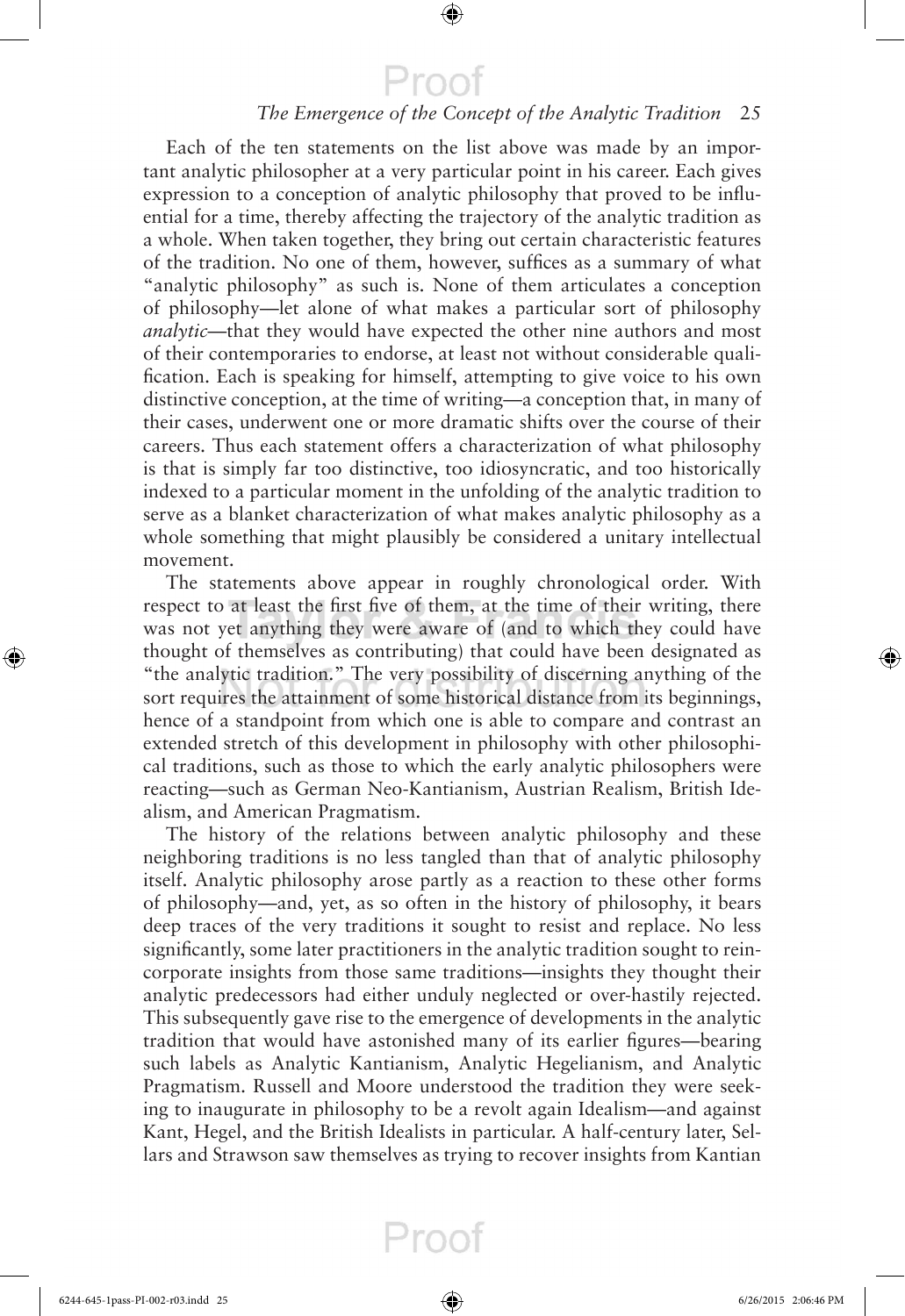⊕

#### 26 *James Conant*

Idealism and to reincorporate them within the analytic tradition; while some contemporary analytic philosophers, such as John McDowell and Robert Brandom, in the generation thereafter, have become no less concerned to recover and revive what they regard as philosophically valuable and vital in Hegel. While Russell and Moore sought to distinguish themselves sharply from American Pragmatists like William James and John Dewey, and while the pragmatists of the next generation (such as C.I. Lewis) often tended to distinguish themselves sharply from their analytic contemporaries (such as Hans Reichenbach and Carnap), many recent analytic philosophers (notably Hilary Putnam and Richard Rorty) see no essential tension between the best insights of analytic philosophy and Pragmatism, and seek to develop philosophical syntheses of elements drawn from each.

But these are all relatively recent developments, of which an early analytic philosopher could not have had any inkling. It is a historical truism to say that the early analytic philosophers themselves did not yet have (because they could not have had) a historical consciousness of their own work as forming the first chapter in a more extended intellectual adventure—an adventure that would eventually become what we now call "the analytic tradition." Thus they could hardly have reflected on that tradition, or compared and contrasted it with other equally sustained philosophical traditions. Such a perspective on the significance of their own accomplishment would have required of the early analytic philosophers that they be able to step outside of their own moment in time and travel to a moment in the philosophical future from which they could assess how their own chapter in the history of philosophy formed the first chapter of something on the order of a tradition. This important point, upon a moment's reflection, is an obvious one, but it is often overlooked or at least underappreciated: The founding fathers of analytic philosophy did not take themselves, and could not have taken themselves, to be founding what we today think of as the analytic tradition. In thinking of them as analytic philosophers, we think of them in a way that they could not have thought of themselves.

This is not to say that the authors of our first five quotations—G.E. Moore, Bertrand Russell, the early Ludwig Wittgenstein, Moritz Schlick, Rudolf Carnap—had no interest in opening up a new chapter in the history of philosophy. They each wanted to change philosophy in a way that would affect how everyone after them who might venture to practice it would (or at least should) do so. Each sought to transform philosophy, and each ended up figuring in a cumulative development that, as a whole, did transform philosophy—or at any rate philosophy as practiced in the Anglophone mainstream of the discipline—into something new. So, in one sense, each can be said to have contributed materially to a revolution in philosophy. But, in another sense, none of them can simply be said to have authored that revolution, not only because the transformation in question was a collective effort to which they all contributed, but also because none of them would have regarded most of what followed as realizing their original conception

⊕

⊕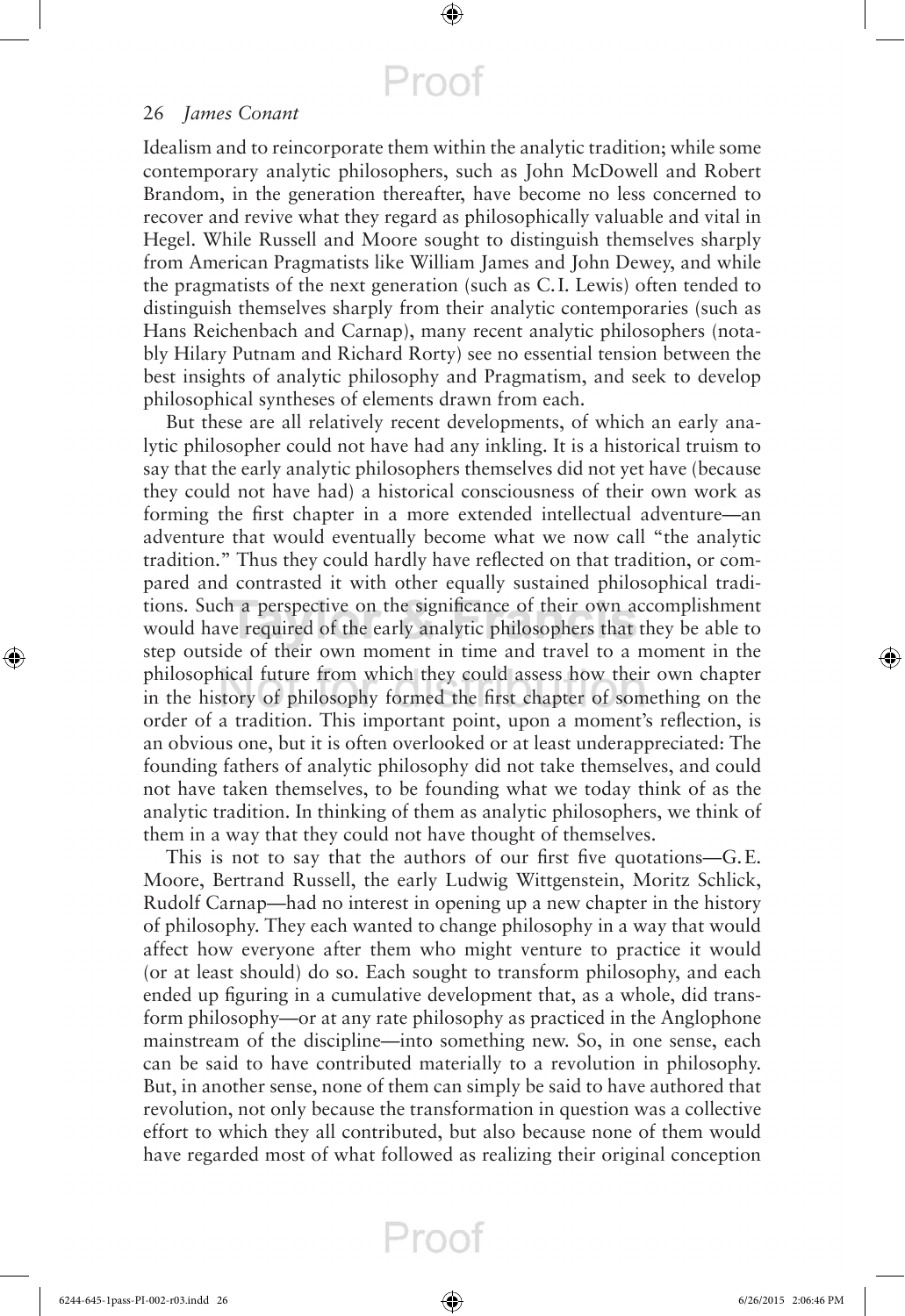⊕

### *The Emergence of the Concept of the Analytic Tradition* 27

of what they sought to initiate. The so-called "founders of analytic philosophy", in this sense, did not know what they were actually founding. They could not have foreseen—nor, at least in some instances, would they even have been willing to endorse—many subsequent developments within that tradition. In some cases, they would have had difficulty even comprehending how what followed could be supposed to represent an inheritance and continuation of their own endeavors.

The experience of being unable to comprehend a later stage in the development of the tradition is something that a number of major figures experienced in a fashion that was devastatingly immediate and personal. The sense of having been betrayed by a member of the next generation, or even of one's own, sometimes played out very painfully between pairs of individuals who were initially as intellectually close to one another as one can imagine—sometimes standing to one another in the relation of teacher to student, or that of master to disciple, or that of comrades in arms. Indeed, a pattern of this sort, of initial intellectual proximity giving way to subsequently unbridgeable tradition-splintering differences, came to be a recurring feature of the analytic tradition. Some of the most dramatic cases included such pairs as Russell and Wittgenstein, Carnap and Quine, Quine and Donald Davidson, Austin and Paul Grice, and Putnam and X (where, to mention only some of the important instances, X at different points equaled Reichenbach, Quine, Fodor, and Rorty). Ideological statements about the nature of analytic philosophy often seek to give the impression that philosophical personality plays a much lesser role in the practice of this sort of philosophy and that the respective temperaments of its practitioners are fully subordinated to shared philosophical methods and canons of argument. In point of fact, however, some of the most riveting moments in its history have involved dramatic clashes of personality—between initially apparently likeminded individuals, starting out with common sets of aims and concerns and ending up gravely at odds with each other, at least philosophically and sometimes even personally.

Some might contend that this historical fact is merely a bit of trivia having no real significance for an understanding of the nature of the analytic tradition in philosophy. Others might want to claim that it is an important fact that reveals something fundamental about the nature of analytic philosophy. We need not decide this question here. Its relevance to our present purpose is simply that the early analytic philosophers themselves were in no position to have a view about the matter, for in order to be able to assess the possible significance of any such factual feature of a tradition, the larger shape of that tradition must already be in view. None of the first five philosophers cited above were in any position to assess how their own contributions would bear on and be further subsumed by the efforts of the later five authors quoted above—let alone to be able to apprehend the cumulative efforts of these ten philosophers, each of whose work makes up only a single stone in the overall mosaic of the analytic tradition.

⊕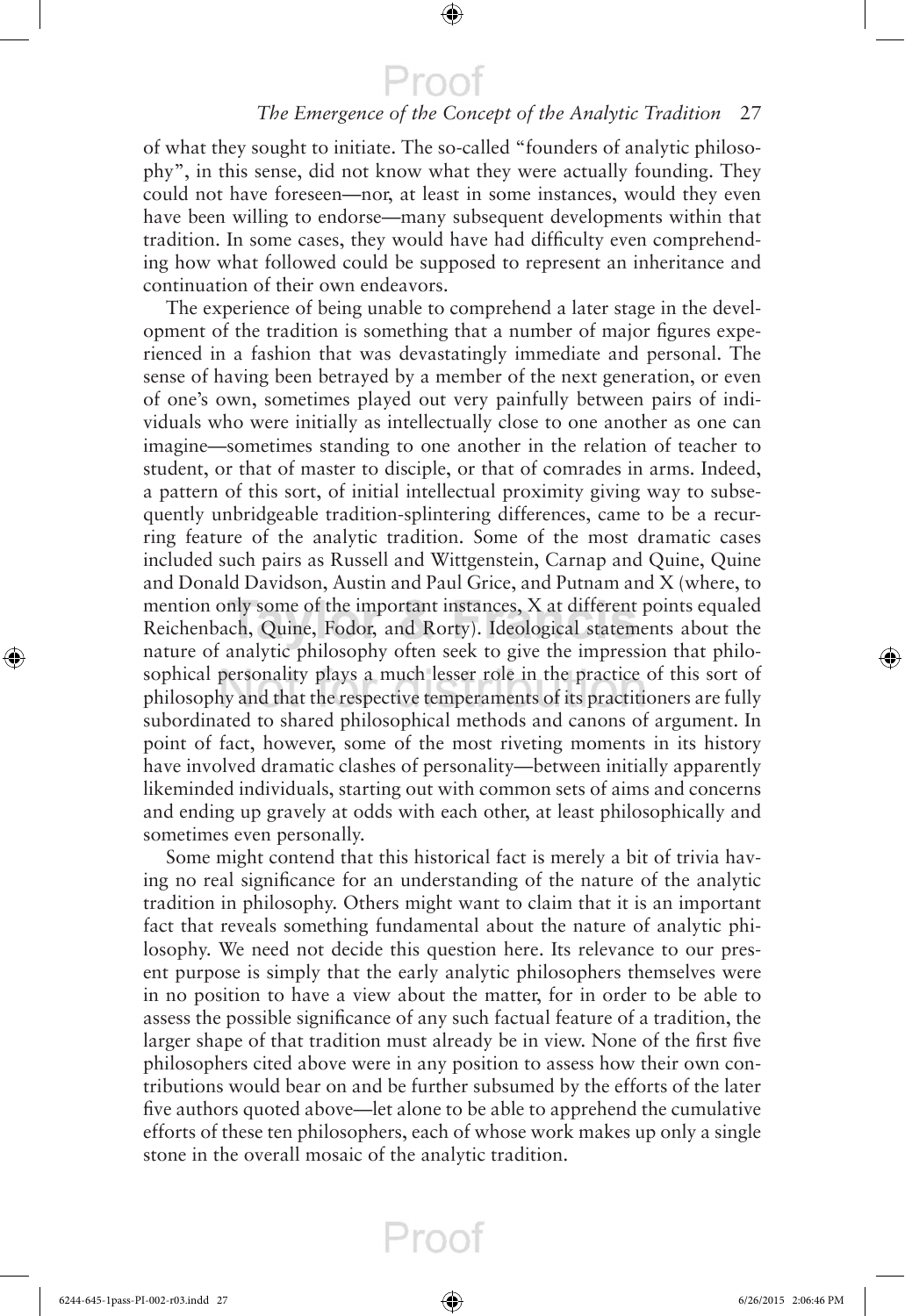⊕

#### 28 *James Conant*

That overall image at least begins to come into view with the addition of the contributions of the generation of mid-century thinkers who are the authors of our five later quotations. They were writing at a time when something like our contemporary idea of this tradition was beginning to emerge. There was at that point already a substantial tradition of some sort well underway—one whose physiognomy could be discerned in any number of overlapping yet divergent ways. Nevertheless, as in the case of the first five quotations, we do not take these five later quotations, either individually or collectively, to stand as or add up to a characterization of "analytic philosophy as such" (whatever that might mean). Rather, we see them each and all to be expressions of particular conceptions of philosophy, each of which stands in some sort of significant continuity with some of the statements presented in our first five quotations. That is a difference; for unlike the first set of authors, these authors all see themselves as continuing something inaugurated by at least some (though not necessarily all) of our five earlier authors. Yet each such instance of significant continuity is folded within a discontinuity, which each author takes to be potentially transformative for the tradition that they all seek to continue.

None of the ten quotations can serve as an adequate or satisfactory answer to our guiding questions. Yet this collection of partially overlapping, crisscrossing, occasionally sharply diverging statements, taken together, does begin to reveal some of the shape of the tradition. It certainly displays some of the most characteristic features of the tradition's images of itself—self-images that have vied with one another over the course of its history. The sheer diversity of these statements, however, may still (rightly) leave the reader feeling that we have yet to arrive at anything like a useful (let alone succinct) answer to either of our guiding questions. Where else might one look for such answers?

#### **2. SOME ASPECTS OF THE IDEOLOGY OF ANALYTIC PHILOSOPHY**

There are countless philosophy textbooks and encyclopedias in which members of the discipline deemed qualified to do so undertake to tell their reader just what analytic philosophy is. These accounts are often written by the sort of author one might call an *ideologue of analytic philosophy*. The sorts of answers such texts provide are not without interest. They, too, in a rather different way, tell us something about what analytic philosophy has been, or is now, or at least is now declared to be and to have always been.

In the account of an ideologue of analytic philosophy, we typically are confronted with the views of an author who is reasonably well acquainted with analytic philosophy and has an interest in practicing it (according to a certain understanding of what that means), but who on this occasion is standing back from this practice and delivering a programmatic statement

⊕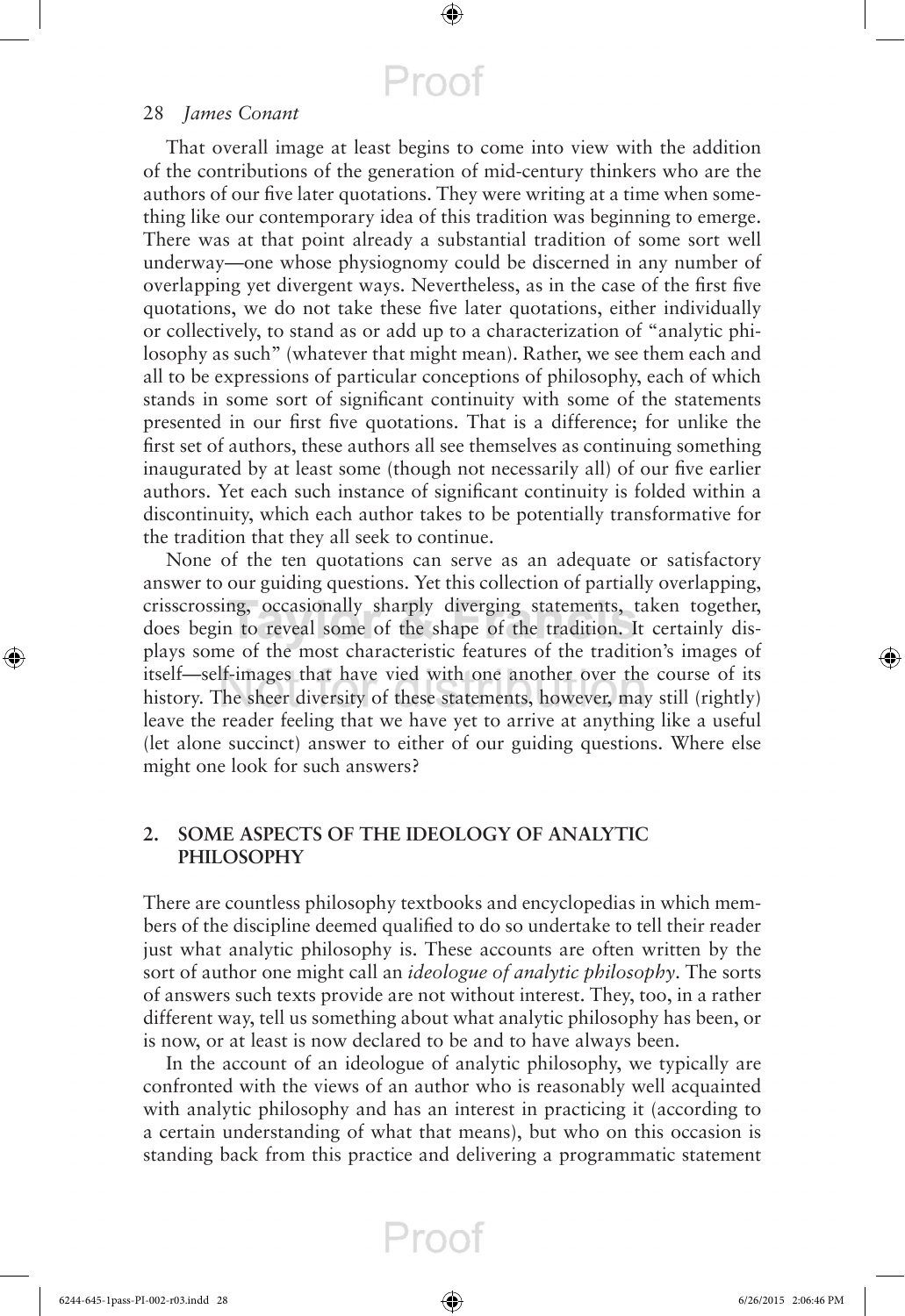⊕

#### *The Emergence of the Concept of the Analytic Tradition* 29

regarding its nature. The sort of programmatic statement here in question purports to provide a valid general description not simply of one individual's own ongoing practice of philosophy, but of something much broader, namely, the conception of philosophy that animates an entire tradition.

Such programmatic statements of what analytic philosophy is tend to take the form of persuasive definitions. On the one hand, they purport to define what analytic philosophy is; on the other, they seek to recommend the very way of doing philosophy that they purport to describe. In recent years, a great many cases in point have appeared in print. If one seeks to take one's bearings from this array of ideological pronouncements made by analytic philosophers on behalf of analytic philosophy regarding what analytic philosophy really is, the first thing that ought to strike one is how profoundly their pronouncements differ from one another.

One recurring theme is the idea that analytic philosophy bears a close relation to the natural sciences, or should take the natural sciences as its model, or perhaps even should come to regard itself as just one more—albeit unusually self-reflective and abstract—branch of natural science. This aspect of the ideology of analytic philosophy has had a number of very concrete institutional effects that have, in turn, occasioned various sorts of heated disagreement among analytic philosophers about the shape their own discipline should strive to assume. As analytic philosophers have self-consciously adopted methods of publication and other forms of institutionalization that characterize the sciences, it has inevitably developed in the ways those forms of publication and institutionalization promote. In particular, it has become increasingly stratified into ever multiplying subdisciplines of philosophical research (such as the philosophy of language, the philosophy of mind, the philosophy of perception, and the philosophy of action). Each of these, in turn, has spawned its own increasingly esoteric sub-literature of puzzle cases and niche controversies, published in professional journals addressed to an increasingly exclusive form of professional readership.

This has led to a situation in which, if someone wishes to claim professional competence in a given "area" of philosophy, she has to wonder whether this requires that she forfeit the better part of her philosophical life to staying on top of the growing body of journal literature devoted to that "area." On a certain conception of what it is to have a suitably developed professional conscience, such a narrowing of one's philosophical focus has come to appear to be a compulsory feature of what it now means to be a serious analytic philosopher. This has significant consequences. The sheer amount of time and energy required thus "to professionalize oneself" in one of these sub-disciplines increasingly precludes the possibility of a single philosopher contributing significantly to several areas of philosophy at once. Yet the capacity to do just this was frequently held up, throughout much of the history of the tradition, as one sign of a genuinely philosophical mind.

These forms of institutionalization and professionalization within analytic philosophy have provoked a variety of counter-reactions. They have

⊕

⊕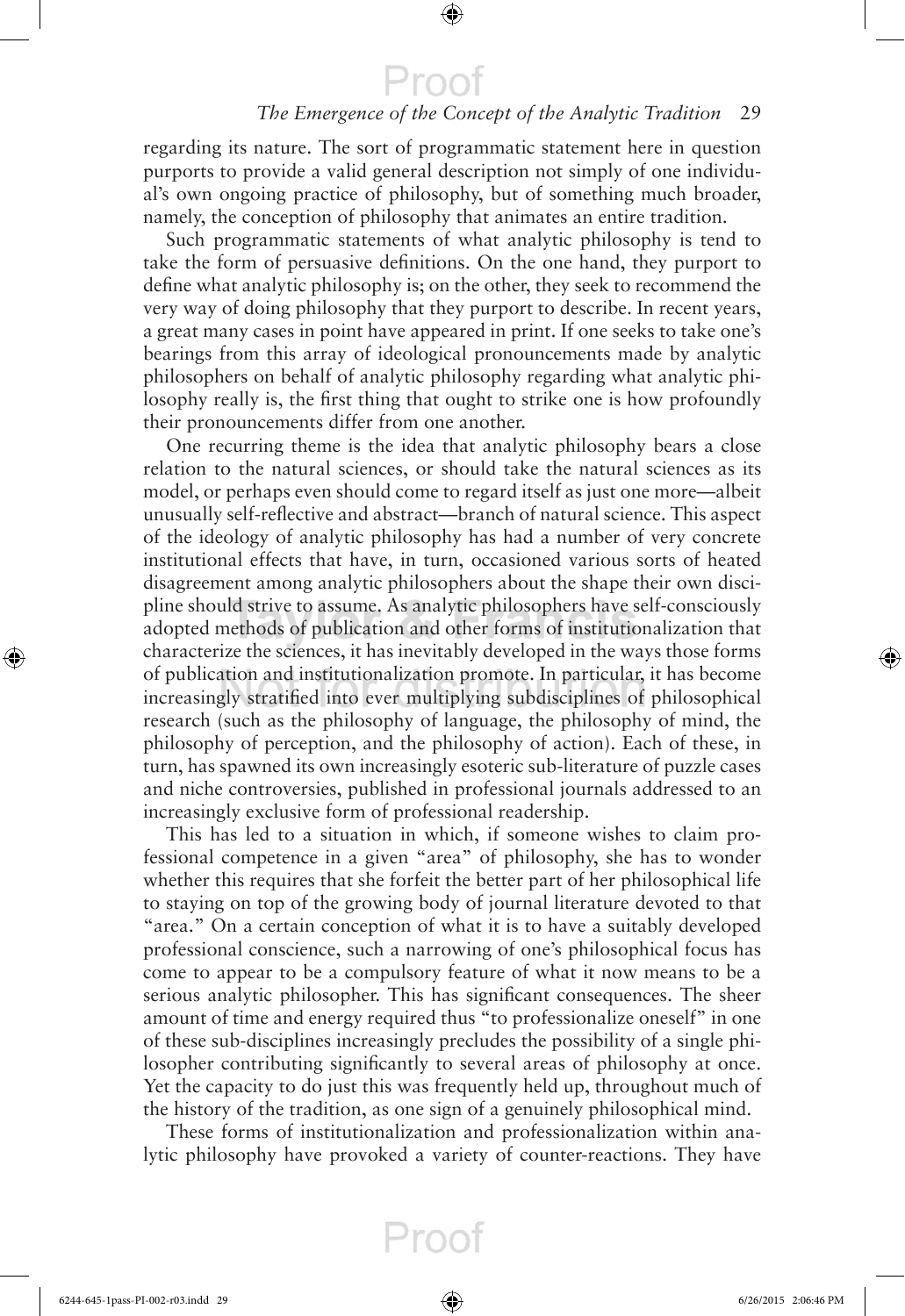⊕

#### 30 *James Conant*

led some major figures during their later years—perhaps most notably, Hilary Putnam—to push back against this development and to press the argument that the very possibility of doing path-breaking work in philosophy requires (what the Germans call) an *Übersicht*—a synoptic overview—of the whole of the subject.<sup>16</sup> Others have argued that this tendency towards an ever-increasing speciation of sub-disciplines obscures from view something essential to the very nature of the philosophical enterprise itself: its underlying *unity*. Paul Grice, in the last phase of his career, became a forceful advocate for this point of view:

[I]t is my firm conviction that despite its real or apparent division into departments, philosophy is one subject, a single discipline. By this I do not merely mean that between different areas of philosophy there are cross-references, as when, for example, one encounters in ethics the problem whether such and such principles fall within the epistemological classification of *a priori* knowledge. I mean (or hope I mean) something a good deal stronger than this, something more like the thesis that it is not possible to reach full understanding of, or high level proficiency in, any one department without a corresponding understanding and proficiency in the others; to the extent that when I visit an unfamiliar university and (as occasionally happens) I am introduced to, 'Mr Puddle, our man in Political Philosophy' (or in 'Nineteenth-century continental philosophy' or 'Aesthetics', as the case may be), I am immediately confident that either Mr Puddle is being under-described and in consequence maligned, or else Mr Puddle is not really good at his stuff. Philosophy, like virtue, is *entire*. Or, one might even dare to say, there is only one problem in philosophy, namely all of them.17

We find ourselves increasingly in a situation today in which some analytic philosophers view Grice's remarks above as getting at something essential to the very nature of the philosophical enterprise (something that is in danger of being lost through its present form of institutionalization and professionalization), while others look upon them as vestigial traces of a vanishing philosophical era (which we can leave behind without great intellectual cost to anything in philosophy about which we should care). This disagreement itself constitutes a significant crossroads at the heart of contemporary analytic philosophy, at which the very soul of analytic philosophy—what it is, what it wants to be, and what it shall become—is itself at stake.

Some ideologues of analytic philosophy who have wished to be able to sum up what analytic philosophy is in a slogan, while also doing justice to the internal diversity of the tradition, have sought to do so by speaking of a characteristically analytic *style* of philosophy—a single consistent style that supposedly cuts across the many differences in analytic philosophers' conceptions of philosophical method. Here, again, the attempt to capture the entire breadth of analytic philosophy in a single formula—in this case one

⊕

⊕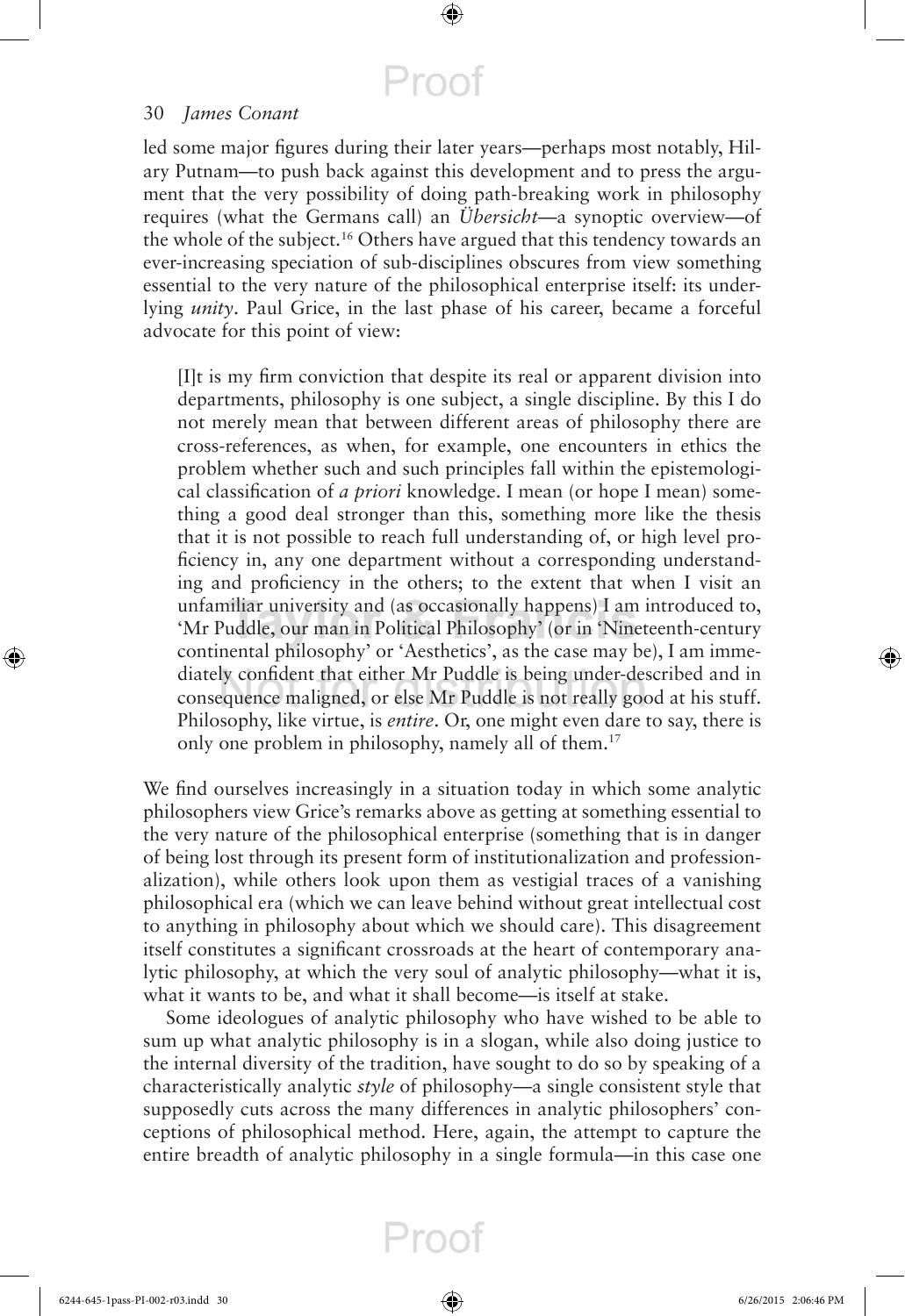⊕

#### *The Emergence of the Concept of the Analytic Tradition* 31

pertaining to its style—runs into problems not unlike those we have encountered above. This way of trying to get at the essence of analytic philosophy is no less beset than the others by the twin dangers of total vacuity or inaccurate partiality. A full unpacking of what any such a conception of the supposed style of analytic philosophy comes to would require an in-depth exposition of what the philosophers who extol the virtues of analytic philosophy in the above ways are concerned to shy away from or shun—of what it is of which they are *afraid*. This is a topic upon which some figures in the analytic tradition have been moved to reflect (perhaps most notably, in their somewhat different ways, the later Wittgenstein, Iris Murdoch, Bernard Williams, Stanley Cavell, and John McDowell). Those who have so much as broached this topic thoughtfully and judiciously (rather than abruptly or polemically), however, have been a distinct minority.

#### **3. RITUALS OF EXCOMMUNICATION**

The roots of the distinction between two kinds of philosophy—of which the rigorous and respectable sort is of the analytic variety and the other sort is one which bears the philosophical shortcomings characteristic of certain French or German thinkers—like so much else in the analytic tradition, arguably can be traced back to Russell. His 1912 essay on "The Philosophy of Bergson" represents possibly the earliest attempt within the tradition to represent the contemporaneous intellectual landscape as presenting us with a fundamental choice between the intellectual virtues and vices of these two philosophical types. This, in turn, gives rise to an implicit conception of the character of those who belong within the community of genuinely serious philosophers and those who should be excommunicated from any such community. In that essay, we find passages such as the following:

There are in Bergson's works many allusions to mathematics and science, and to a careless reader these allusions may seem to strengthen his philosophy greatly. As regards science, especially biology and physiology, I am not competent to criticize his interpretations. But as regards mathematics, he has deliberately preferred traditional errors in interpretation to the more modern views which have prevailed among mathematicians for the last half century. In this matter, he has followed the example of most philosophers. In the eighteenth and early nineteenth centuries, the infinitesimal calculus, though well developed as a method, was supported, as regards its foundations, by many fallacies and much confused thinking. Hegel and his followers seized upon these fallacies and confusions, to support them in their attempt to prove all mathematics self-contradictory. Thence the Hegelian account of these matters passed into the current thought of philosophers, where it has remained long after the mathematicians have removed all the difficulties upon

⊕

↔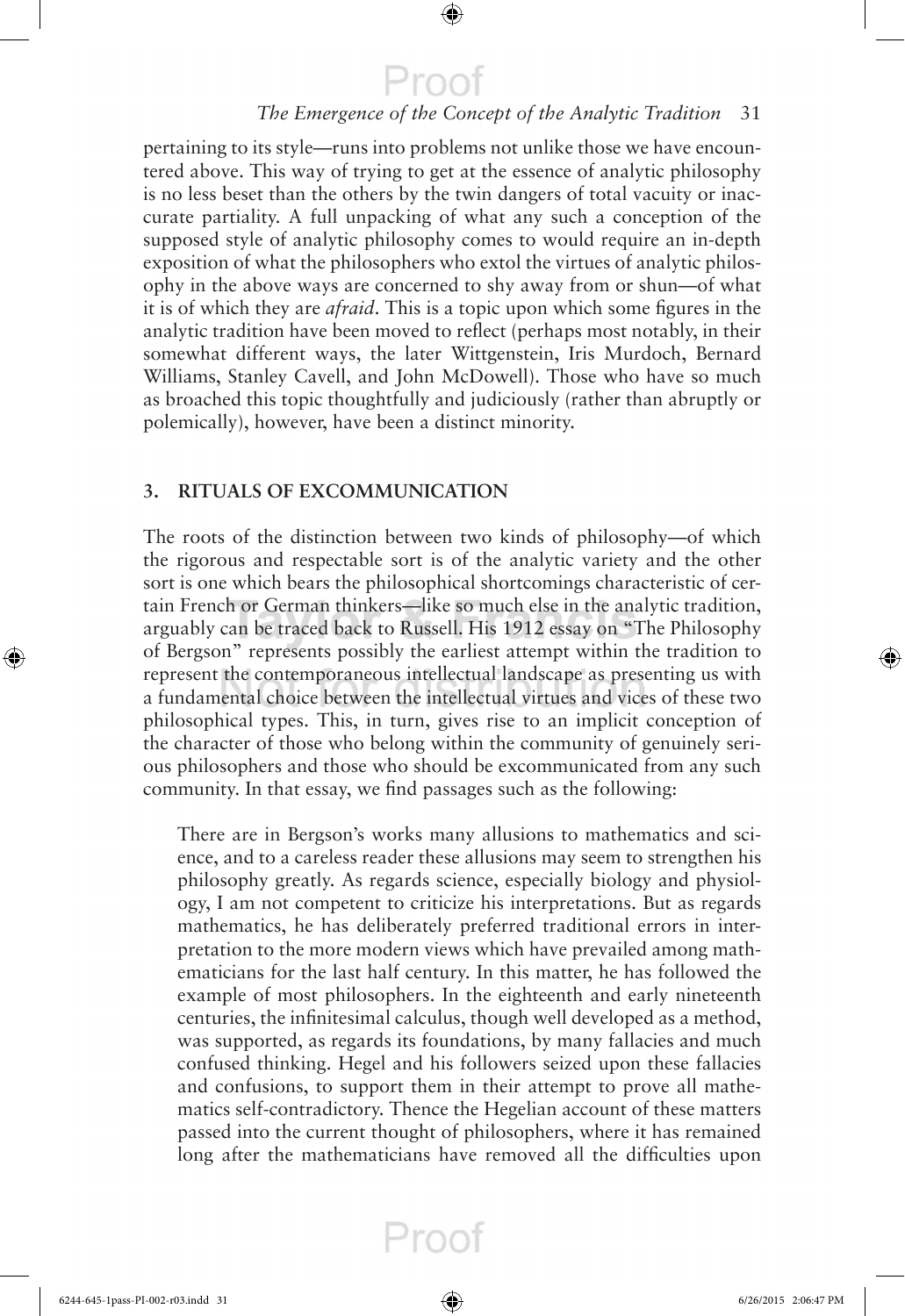⊕

#### 32 *James Conant*

which the philosophers rely. And so long as the main object of philosophers is to show that nothing can be learned by patience and detailed thinking, but that we ought rather to worship the prejudices of the ignorant under the title of "reason" if we are Hegelians, or of "intuition" if we are Bergsonians, so long philosophers will take care to remain ignorant of what mathematicians have done to remove the errors by which Hegel profited.<sup>18</sup>

Characteristically for Russell, much is made to turn here on a proper understanding of developments in mathematics and science—an understanding that he finds sorely lacking in Bergson. For our present purpose, however, the more interesting theme present here is the idea of there being a fundamental opposition—one that structures the terms of a choice forced upon the contemporary reader: a choice between Russell and Bergson, between mathematical thought and unreflective intuition, between logic and mysticism, between reason and unreason. This opposition eventually assumes an increasingly strident shape in Russell's thinking. What Russell is especially concerned to ward off in his later writings is that any undue element of anthropocentrism be permitted to slip into our metaphysical view of the nature of the universe and man's place in it. We must be on guard against any form of philosophy that fails to appreciate how very puny we really are, when viewed from the perspective of the larger scheme of things. Misguided forms of philosophy attempt to provide us with an image of the very nature of reality in which the aims and purposes that we happen to have at the present moment would appear to have a proper place in the universe such as it is: "In this way they interfere with that receptivity to fact which is the essence of the scientific attitude towards the world" (Russell 1917). This sentence of Russell's can still serve helpfully to sum up a certain inchoate distinction between appropriately hard-headed philosophers and comparatively soft-headed philosophers—a distinction which has played a role both in shaping analytic philosophy's understanding of its other and in shaping certain controversies that have in recent years increasingly come to dominate the internal discourse of analytic philosophy itself.

Many analytic philosophers today might well be willing to admit that they are in no position to specify the conditions that philosophical work must satisfy in order to count as "analytic" or genuinely "hard-headed," while also being passionately concerned to retain their right to enter the charge that the work of some particular author be deemed unworthy of an analytic philosopher—as being insufficiently rigorous or overly soft in some respect. On what basis is this sort of judgment made? Those who make it are likely to insist that they simply can tell a work of analytic philosophy when they see one. Conversely, they can just tell when someone is no longer producing analytic philosophy, even if the work in question is authored by someone who was previously considered (and still considers herself) to be

⊕

⊕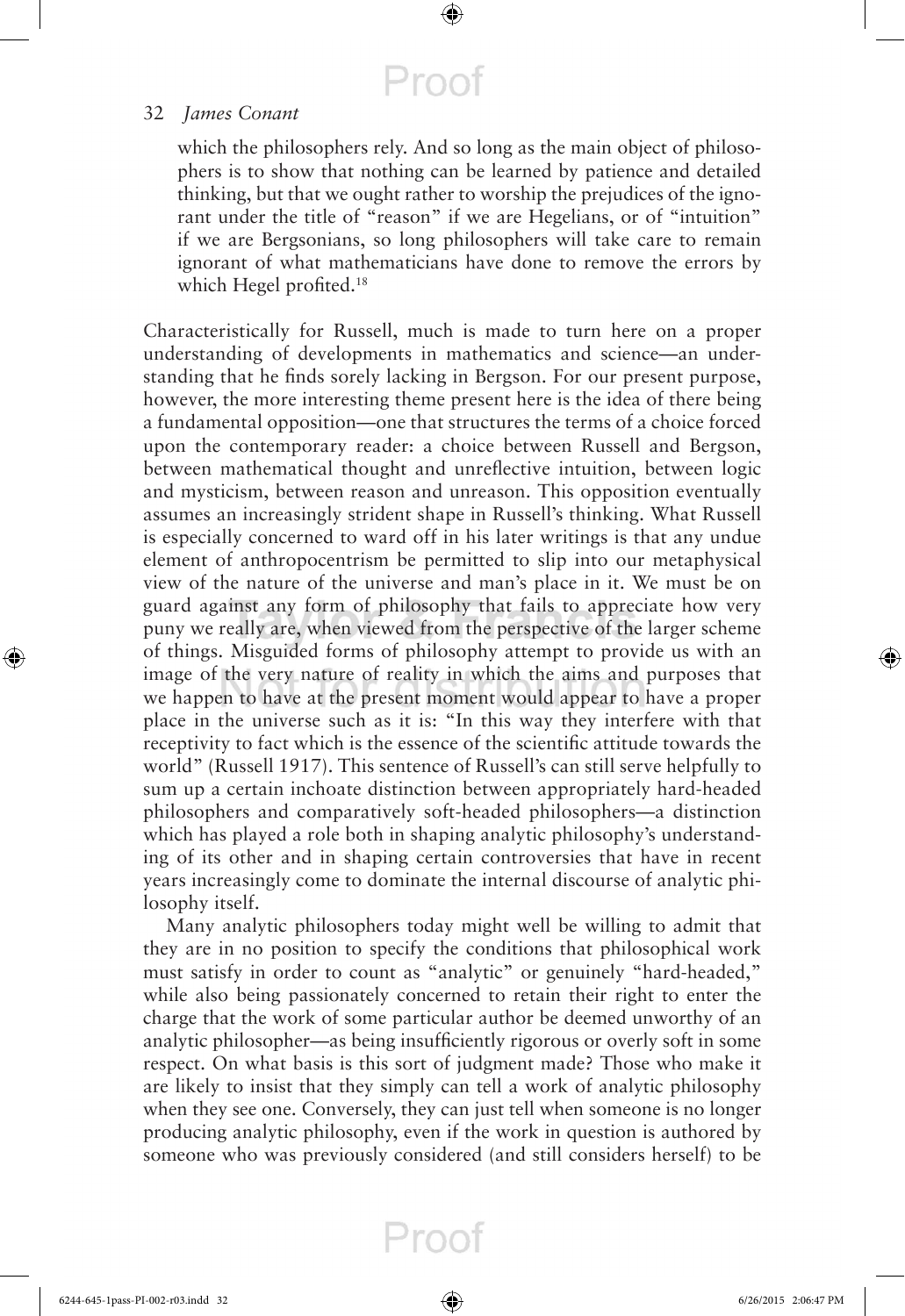⊕

### *The Emergence of the Concept of the Analytic Tradition* 33

an analytic philosopher. That is, they can tell when a certain tipping point has been reached: when too many of the virtues of such philosophy have fallen away, or when too many of the vices characteristic of the writings of French or German "Continental" luminaries obtrude themselves, or when there is a bit of both. This can lead to impassioned denunciations—episodes in which one analytic philosopher accuses another putative member of the guild of having betrayed a communally shared conception of the philosophical calling.

Yet even when such intramural denunciations are made (and they are no longer as infrequent as they once were), questions naturally arise about whom the denouncer is speaking for and how the legitimacy of the charge is to be adjudicated. Consider the following remarks by Crispin Wright, made in the context of the closing remarks of a review of John McDowell's *Mind and World*:

If analytical philosophy demands self-consciousness about unexplained or only partially explained terms of art, formality and explicitness in setting out of argument, and the clearest possible sign-posting and formulation of assumptions, targets, and goals, etc., then this is not a work of analytical philosophy. . . . At its worst, indeed, McDowell's prose puts barriers of jargon, convolution and metaphor before the reader hardly less formidable than those characteristically erected by his German luminaries. . . . . . . . . The stylistic extravagance of McDowell's book—more extreme than in any of his other writings to date—will unquestionably color the influence it will exert . . . [T]he fear must be that the book will encourage too many of the susceptible to swim out of their depth in seas of rhetorical metaphysics. Wittgenstein complained that, "The seed I am most likely to sow is a certain jargon." One feels that, if so, he had only himself to blame. McDowell is a strong swimmer, but his stroke is not to be imitated.19

Crispin Wright is one of the leading analytic philosophers of the present day. John McDowell's *Mind and World* is arguably one of the single most influential works of analytic philosophy of the past quarter of a century. Or, perhaps we should say, in order not to beg a question here: It is arguably one of the single most influential works of the past quarter of a century written by someone who, at least for most of his career, was deemed, by at least most of his contemporaries, to be a practicing analytic philosopher. Perhaps, with the publication of this book, John McDowell suddenly ceased to be an analytic philosopher; perhaps Crispin Wright was the first to publicize the fact of McDowell's exodus from the community. Yet the relevant passages in Wright's text read less like a report of an astonishing discovery (news flash: McDowell has emigrated to a different philosophical continent!) and more like a plea for an edict of excommunication (proposed motion: respect due to a member of our community no longer to be accorded to McDowell!).

⊕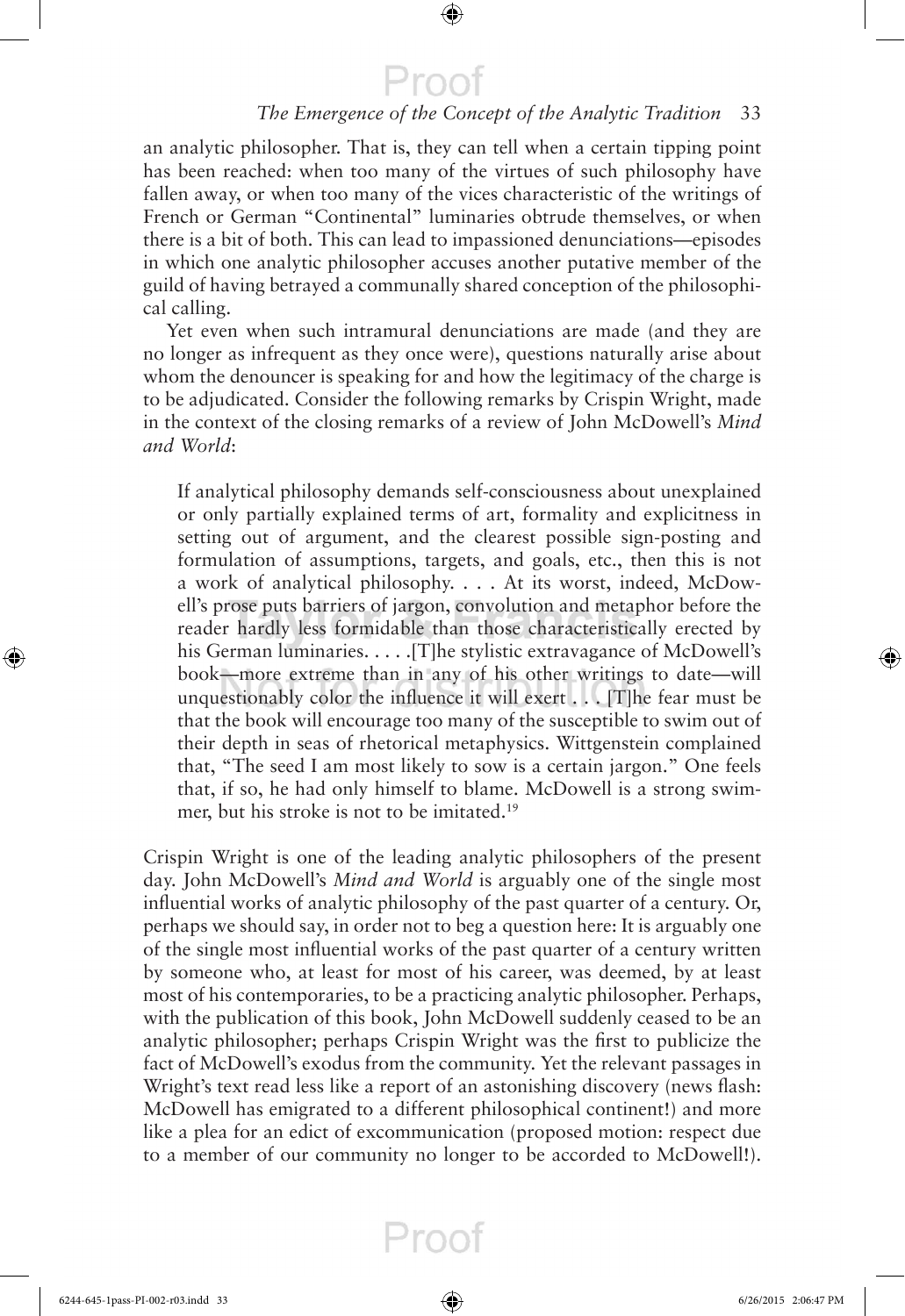⊕

#### 34 *James Conant*

But on what grounds is such a charge entered and before which tribunal? And how is its validity to be determined?

Wright need not have had a clear view of how such questions are to be answered in order to feel that he is, nonetheless, in the right—and about something important. He is evidently writing, even here in this part of this review, as someone who is not without considerable admiration for McDowell's abilities as a philosopher. Yet he is also writing from a sense that some line has been crossed in McDowell's latest work, so that this product of philosophy, by this erstwhile analytic philosopher, is one which has gone too far. It is important to make clear that, once a work of philosophy has reached the point where it looks and sounds like *this*, then (as Wright bluntly puts it) "this is not a work of analytical philosophy."

Notice that the fundamental ground of the criticism, at least in the above passage, appears in the first instance not to lie in a charge directed against either the character of the doctrines McDowell upholds or the method of philosophy that he practices. The charge is quite explicitly directed at the *style* of the work. Apparently a work that courts such a style may no longer be counted as analytic philosophy. Some of the vices of style are linked by Wright to features that analytic philosophers in the past have often regarded as characteristic of "continental" efforts at philosophizing (fuzziness of thought, liberal employment of metaphors, extravagance of expression). Other aspects of the vicissitudes of McDowell's style are linked by Wright to more time-honored complaints—familiar already to Socrates—leveled against forms of philosophy that are feared because of their potential to win a following (to corrupt the youth, inspire imitation, and lead the next generation astray).

This can readily lead to a situation in which two sets of readers, equally familiar with the philosophical temperament of the reviewer, are drawn to opposite conclusions: One set, upon reading such a review, concludes that the work is one with which they need not bother further (given that it permits itself such forms of stylistic license), whereas the other concludes, against the reviewer's own intentions, that the work might well be of philosophical interest (just because the danger it appears to pose to *this* reviewer is of this sort). It is a noteworthy feature of analytic philosophy in its most recent Anglophone phase that increasing numbers of philosophers who regard themselves as members of "the analytic tradition" have in this way often become more concerned to differentiate themselves from certain others who also so regard themselves than they are to differentiate themselves from any current species of non-analytic philosopher. Just as in the aftermath of the Russian revolutions both Stalin and Trotsky were far more able to tolerate a temporary truce with Churchill or Roosevelt than either was to tolerate one between themselves, so, too, there are now subcommunities of analytic philosophers who find it far easier to enter into non-aggression pacts with those who are simply outsiders to their internecine quarrels than they are to make peace with those within their community whom they view

⊕

⊕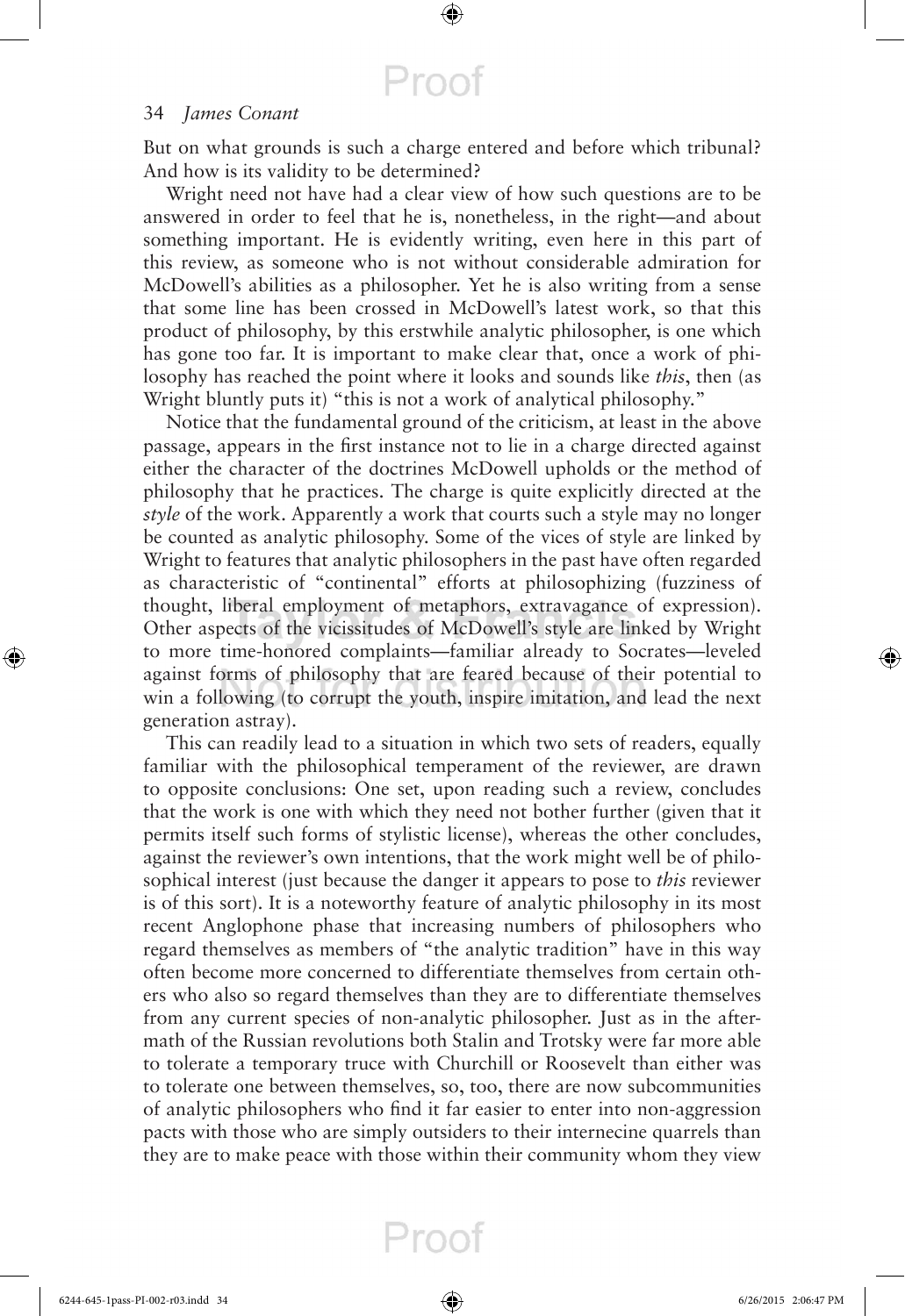⊕

### *The Emergence of the Concept of the Analytic Tradition* 35

as having placed themselves beyond the pale of respectability through the character of their thought or writing.

The remarks in the preceding paragraphs about certain features of the most recent phase of Anglo-American analytic philosophy are far less true of the current dispensation of analytic philosophy on the European Continent. On that side of the English Channel, where the position of analytic philosophy as a dominant tradition of philosophizing has been far less secure, one still encounters frequent attempts (undertaken by figures on either side of the mutually contested terrain) to draw bright red battle-lines between the analytic and non-analytic ways of doing things. A visiting Anglo-American analytic philosopher suddenly finding herself amid a diverse gathering of European philosophers may be left with the impression that she has stepped into a time machine; the dominant ideological struggles (along with other aspects of how the respective German, French, or Italian dispensations of analytic philosophy currently define themselves) may strike her as a surreal recapitulation of a whole series of episodes from the past of her own tradition, only now all compressed into a single episode.

One particular recent development within the Anglophone analytic tradition has therefore been greeted with particular dismay in such combatively minded Continental European analytic circles: a minority of influential figures within the Anglo-American analytic community have become increasingly vocal in their expressions of annoyance at efforts (by both proponents and critics of the analytic tradition) to make too much of the idea that there is a philosophically significant contrast to be drawn between analytic and other kinds of philosophy. Bernard Williams is an example of a major figure in the analytic tradition whose later writings manifest a leaning in this direction—and thus also a concern to deny that the differences in question reflect anything philosophically deep. In a characteristic passage, he writes:

The contrast between 'analytic' philosophy and 'continental' philosophy is not at all an opposition of content, of interest, or even of style. Indeed, there are some differences, some of which are important, between typical examples of philosophical writing to which these terms could be applied, but these differences do not rest upon any significant basic principles. It could even be said that these terms mark a difference without a distinction.<sup>20</sup>

The terms "analytic" and "continental" mark a difference without a distinction, for Williams, if the purpose to which they are to be put is to provide a *philosophical* account of how the very essence of the analytic way of doing philosophy must of necessity differ from that of any other way of doing philosophy if it is to retain its integrity qua analytic philosophy. If, however, the point of using this terminology is merely to mark a difference between the sorts of writing more typically found in one tradition than in another, then he is perfectly willing to grant that the terms in question may helpfully

⊕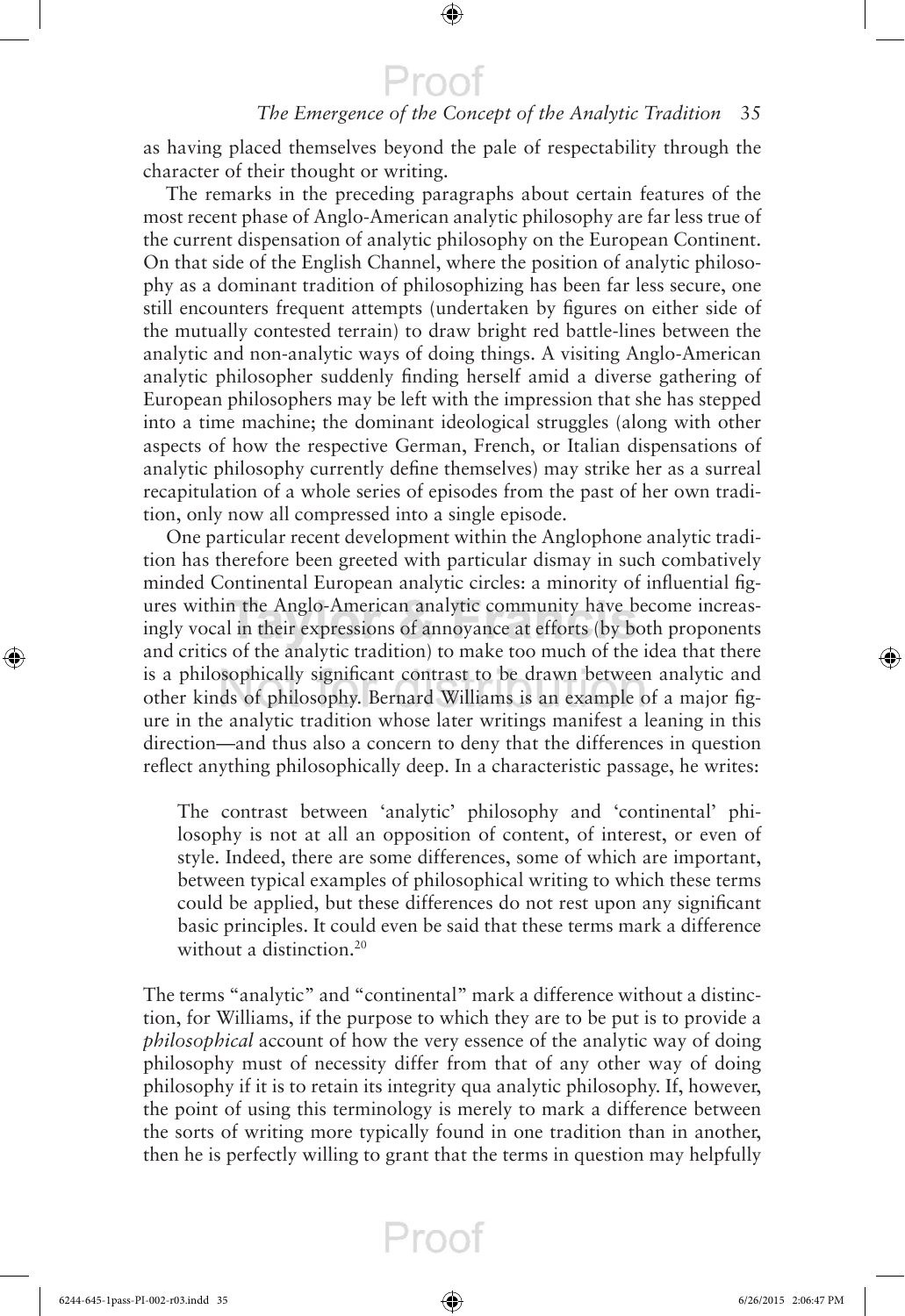⊕

#### 36 *James Conant*

be employed to indicate characteristic differences in forms of philosophical prose. What he is most concerned to deny is that the differences thereby indicated are in any way a function of a *philosophically* significant opposition between two fundamentally different kinds of philosophy.

### **4. ANALYTIC PHILOSOPHY'S RELATION TO THE HISTORY OF PHILOSOPHY**

Analytic philosophers have differed markedly amongst themselves in their attitudes with respect to the history of philosophy. Some major figures have wanted to understand what is essential to analytic philosophy as requiring a sharp break with the entire past of philosophy. For them, there is no longer any need or reason for philosophers to occupy themselves with the writings of figures belonging to the prehistory of analytic philosophy. Others have spoken (only slightly less immodestly) of a form of philosophical inheritance of the past in which our understanding of the very nature of the activity undergoes radical transformation. Their view is that we may continue to be concerned with the philosophical writings of the past, but in a sufficiently novel manner that we will, in effect, introduce (as later Wittgenstein put it) "a kink" in the history of philosophy. Yet others have seen their own philosophical projects as directly inheriting those of the great figures in the past. Our relation to them need not require any specifically historical form of understanding of the past; it should involve nothing more than direct philosophical engagement with the writings of these "mighty dead." Analytic philosophers today, for a variety of reasons, are increasingly inclined to regard the very idea of a department of philosophy lacking capable historians of philosophy as existing in a condition of impoverishment. One set of concerns that play a role here comes from those practitioners of analytic philosophy (and there have always been some) who look upon their philosophical questions as stemming directly from those of a broader philosophical tradition. They have good reason to regard those who seek to acquire a broader and deeper understanding of that tradition as colleagues engaged in a form of inquiry continuous with their own.

This sort of connection to the community, however, can still leave the historian of philosophy (rightly) feeling that the reigning conception of the distribution of labor presupposes a historically parochial perspective on the philosophical bearing of the past on the present. For even among analytic philosophers who have in this way been open to the philosophical importance of cultivating such forms of familiarity with ancient, medieval, or early modern texts, there sometimes still lingers a tendency to regard the proper purview of the professional historian of philosophy as coming to an end at that moment in the history of the subject when the analytic tradition begins. On this way of looking at things, philosophers such as Frege, Russell, Carnap, Wittgenstein, and Quine are to be regarded as forming a part

⊕

⊕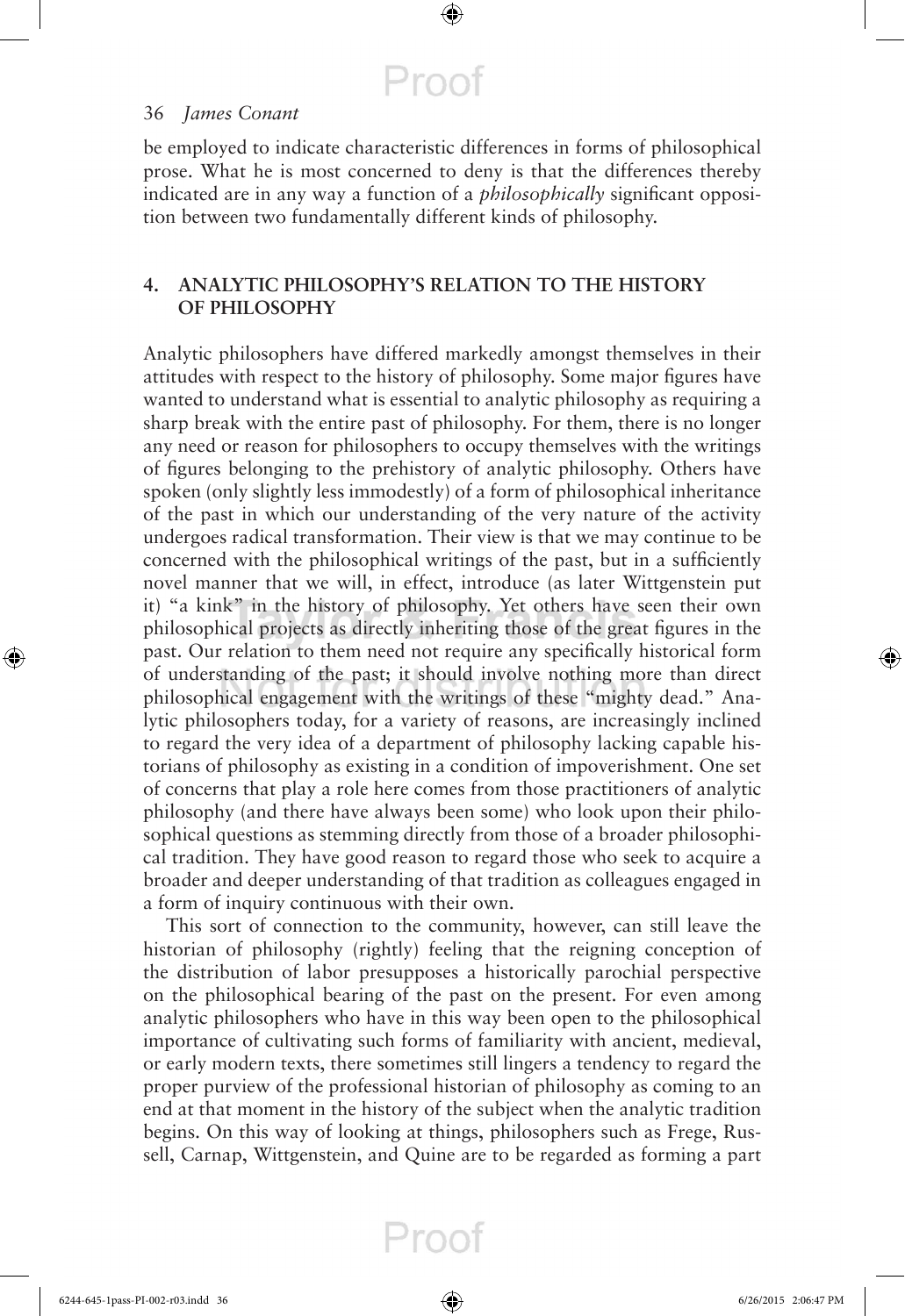⊕

### *The Emergence of the Concept of the Analytic Tradition* 37

of "our" analytic-philosophical present in a way that no merely "historical" figure could. One is thus thought to be doing a special sort of philosophical violence to such authors if one treats them as fit subjects of "historical" inquiry.

Conversely, it has not been uncommon for those trained as professional "historians of philosophy" to view the manner in which even their comparatively sympathetic analytic colleagues take up the ideas of the great figures of the past as evincing a peculiarly *ahistorical* relation to the history of philosophy. This quarrel, which has been conducted throughout the history of the analytic tradition, between card-carrying analytic philosophers and their historically scrupulous professional colleagues, has involved a number of different aspects. There is something to be said for and against each of the parties in this quarrel.

Speaking first in defense of the analytic philosopher, it should be noted that it is by no means evident that these tensions are to be traced solely to an unusual degree of hostility on the part of analytic philosophers towards the philosophical past. They may be a function of very different ways of engaging with the past—among which the attitude of the typical analytic philosopher towards prior tradition may in fact represent the more time-honored alternative, far more closely resembling the ongoing philosophical activity of past historical epochs than is generally conceded by the contemporary working historian of philosophy. On this account of the matter, the source of tension enters into the practice of philosophy not through what is strange in the analytic philosopher's attitude towards the history of philosophy, but rather through what is in fact historically quite parochial in the attitude of the *contemporary historian* towards the history of philosophy, namely, an insistence on the cultivation and maintenance of a certain form of historical self-consciousness. The form of self-consciousness at issue here was first introduced into the history of philosophy, now itself understood as a form of philosophy, comparatively recently—arguably beginning with Hegel—in any case not much over two centuries ago. Its arrival on the analytic scene is a far more recent—and hence all the more unsettling—event. The irony underlying this line of defense is that the source of the conflict is thus attributed to a respect in which analytic philosophy is actually more *traditional* in its approach to philosophical problems (precisely in its *not* requiring the cultivation of historical self-consciousness in order to get down to philosophical business). Or, at any rate, it is far more traditional in its mode of philosophizing than the contemporary historian of philosophy hostile to analytic philosophy has usually been prepared to acknowledge.

There has been, and still is, a strongly cultivated tendency within analytic philosophy to approach the writings of the great figures of the past, as nearly as possible, as if they were attempting to make direct contributions to current debates and to treat "the mighty dead" not just as philosophical equals but as *philosophical contemporaries*. Grice famously remarked that we "should treat great but dead philosophers as we treat great and

⊕

⊕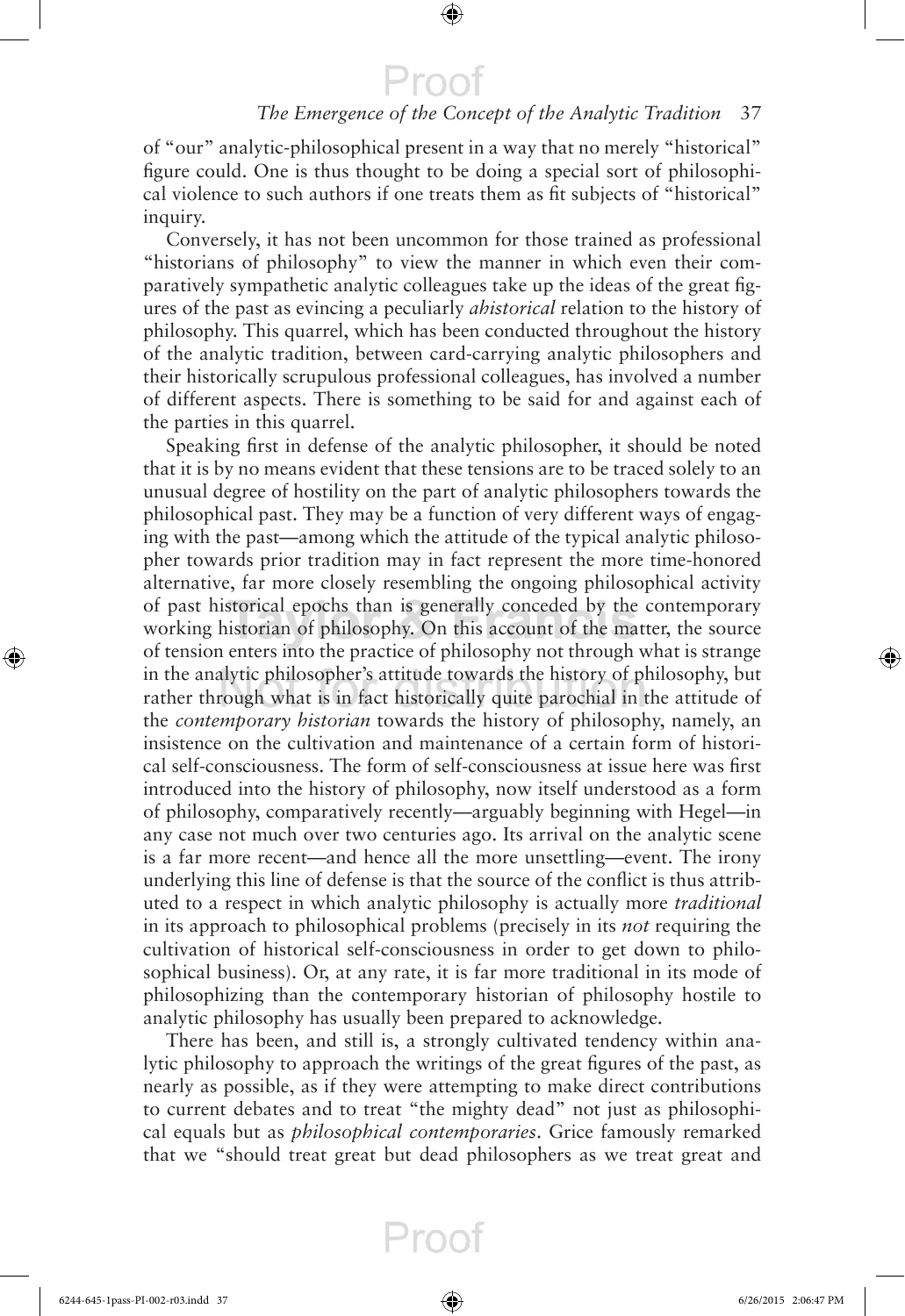⊕

#### 38 *James Conant*

living philosophers, as having something to say to *us*." Such an approach to the history of philosophy hardly constitutes an unprecedented form of philosophical engagement with the past. In commenting on how *best* to understand Plato's concept of an Idea, Kant sums up a longstanding method of engaging with the great figures of philosophy's past—which he takes to permeate the writings of his great predecessors, such as Aristotle (in his relation to Plato), Aquinas (in his relation to Aristotle), and Leibniz (in his relation to all three). Here is how Kant puts it:

I shall not engage here in any literary enquiry into the meaning of the expression. I need only remark that it is by no means unusual, upon comparing the thoughts which an author has expressed in regard to his subject, whether in ordinary conversation or in writing, to find that we understand him better than he understood himself. As he has not sufficiently determined his concept, he has sometimes spoken, or even thought, in opposition to his own intention. $21$ 

The interpretive ideal here is to understand a philosophical author better than he understood himself. On the modern historian's conception of what it is to grasp a philosophical author's intention, the first order of business is to overcome hindrances introduced by intervening episodes in the history of philosophy—episodes that necessarily obstruct our view of the original intention. On the traditional understanding of the interpretive ideal—to which Kant here gives eloquent expression—the intervening history of philosophy is an indispensable aid in fully determining the author's concept. (For that might well require forms of philosophical proficiency unknown to the original author.) There is much in the contemporary analytic philosopher's way of inheriting this traditional ideal that might be irritating to the working historian of philosophy. Nevertheless, the fact remains that the prevalence among contemporary analytic philosophers of a version of this mode of engagement with past philosophy cannot be attributed solely to an unprecedented benightedness in analytic philosophy's relation to the philosophical past.

Williams puts the point well in the following passage, regarding the relation that almost all philosophy has had to at least certain portions of its past—most notably, to Plato and Aristotle:

The involvement of Greek philosophy in the Western philosophical tradition is not measured merely by the fact that ancient philosophy originated so many fields of enquiry which continue to the present day. It emerges also in the fact that in each age philosophers have looked back to ancient philosophy—overwhelmingly, of course, to Plato and Aristotle—in order to give authority to their own work, or to contrast it, or by reinterpretation of the classical philosophers to come to understand them, and themselves, in different ways. The Greek philosophers

⊕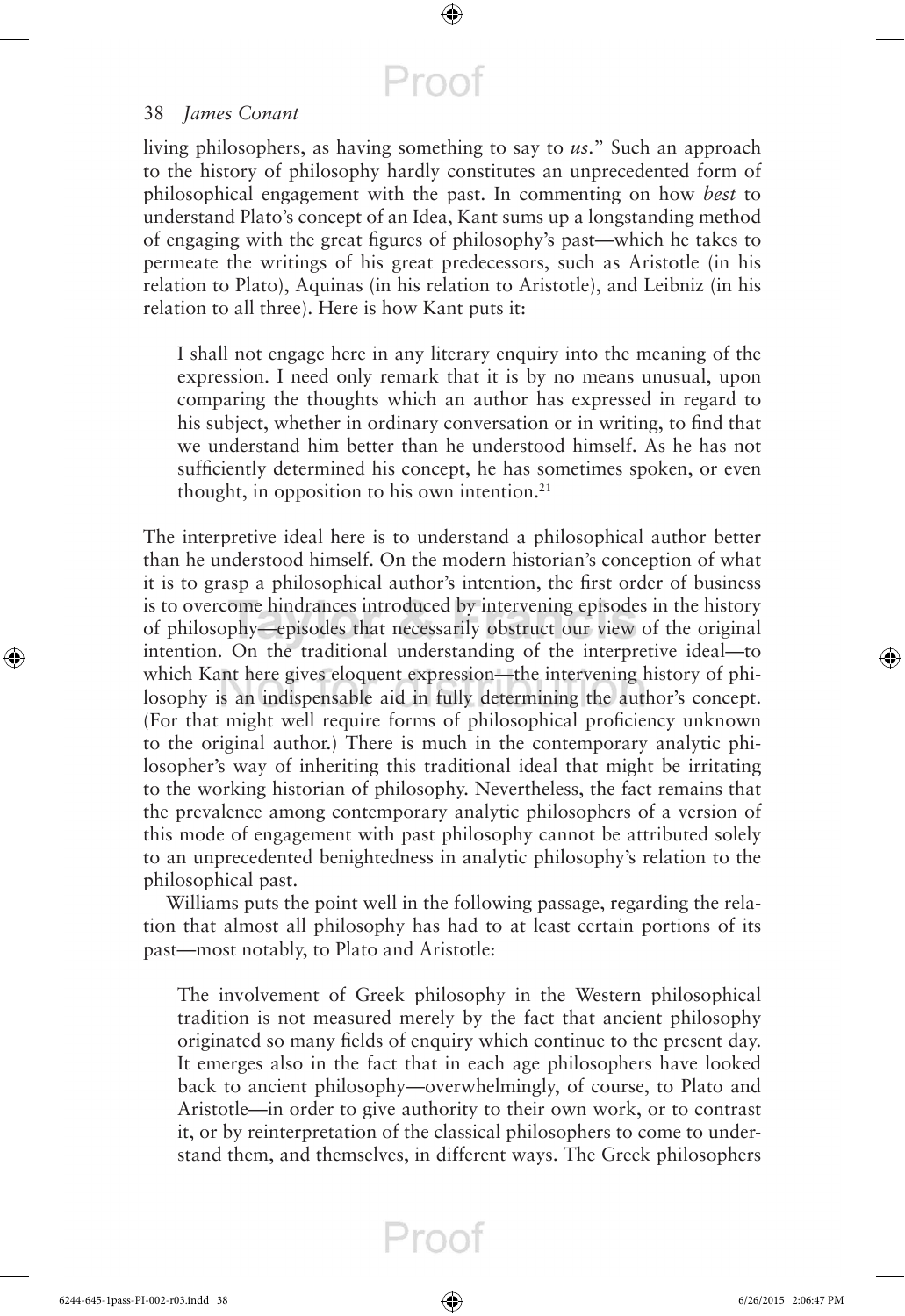⊕

### *The Emergence of the Concept of the Analytic Tradition* 39

have been not just the fathers, but the companions, of Western philosophy. Different motives for this concern have predominated in different ages. . . . But from whatever motive, these relations to the Greek past are a particularly important expression of that involvement in its own history which is characteristic of philosophy and not of the sciences. . . . [W]e might say that the classical philosophers Plato and Aristotle are classics in the sense that it has been impossible, at least up to now, for philosophy not to want to make some living sense of these writers and relate its positions to theirs, if only by showing why they have to be rejected.22

Nevertheless, it is one thing to view certain philosophers as having the status of *living classics* in this sense (so that it is impossible for the practicing philosopher not to want to make some living sense of their writings). It is another and much more problematic matter to insist that the terms in which that task of making sense is to be achieved are fully specifiable prior to such a philosophically sustained encounter with the past. Williams's target here is the attitude towards the history of philosophy famously summarized in Ryle's frequent injunction to treat something written by Plato as though it had just come out in the most recent issue of *Mind*. 23 The advocate for the professional historian of philosophy might well be able to argue that the attitude towards the past expressed in that injunction is at best naïve and at worse historically obtuse.

One reason this quarrel is no longer quite as heated as it once was is because there has recently been a surprising amount of fruitful intellectual interchange between the original parties to the dispute. Some of the recent attempts on the part of scholars trained within the analytic tradition to read major figures of the philosophical past—and, in particular, to read them as far more sympathetic to some particular contemporary analytic project than one might have supposed possible—have occasioned fascinating and influential monographs. They have given rise to further historical scholarship on these figures, which, in turn, has been shaped by these monographs—which, in turn, have led these analytic philosophers to rethink aspects of their original readings of these figures. Indeed, this tradition of analytic historical writing is arguably as old as the analytic tradition. One might even argue that it was initiated by Russell himself, in his lively book, *The Philosophy of*  Leibniz,<sup>24</sup> and that the first fruitful instance of an interchange of the aforementioned sort (between analytic philosophers and historians of philosophy) was the one that occurred, immediately after the publication of this work, between Russell and the distinguished French historian of philosophy and Leibniz specialist Louis Couturat.

Many of these more recent analytically minded historical monographs have sought to contest the roles in which prior tradition (including the prior analytic tradition) has sought to cast various central *personae dramatis* in the stories that philosophers have kept repeating to themselves, their

⊕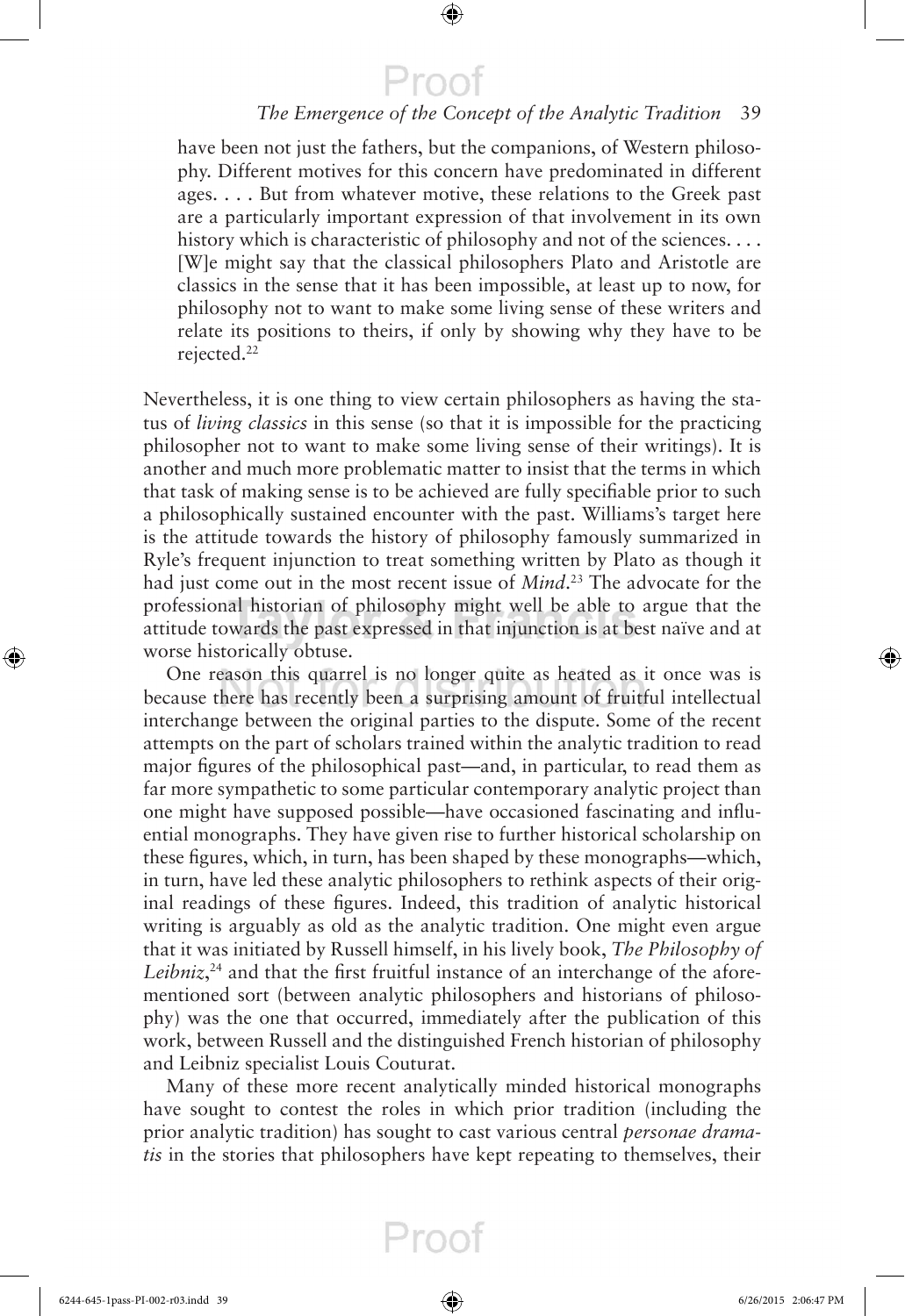⊕

#### 40 *James Conant*

students, and each other. They have challenged the standard analytic conception of what it is to be a Humean, for example, as well as the standard analytic conception of what it is to be a Kantian. Whereas the Humean was once understood by the analytic philosopher to be the figure who debunked our ordinary view of the world in the light of a properly naturalized account of what it might contain, some analytic historians now cast Hume as seeking, by the end of *The Treatise on Human Nature*, to vindicate much of what we are pre-theoretically disposed to believe in our everyday commerce with the world. Whereas the Kantian was once understood by the analytic philosopher to be the figure who sought to maintain a lasting peace between our everyday and scientific images of the world, some analytic historians now cast Kant as the precursor of modern cognitive science, seeking to show how a properly reconceived form of philosophical psychology furnishes us with a fully naturalized account of the human mind. This has had an effect not only on how the history of philosophy is done, but also on how analytic philosophy understands what it is doing. For many of the major figures in the history of philosophy have become unmoored from the fixed positions once assigned to them in analytic philosophy's own narrative about how the previous history of philosophy is supposed to have led up to its philosophical present.

These analytically informed revisionist readings and re-readings of the history of philosophy have played a part in the analytic tradition's gaining an increasingly historically informed perspective on its own place within the broader sweep of the history of philosophy. It is now more widely acknowledged than it once was that the analytic tradition is in fact one philosophical tradition among others—rather than a development that culminates and so stands above and beyond the history of philosophy. Contemporary analytic philosophers have begun to recognize that their tradition has nourished stereotypes about its differently minded (non-analytic) neighbors that were as uninformed as they were dismissive, regarding them as, for example, sloppy and overwrought. Their disparaged counterparts have been only too ready to return the disfavor, with equally uncomprehending and dismissive slurs (of which "fussy" and "boring" have been among the more polite).

Encouraged by individual efforts at perestroika stemming from each side, there are signs of a gradual thaw in this philosophical cold war. These stereotypes have increasingly come to be regarded as equally prejudicial and uncomprehending on both sides. There has, non-coincidentally, come to be a surge of historical scholarship investigating the ways in which, throughout the history of the analytic tradition, there have been important junctures at which analytic philosophers sought to engage in fruitful dialogue with interlocutors outside their tradition. (To name only three notable examples that have attracted recent scholarly attention on both sides of the Atlantic: Frege's influential correspondence with Husserl, Ryle's sympathetic early review of Heidegger's *Being and Time*, and Rawls's late dialogue with Habermas.) The tendency to view such episodes as merely momentary

⊕

⊕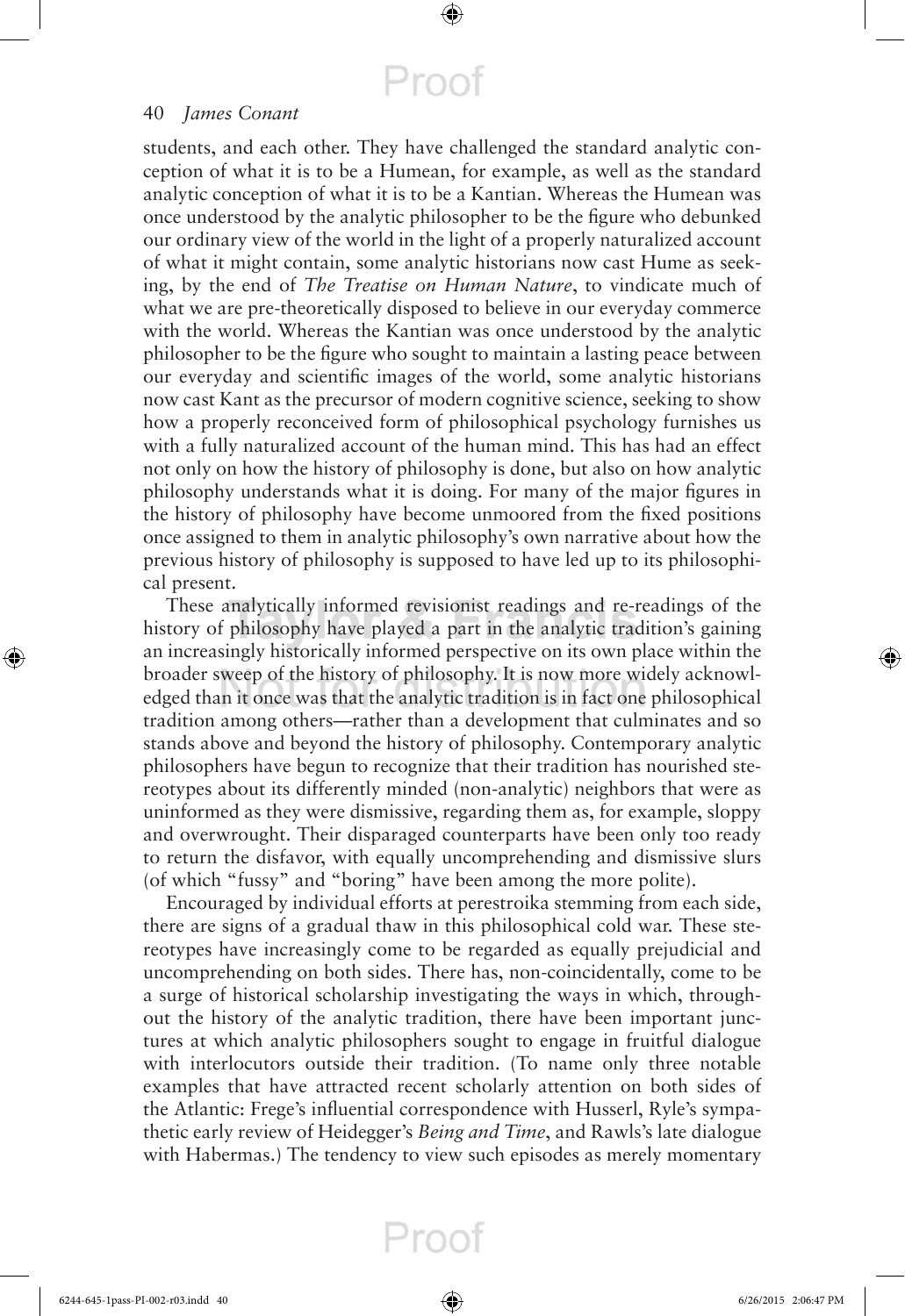⊕

### *The Emergence of the Concept of the Analytic Tradition* 41

thaws in the cold war has now given way to an interest in the various ways in which the two traditions may have repeatedly cross-fertilized one another in the past—and (even more importantly) how they may continue to do so, for as long as their philosophical identities remain sufficiently distinct to permit such forms of intellectual commerce to be mutually enriching.

As the analytic tradition entered the last quarter of the twentieth century and moved into the twenty-first, its resistance to the idea that it represents only one continent in the larger world of philosophy (rather than a movement with a rightful claim to dominate the whole of that world) began to fade. This has helped to transform not only its attitude toward its neighbors as a matter of contemporary philosophical practice, but also its attitude toward itself. A correlative shift has taken place within analytic philosophy in recent decades in the way in which the relation between its philosophical past and its present is conceived. This shift has taken place along a number of dimensions. One aspect of it is the present frequency with which analytic philosophers now seek to enrich their own tradition, and contribute to its further evolution, by working self-consciously to incorporate this or that philosophical line of thought or intellectual strategy drawn from another tradition—in some cases, a contemporaneous one, in others an early modern one, or one that goes back as far as Plato and Aristotle. The beginnings of this development were already occurring in the 1950s (in the work of figures such as Sellars, Strawson, Elizabeth Anscombe, and Peter Geach). By the 1980s, it had become a commonplace to speak of movements and strands within analytic philosophy, such as those of analytic Aristotelianism, Thomism, Pragmatism, Kantianism, Hegelianism, and even analytic Marxism.

As we have noted, Bertrand Russell, writing in the middle of the twentieth century, was happy to combine the terms "analytic" and "empiricism" into the novel compound "analytic empiricism," using the first term to designate what was new in the form of philosophy he was championing and the second term to identify an older strand in the broader philosophical tradition that he sought to inherit, transform, and carry forward. If one had told him that soon there would be philosophers who purported to belong to a tradition that was built in part upon his own early work, but who would describe their philosophical outlook using compound expressions such as those just mentioned, he would have been mystified—and, in some cases, dismayed. For Aristotelianism, Thomism, and the rest were among the very movements in philosophy he was vigorously fighting to displace in favor of his own conception of philosophy as logical analysis. The early Russell would have had difficulty comprehending how the term "analytic" in these different compounds could have anything to do with what he had originally meant by it, and so could amount to anything more than a mere homonym in relation to his own use of it. He could not have foreseen the development of a tradition that would both draw inspiration from the analytic philosophers of his generation and also seek to reincorporate so much

⊕

⊕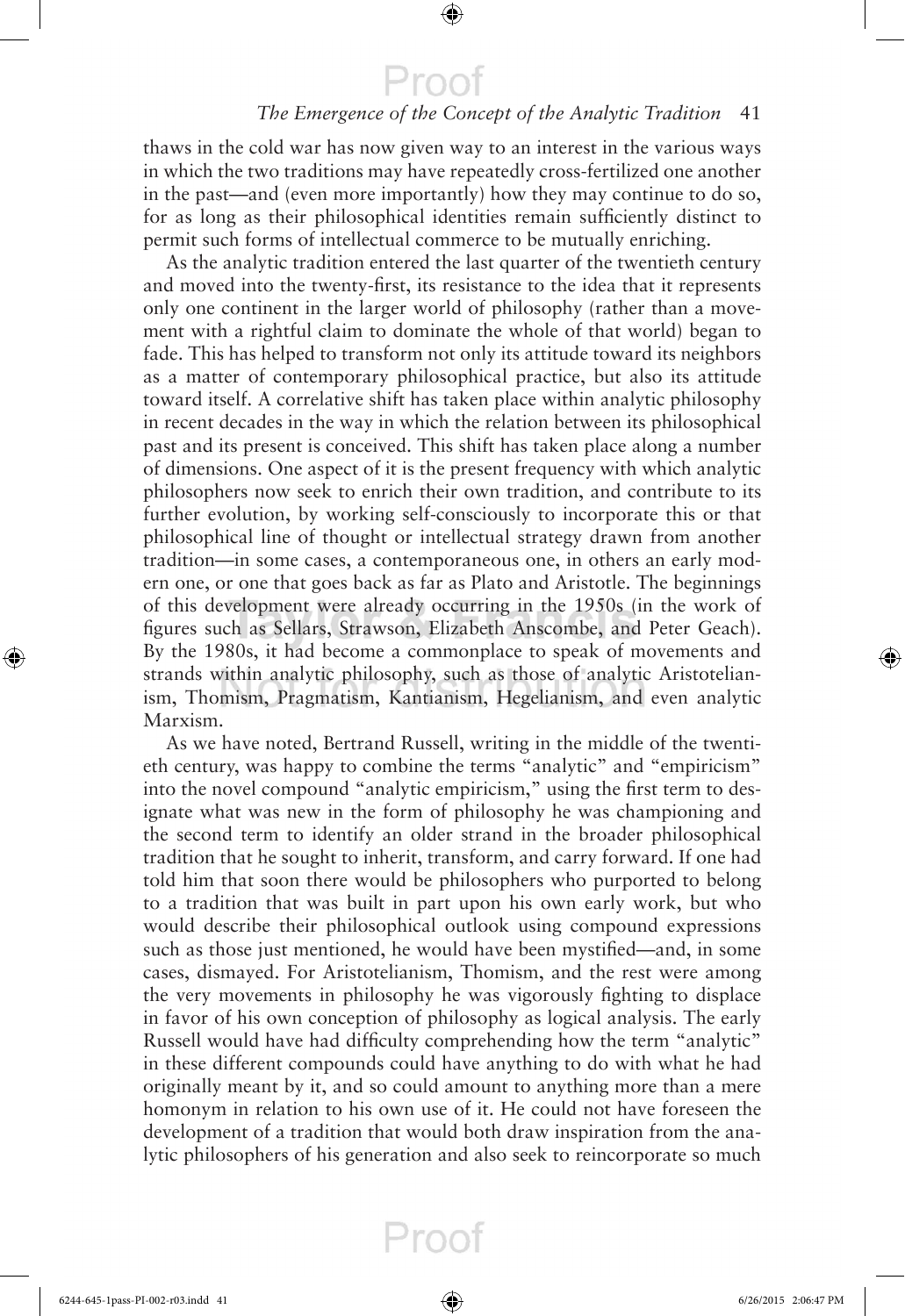⊕

#### 42 *James Conant*

that he himself was determined to eliminate. More generally, from that early vantage point, it would have been impossible for anyone to make out how a tradition might develop out of the work of Russell and the other early analytic philosophers that would be robust and capacious enough to be able to retain its distinctive identity, while reincorporating so many aspects of the previous strands of philosophy that the founders had sought to vanquish.

Of the labels mentioned above, the most baffling to Russell himself would have been "analytic Hegelianism." If there was anything that Russell and Moore in the early years of the twentieth century had been against, and that the first phase of the tradition had succeeded in freezing out as a philosophically respectable option, then it was Hegelianism. This aspect of the thaw was certainly very gradual in coming. Figures (such as Wilfrid Sellars) sympathetic to German Idealism in the generation of analytic philosophers who came of age after World War II, even when outspoken in their enthusiasm for Kant, tended to remain circumspect and guarded in their expressions of admiration for Hegel. It is a mark of how far the situation has evolved since then that, in an omnibus review of five recent works of Anglophone Hegel scholarship, all published in the year 2012, one finds a leading Hegel scholar, Robert Pippin (himself once a student of Sellars's), reflecting on a robust ongoing tradition of analytic Hegelianism.25

These two forms of interest in the philosophical past—first, the longstanding interest on the part of analytic philosophers in the classic authors of the philosophical tradition (such as Plato, Aristotle, and Kant), and second, the far more recent resurgence of interest in figures previously excluded from the canon (such as Hegel and Marx)—have been further nourished by, as well as themselves, in turn, contributing to, the cultivation of yet a third kind of interest in analytical philosophy's relation to the past, more specifically a new kind of interest in *its own past*.

#### **5. THE HISTORY OF ANALYTIC PHILOSOPHY AS A NEW FORM OF PHILOSOPHY**

This new kind of interest fully matured with the gradual emergence of something called "the history of analytic philosophy"—where the phrase in question refers to an area of philosophical research in its own right within the ongoing pursuit of contemporary analytic philosophy. The aforementioned quarrel between analytic philosophers and professional historians of philosophy—epitomized in Gilbert Ryle's notorious remark about how one ought to go about approaching a text by Plato—is presently further altering its shape, partly owing to pressures exerted on it by this new form of professional subspecialty within analytic philosophy. As this field has gradually developed, so, too, has a new form of philosophical self-consciousness on the part of many analytic philosophers with respect to the nature and extent of that which is historically local in their own philosophical tradition. It

⊕

⊕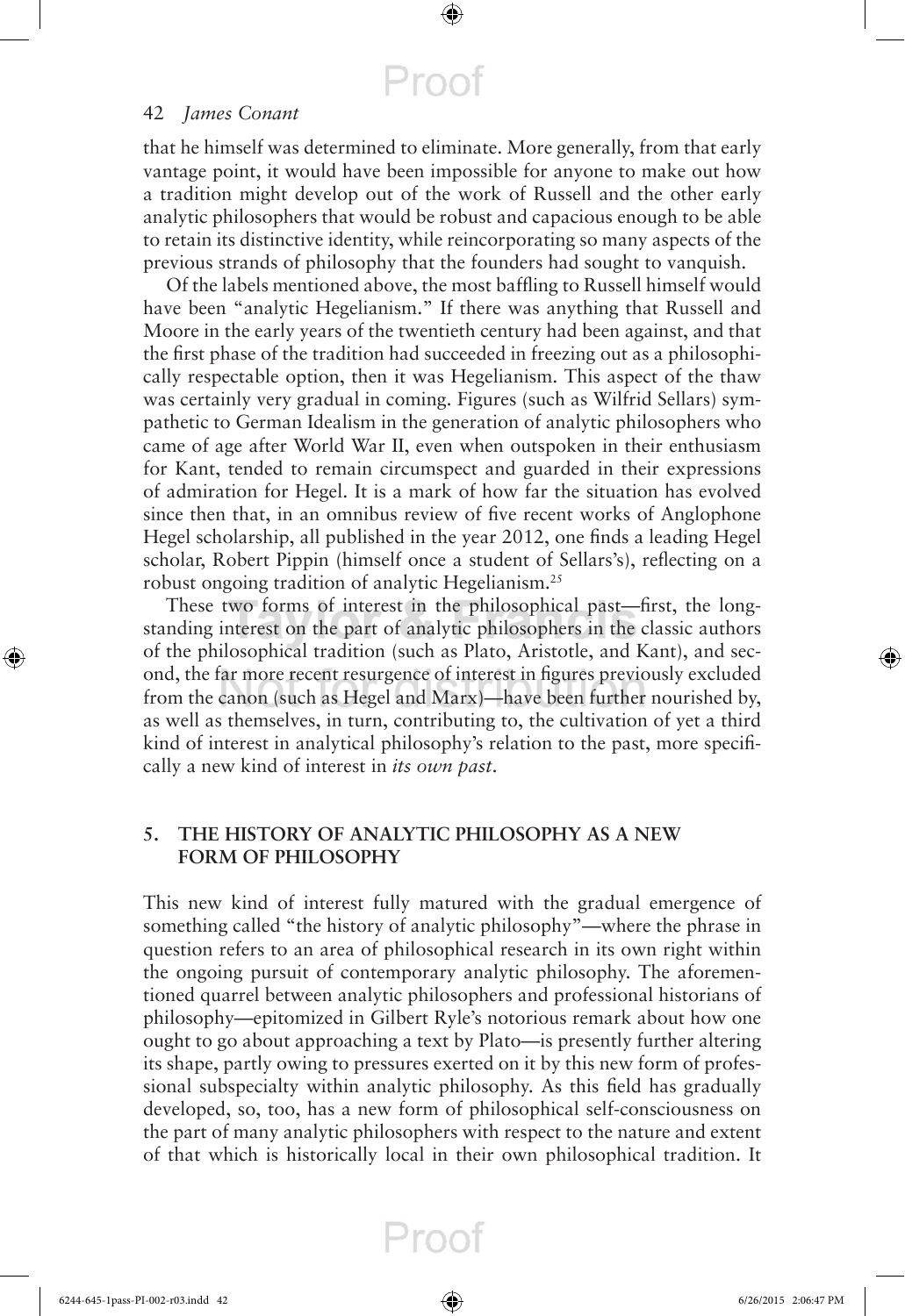⊕

### *The Emergence of the Concept of the Analytic Tradition* 43

has given rise to the possibility—for practitioners and students of analytic philosophy alike—of encountering aspects of analytic philosophy's own history as something remote and even alien, so that a confrontation with that history can itself become an occasion for philosophical reflection.<sup>26</sup>

The writings of *the historian of analytic philosophy* provide yet another perspective upon our topic than those of its practitioners and ideologues—one that may likewise serve as a resource in seeking answers to our two guiding questions. In this case, it would be rather more difficult to compile a comparably perspicuous list of statements representative of the various outlooks harbored by practitioners of this newly emerging discipline. For our purposes, it will suffice to remark briefly upon some of what an examination of exemplary instances of their work would bring to light that is relevant to our task here.

One thing it would quickly reveal is that a good historian of analytic philosophy is not merely a historian of ideas. She is also a philosopher—and necessarily so, for several reasons. First, the task of grasping the philosophical power of a way of thinking that is occluded by our present preconceptions is always a philosophical as well as a historical one. Second, many a historian of analytic philosophy is moved in part by philosophical motives—sometimes seeking to make something in the analytic past that has become alien to many today an available resource for understanding what analytic philosophy might or ought to be in the future, and sometimes simply desiring to recover some bit of lost treasure from an earlier stratum of the tradition.

When practiced with an eye to changing the present of philosophy, the discipline of the history of analytic philosophy can become saddled with difficulties that do not as obstinately beset scholarship on the history of other philosophical traditions—at least not in the same way and to quite the same degree. Correlatively, the pronouncements of the historian of analytic philosophy can meet with visceral forms of resistance from contemporaries in the discipline who are deeply invested in certain entrenched narratives of how the tradition unfolded. A convincing unmasking of these narratives requires the attainment of a form of self-understanding that is in equal parts historical and philosophical.

The claim by a historian of analytic philosophy that the early Russell's or Frege's conception of "logic" or "analysis" is quite different from the manner in which these terms have come to be construed by contemporary analytic philosophers, for example, may be received by some with bitterness and resentment. This form of historical claim can seem to threaten certain essential aspects of a contemporary analytic philosopher's sense of her own philosophical identity.

Analytic philosophy, throughout much of its history, has been extraordinarily resistant to the very idea that it so much as *has a history* (in the relevant sense of what it means to say that a tradition "has a history"). Of course, no one denies that some authors lived before others and influenced

⊕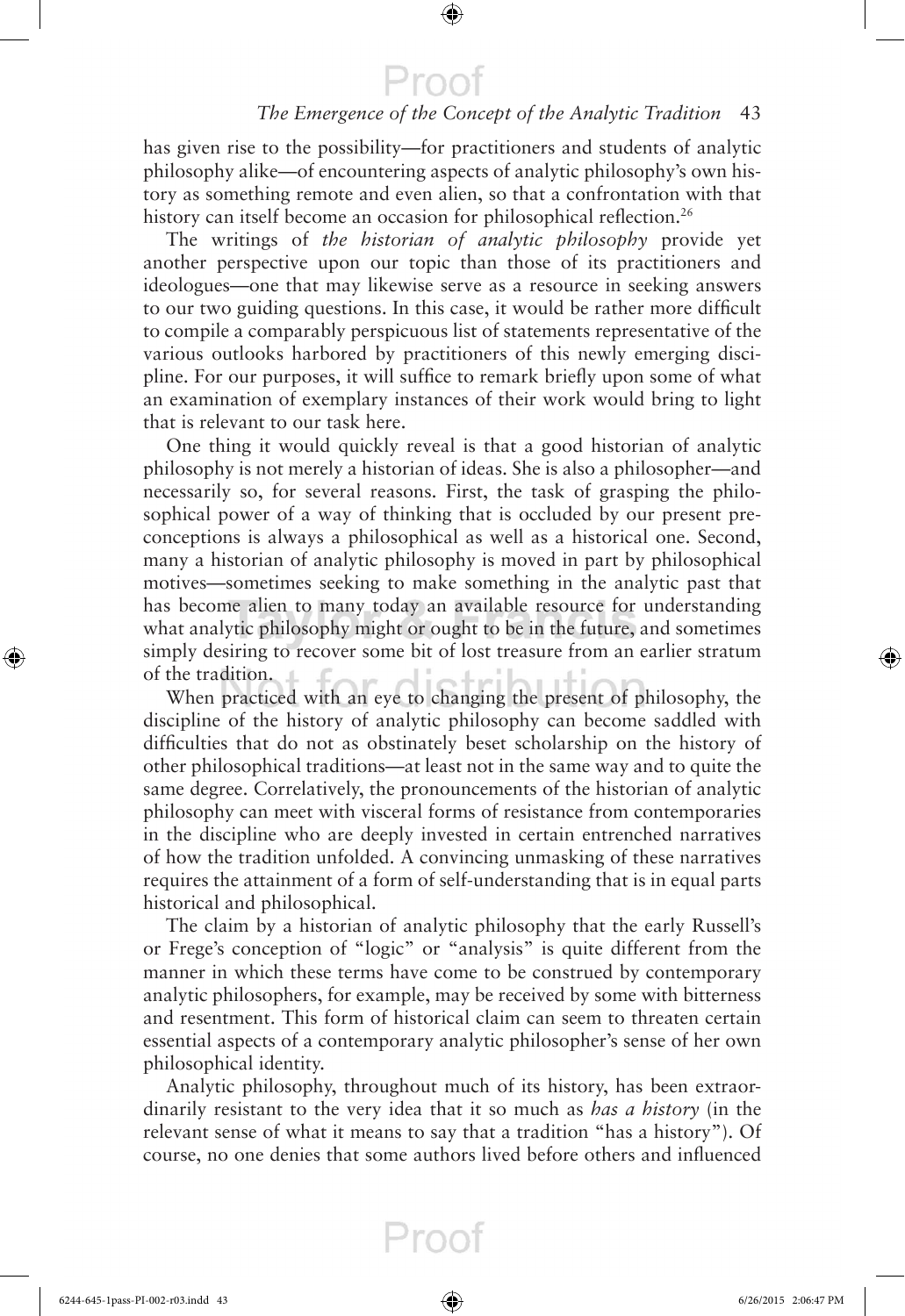⊕

#### 44 *James Conant*

successors who in turn lived and worked at some later point in time. In this trivial sense of what it means to "have a history," analytic philosophers are happy to regard what they do as participating in an ongoing enterprise that has a history. Indeed, they tend to be deeply committed to a certain tidy account of what that history *must* have been—who the founding fathers were, what the defining statements of the tradition were, which pieces of writing count as paradigms of philosophical analysis, and the like. This potted account of the history of the tradition—now enshrined in numerous introductory textbooks and encyclopedia articles—often plays a constitutive role in various analytic practitioners' respective understandings of the very enterprise that they themselves seek to continue in doing (what they themselves still want to call) "analytic philosophy."

What analytic philosophers tend to resist is the far more unsettling idea that the tools of the historian's trade are relevant for getting at the truth about those very philosophical episodes—those that play a tradition-defining role in this internally propagated narrative. What is unsettling is the idea that those tools might turn out to be essential for achieving a faithful understanding of what prior generations of analytic philosophers actually meant when they employed terms that continue to circulate widely throughout the writings of analytic philosophers today—terms such as "logical constant," "syntax," "semantics," "proposition," "concept," "meaning," "reference," "language," "judgment," "inference," "justification," and the like. Analytic philosophy has tended to want to imagine that it does not have a history in just this sense; it has wanted to believe that its philosophical past is fully *transparent* to its philosophical present.

For example, contemporary analytic philosophers have been prone to assume that they can just pick up an early classic of the tradition (such as Frege's essay "On Sense and Reference" or Russell's essay "On Denoting") and fully unpack its intended upshot simply by drawing on *their* (present-day) understanding of the terminology used, without needing first to examine how their assumptions about how philosophy ought to be done relate to those of these earlier authors. They likewise tend to assume that such a text may simply be placed into the hands of their students to be read and understood by them, without any prior effort on their part to properly orient the students in relation to a way of thinking that may well be philosophically foreign to them. The assumption that analytic philosophy's past must be transparent to its present goes together with the supposition that there is no special need for analytic philosophers, when reading a text from an earlier moment in their own tradition, to seek out the expertise of the historian of analytic philosophy. There is no sense that forms of historical sensitivity might be cultivated that would enable them to attain a perspective on what is going on in that text, which, in turn, could open up a further perspective on their own practice of philosophy—vastly expanding their sense of the philosophical distance that separates analytic philosophy's present from its past.

⊕

⊕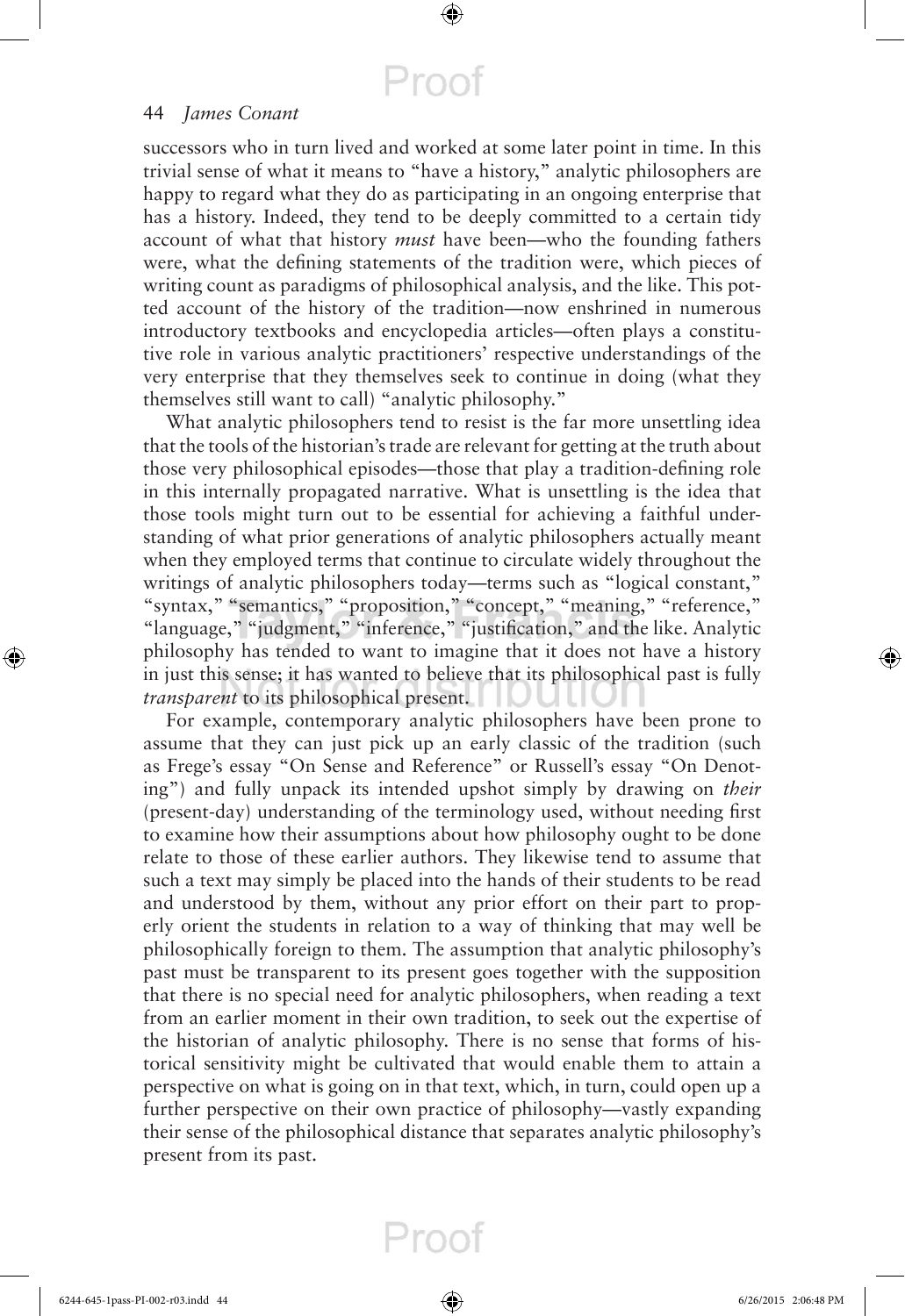⊕

#### *The Emergence of the Concept of the Analytic Tradition* 45

The problem here is not only that a certain obliviousness tends to prevail among analytic philosophers regarding what such a historically informed perspective might disclose. It is that there often is a positive *repression* of the possibility of such disclosure—for the very reason that many a potentially liberating insight is repressed—namely because it threatens to unsettle our fantasies regarding who we are and what we can do. When the analytic philosopher confronts the historian of analytic philosophy's way of reading one of the tradition's cherished classics, an enormous chasm can suddenly appear to open up between what the text has always officially been held to have said and what it now actually seems to be concerned to say. The text suddenly takes on the double-aspect of a duck-rabbit figure—with two mutually occluding aspects. It can come into view under its familiar and reassuring aspect, induced by the reading encouraged by a certain tidy canonical account of how analytic philosophy's past is related to its present. Or an entirely new aspect can dawn, once the reader's entire experience of the figure/ground relation in the text (between its sentences and the thoughts they express) is framed in an entirely new way. One of the methods historians of analytic philosophy have effectively employed to trigger such gestalt-shifts is through revealing the extent of the gulf that looms between what the key terms in the text once meant (when understood against the background of the no longer easily visible philosophical assumptions of the original author) and what they—or, in important instances, the English words used to translate them—are generally understood to mean today (when read against the background of the often invisible and thus generally unexamined philosophical assumptions of the present).

In order to be able to survey the overall topography of such a gulf, one must also possess the particular philosophical capacities required to survey the fine structure of both backgrounds: both its historically proximate edge (such as the unexamined philosophical assumptions against which contemporary analytic philosophers approach their problems and those of their interlocutors) and its historically distal one (such as the shifts in meaning that a shared philosophical terminology may undergo over the course of several intellectual generations). Such forms of recognition of what is intellectually consequential in "what goes without saying" are forms of philosophical achievement: they serve to render visible much that otherwise remains invisible in contemporary analytic philosophical discussion, precisely because the discussants themselves are wont to regard those ways of thinking that come most naturally to them as those that are philosophically least problematic and most self-evident.

The vocation of the historian of analytic philosophy can appear to both the contemporary analytic philosopher and the contemporary historian of philosophy to fall between two stools. It can seem, on the one hand, to be too committed to and involved in historical scholarship to count as genuinely analytic philosophy, and yet also to be too narrowly preoccupied by the methods, concerns, and aims peculiar to the analytic tradition to count

⊕

⊕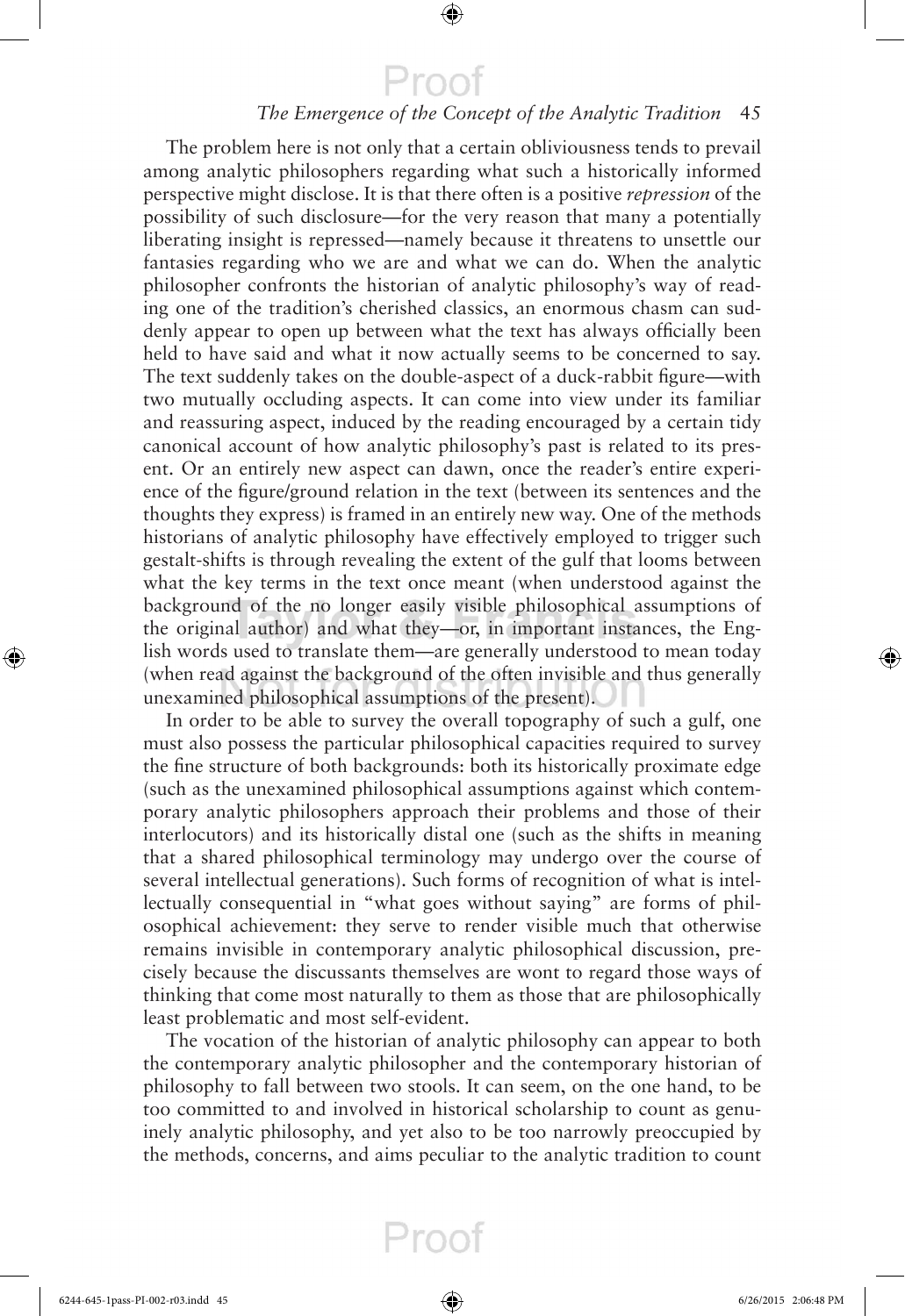⊕

#### 46 *James Conant*

as serious history of philosophy. What the good historian of analytic philosophy can do, however, is to demonstrate that this pursuit is an integrated form of inquiry that requires the cultivation of the virtues and competences of both a scrupulous historical-philosophical scholar and a sophisticated participant in contemporary analytic philosophical practice. Good historians of analytic philosophy can show where and how the assumptions and concerns of contemporary analytic philosophers are not those of their analytic forebears only if they have attained a fully integrated mastery of these two forms of philosophical competence. Such a twofold fluency is essential, if they are to be able to reveal how methods and aims (and, along with them, the meanings of many a familiar piece of philosophical terminology) have shifted over the course of the history of the analytic tradition, and to identify and illuminate cases in which forms of philosophical statement employed by contemporary analytic philosophers belong to frameworks of thought very different from those that conferred meaning on the apparent linguistic twins of those statements in the writings of their analytic predecessors.

As noted above, there are some respects in which the difficulties faced by a historian of analytic philosophy resemble those that beset a historian of science more than those typically encountered by the philosophically minded scholar of other chapters of the history of philosophy. Correlatively, the forms of resistance the historian of analytic philosophy faces can resemble those encountered by, say, the historian of twentieth-century physics. Contemporary physicists often find themselves disturbed by the accounts of major revolutions in the history of physics—especially some involving comparatively recent episodes (such as those that led to the theories of relativity and quantum mechanics)—advanced by historians of science. The practicing physicist, like the practicing analytic philosopher, is wedded to a narrative in which the achievements of figures such as Albert Einstein and Niels Bohr are presented in a very particular way, namely, as responses to challenges and difficulties that are describable in terms equally intelligible to both the past and the present practitioner of the subject. It is this transparency of past physics to the present that a sensitive historian's account often threatens to undo—thus apparently depriving contemporary physicists of their working understanding of the place their own contributions assume in a single ongoing enterprise.

The historian of science seeks an entirely different order of intelligibility in the past than that which is conferred on it by an official textbook-level narrative of how the innovations of the mighty dead led to our contemporary understanding of the topic under consideration. What the historian of science wants to understand is *not* the reason that, with the hindsight of later development, now seems to a contemporary physicist to be the obvious basis for adopting our contemporary understanding of what Einstein's, or Bohr's, original conclusion must have been. The historian rather is concerned to uncover and sort out the tangle of now forgotten, but back then nagging (and—but only for those who had eyes to see—deeply significant)

⊕

⊕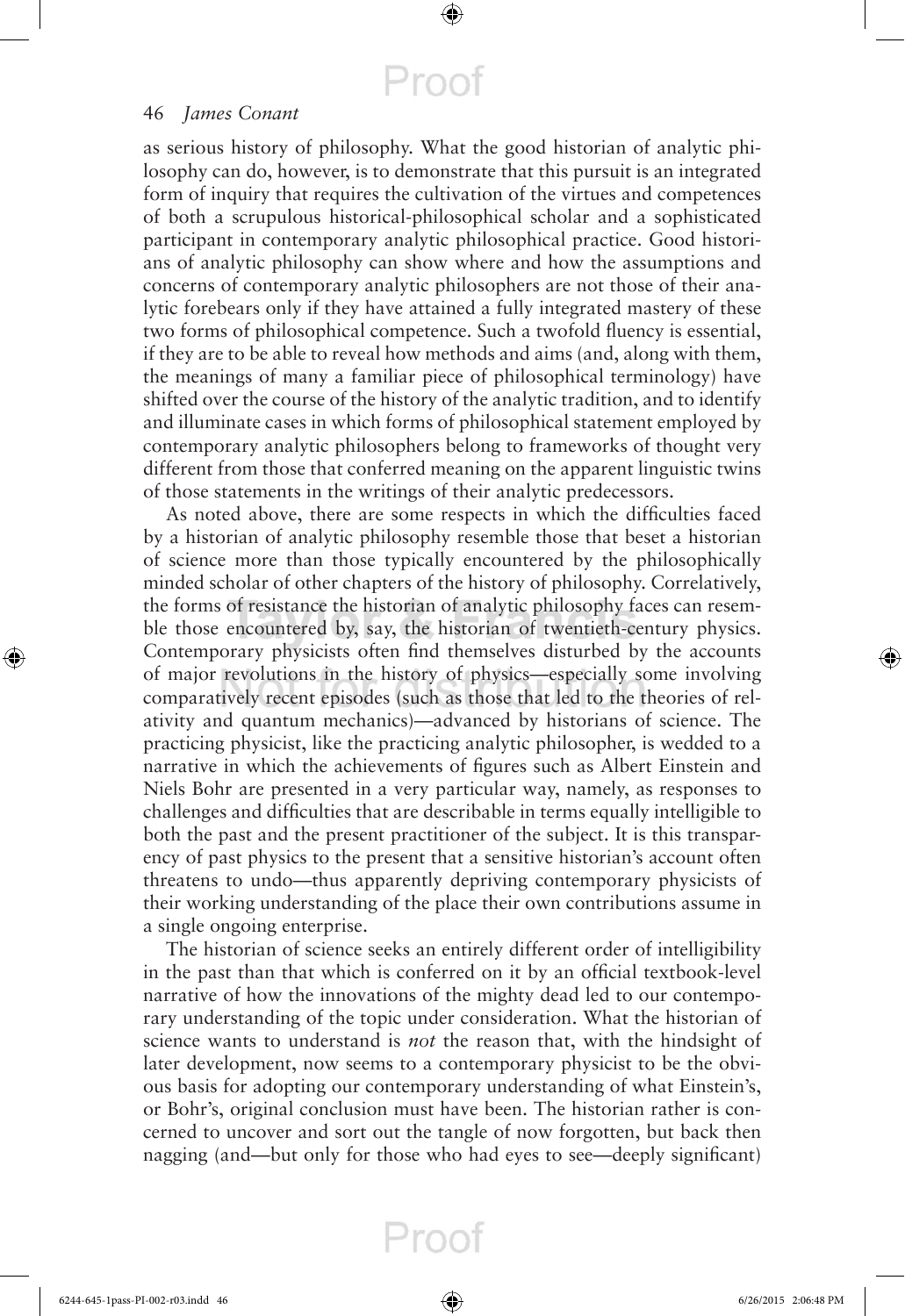⊕

#### *The Emergence of the Concept of the Analytic Tradition* 47

puzzles and anomalies that moved an Einstein or a Bohr, at that particular moment in the history of physics, to draw what could only seem to his contemporaries to be an altogether surprising (and not at all easily intelligible) conclusion. From the point of view of the historian, this requires doing full justice to every nuance of the many large and small differences between our present and (sometimes even only slightly) earlier ways of thinking about physical reality—nuances that are all simultaneously erased from view in Whiggish textbook accounts of the history of science. From the point of view of the physicist, such a historically nuanced account—with its seemingly myopic preoccupation with theoretically and experimentally secondary considerations—is heedless of the substantial extent to which our contemporary understanding of physical reality is able—indeed, *must* be able—to encompass and comprehend the point of view of an Einstein or a Bohr.

In the cases of both contemporary physics and contemporary analytic philosophy, an investment in a similarly deeply entrenched and internally institutionalized narrative plays a parallel role in the quarrel with the historian. It is no accident that, in each case, this same narrative plays a pedagogical role in initiating students into the subject. And these are narratives that the conscientious historians of both subjects may well feel they must at least question and complicate (if not altogether subvert), if the actual contours of the relation between the present and the past—recent as well as more distant—are to come into view. These internally propagated disciplinary narratives of how past achievements led up to the present—in both theoretical physics and analytic philosophy—tend to represent the terminology, methods, and aims of the past as essentially homogeneous in intellectual form and content with those of the contemporary practitioner. They present the original problems, concerns, and aims of the founders as versions of current ones in the disciplines.

To observe that the historical soundness and adequacy of such narratives cannot simply be taken for granted is not to deny that they have any legitimacy or usefulness. Indeed, they may have an essential role to play in helping to articulate and promulgate a certain widely shared (albeit often largely inchoate) understanding of the ongoing practice. We encountered various versions of such understandings in the statements presented above as representative of putatively authoritative stances taken by (those whom we referred to as) ideologues of analytic philosophy. And we suggested that collections of statements of that sort, when appropriately arranged and displayed, can serve to bring out significant features of analytic philosophy's own multifarious self-image. What we have seen now, however, is that the history of analytic philosophy, if it is to perform its office as a serious branch of the discipline of history, must call into question and be prepared to contest such disciplinary self-images and related proclamations. But, unlike the case of the history of science, this is not its only office—nor is it anything like the primary reason why analytic philosophers are generally moved to

⊕

⊕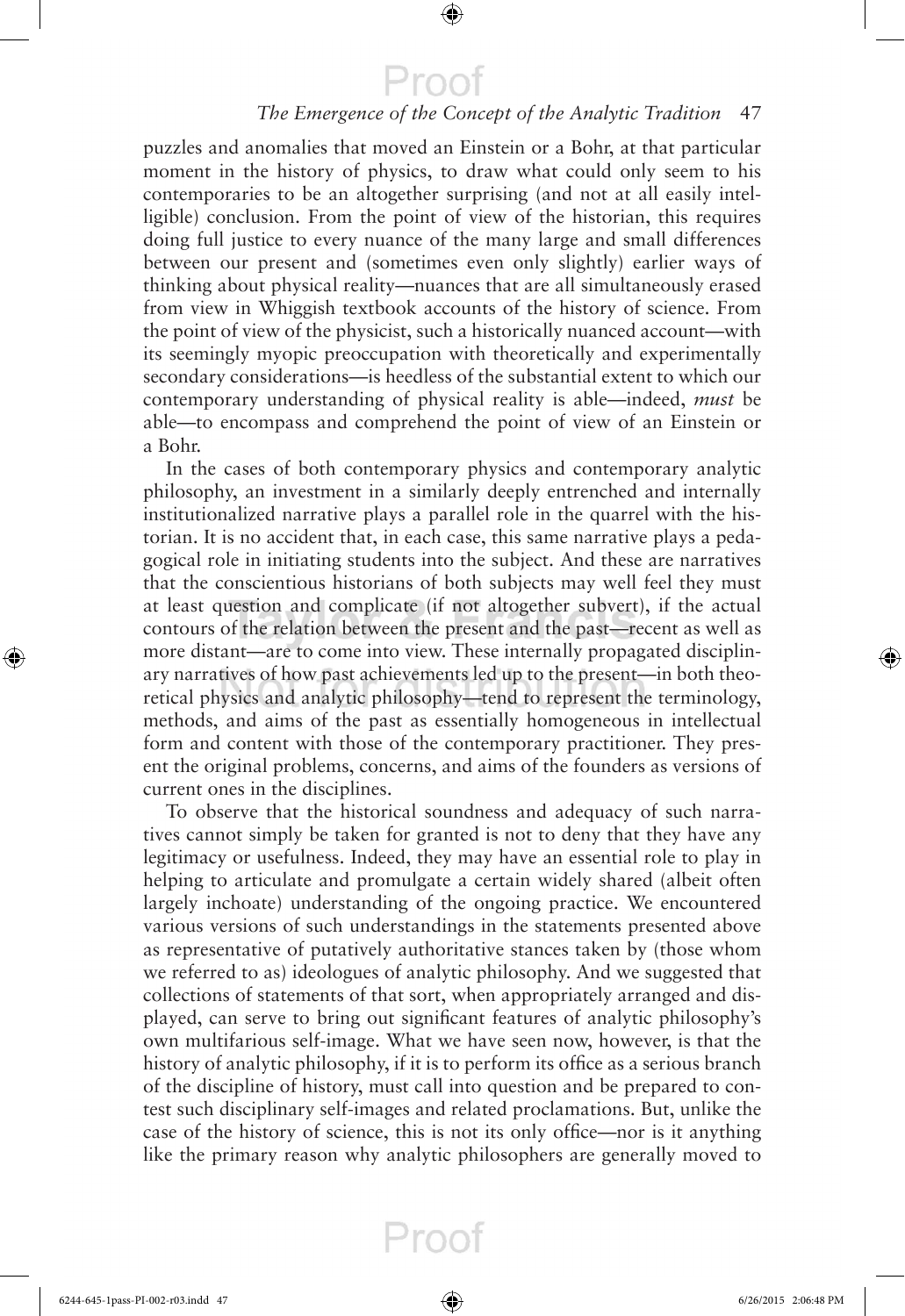⊕

#### 48 *James Conant*

become serious historians of their own tradition (while usually also seeking to remain analytic philosophers). Its most important function is arguably to enhance, deepen, and further orient analytic philosophy's own ongoing *philosophical* understanding of itself—upon which its developing practice depends.

What this suggests is that the history of analytic philosophy's most important function is not one that it shares—or even could share—with the history of science. For there is an absolutely crucial difference between the history of a science (like theoretical physics) and that of analytic philosophy—a difference that is clearly visible in the very different ways in which these two disciplines are generally practiced. Competent historians of physics are not out to make (and do not see themselves as seeking to make) contributions to contemporary physics. They think of themselves as historians rather than as physicists. As we have already noted, however, good historians of analytic philosophy tend to be (and to *want* to be) practitioners of the very discipline of which they also undertake to be historians. In non-analytic philosophical circles, there is seldom any presumption that these two forms of identity and inquiry (that of the historian and that of the philosopher) must exclude each other (even though they may be recognized to stand in a certain productive tension with each other, requiring careful negotiation), whereas among analytic philosophers—as among physicists—there has, until recently, often been such a presumption. Thus the capacity to fuse—or otherwise juggle—these two forms of identity within the space of a single philosophical life has until recently remained a comparatively rare achievement in the analytic tradition, exemplified in the work of only a handful of figures. This is gradually beginning to change: leading figures in the tradition now find themselves not only increasingly pushed but also naturally inclined to articulate their own respective plausible readings of just what it was that Carnap, Ryle, or Anscombe might originally have wanted to mean in this or that frequently quoted (but previously seldom carefully read) remark, article, or book.

While historians of physics have no stake in the outcome of ongoing disputes in the current cutting-edge of theoretical physics, historians of analytic philosophy generally do have such a stake in contemporary philosophical disputes—not necessarily in their minutiae, but in larger questions prompted by their ongoing conduct. These often involve questions such as whether a current controversy is a repetition (albeit in a different guise) of a prior one, or whether (its novelty notwithstanding) the present game is worth the candle, or whether (in dominating the contemporary horizon) it obscures from view promising avenues for philosophical reflection.

Motives such as these often enter into the historian of analytic philosophy's particular way of reframing and narrating a carefully selected episode from the history of the tradition. The misunderstood or neglected aspects of the philosophical past thereby displayed are therefore almost never selected with the mere scholarly aim of setting the historical record straight, but

⊕

⊕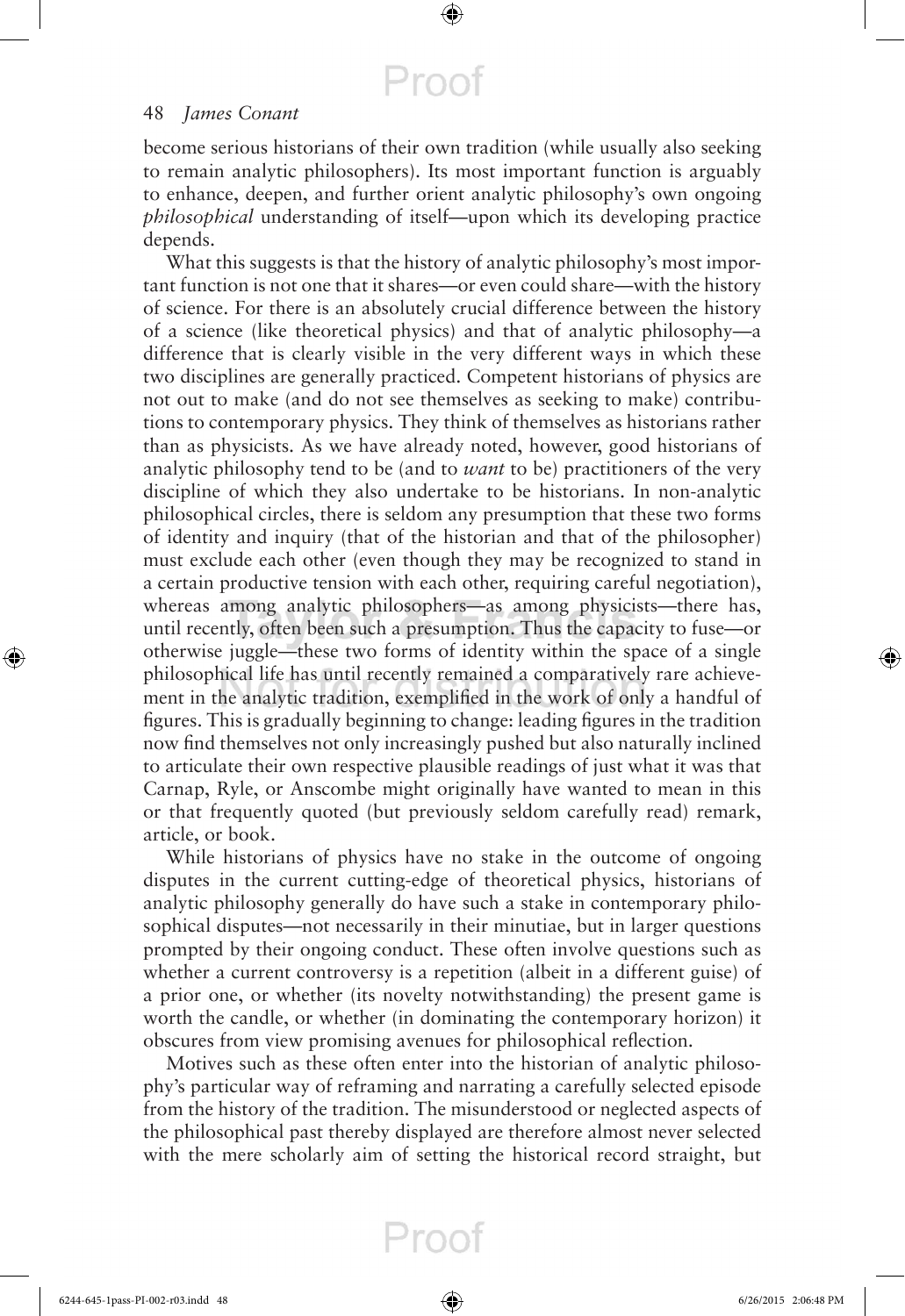⊕

### *The Emergence of the Concept of the Analytic Tradition* 49

with a further specifically philosophical aim. That motive may be just to display the sheer provinciality of the philosophical present, or the power of a philosophical idea of the past, or the unwitting faithfulness with which the present recapitulates the past due to ignorance of it—but, most likely, it will be a combination of all three, along with yet others. The historian of analytic philosophy's motives are thus generally mixed, springing no less from a desire to show how certain—often unduly neglected—aspects of the past *can* still speak to us (thereby holding open the promise of enriching the subject as we know it) than from a desire to show how certain—often wrong-headedly celebrated—aspects of the past *cannot* any longer speak to us (thereby allowing us to appreciate what is philosophically and historically specific to our present moment of philosophy).

Conscientious historians of analytic philosophy tend to be cautious in approaching the central terms analytic philosophers have continually employed over the course of the tradition to characterize their topics, problems, or methods (including terms that have occurred frequently in the preceding pages—such as "formal," "logic," and "analysis"). They probe carefully to ascertain the extent to which these terms have or have not retained their original significance across their successive occasions of use. They are uniquely positioned—and needed—to bring out the character and structure of certain sorts of moments that occurred at significant junctures in the development of the tradition—moments in which two major figures inspired by the same philosophical texts and teachers, apparently pursuing a common project within a shared framework of philosophical endeavor, employing the same terms and declaring allegiance to the same intellectual paradigms, nonetheless utterly fail to engage one another philosophically—talking by or otherwise misunderstanding one another—despite the appearance of their pursuing a single common project and working within a single shared framework of philosophical endeavor.

The good historian of analytic philosophy may bring out how two philosophers who appear to agree on fundamentals are only apparently in agreement with one another, as well as how two philosophers who appear to disagree actually do not—either because they really agree when they take themselves not to or because they are philosophically so far apart that their positions are not even sufficiently aligned to permit of disagreement in the first place. Finally, the good historian of analytic philosophy can reveal how two figures in the history of philosophy—perhaps only one of whom is an analytic philosopher—may actually have far more in common with one another than either one of them would have been willing to allow or could have been in a position to comprehend. This requires showing how the underlying projects of these two philosophers, belonging to different movements of thought (outwardly characterized by utterly different intellectual styles and temperaments), are inwardly bound together by profound affinities. In more extreme cases, the good historian of analytic philosophy may

⊕

⊕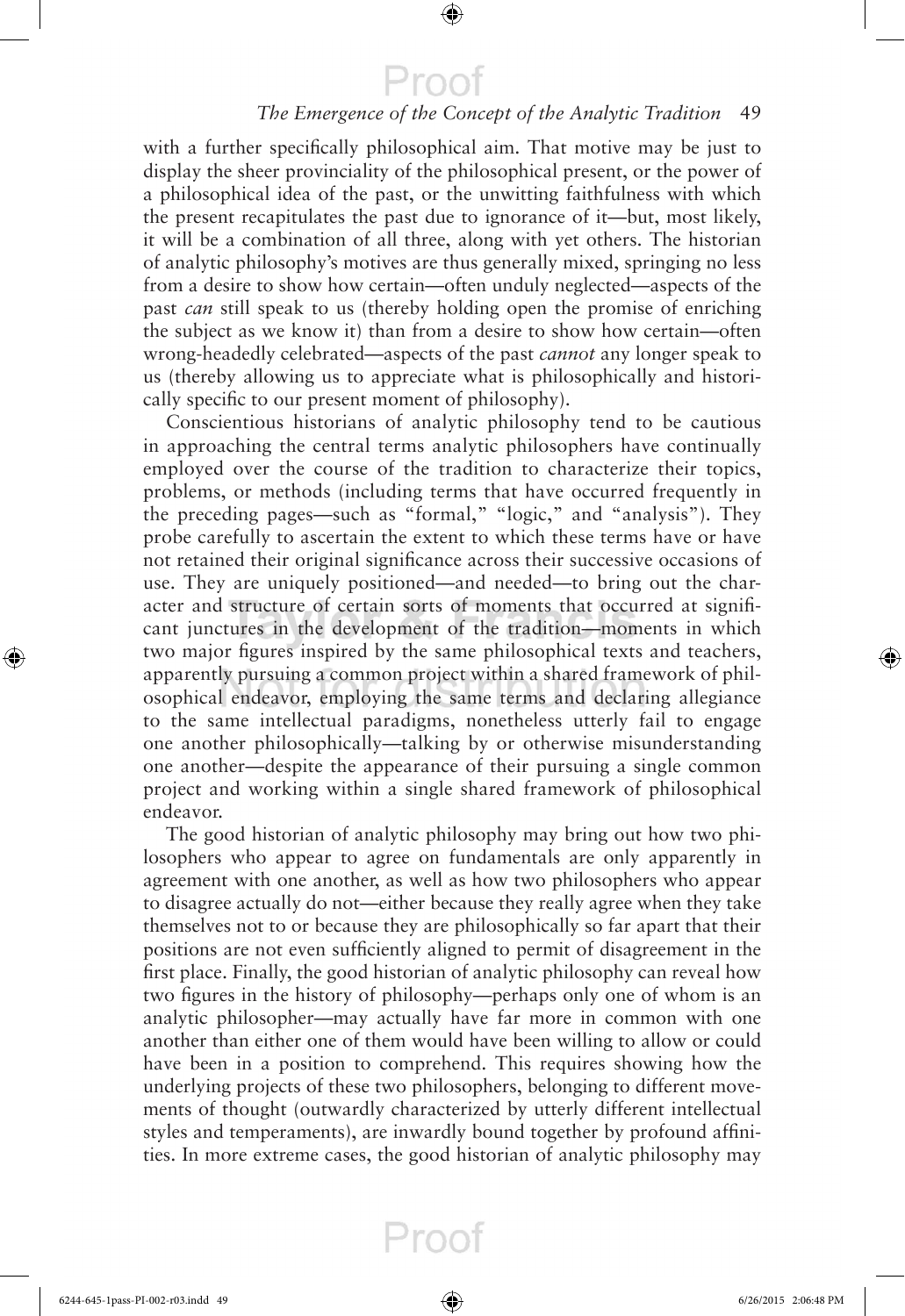#### 50 *James Conant*

even be concerned to reveal how an entire episode of analytic philosophy is to be seen as significantly related to some prior moment in philosophy's past.

⊕

Gilbert Ryle has figured in some of our remarks above as typifying a certain sort of somewhat dismissive analytic attitude towards the philosophical past. Yet he, too, in his own way, was deeply concerned to make contributions to this genre of analytically informed history of philosophy. For example, we may see Ryle's work on the relation between Plato and logical atomism as animated by such a concern. This work was concerned to reveal how six figures in the history of philosophy, four of whom (Moore, Frege, Russell, and early Wittgenstein) were analytic philosophers and two of whom (Plato and Meinong) were not, may have had more in common with one another than at least several of them could possibly have been in any position to comprehend. Ryle argues that Moore's 1899 essay on "The Nature of Judgment" provides an account of the distinction between propositions (in a non-linguistic sense of that term) and concepts (taken to be the elements of propositions) that doesn't work and that runs into essentially the problem that is expressed in the *Theaetetus* (as how we can think that which is not). He also argues that what we find in Meinong's treatment of "objectives" and Russell's treatment of facts (especially in his *Lectures on Logical Atomism*) are unsuccessful attempts to resolve this problem by continuing to frame it in the manner in which Moore takes it up. He contrasts this with the approach to the problem we find first in Frege and then, to an even clearer degree, in the *Tractatus—*one which in various respects resembles that proposed by Socrates in the dialogue to a surprising degree. Ryle then summarizes what he has shown thus far as follows:

I now urge that it is pretty clear that the issue that Socrates was discussing is the same as or at least overlaps with the issue that was being discussed fifty to thirty years ago by, among others, Meinong, Moore, Russell and Wittgenstein; and that Socrates at least adumbrated certain ideas very much like those which were rendered necessary by some of the inherent defects of the theories of objects or concepts originally put forward by Meinong and Moore.<sup>27</sup>

To defend a claim of this form requires making clear the affinities between the philosophical preoccupations of those who are traditionally counted as analytic philosophers and those who are not. To the extent that one judges Ryle's attempt to do this to be successful, one must also concede that it permits one to see the form of a widely shared philosophical problem more clearly than one had before. Once affinities of this sort between the analytic and the non-analytic past are brought sharply into view, this may enable us to discern more clearly not only the historical landscape, but also the philosophical landscape. For it can enable a clear apprehension of the very form of a philosophical problem for the first time—allowing us to separate the real form of the problem from the superficial guises through which

⊕

⊕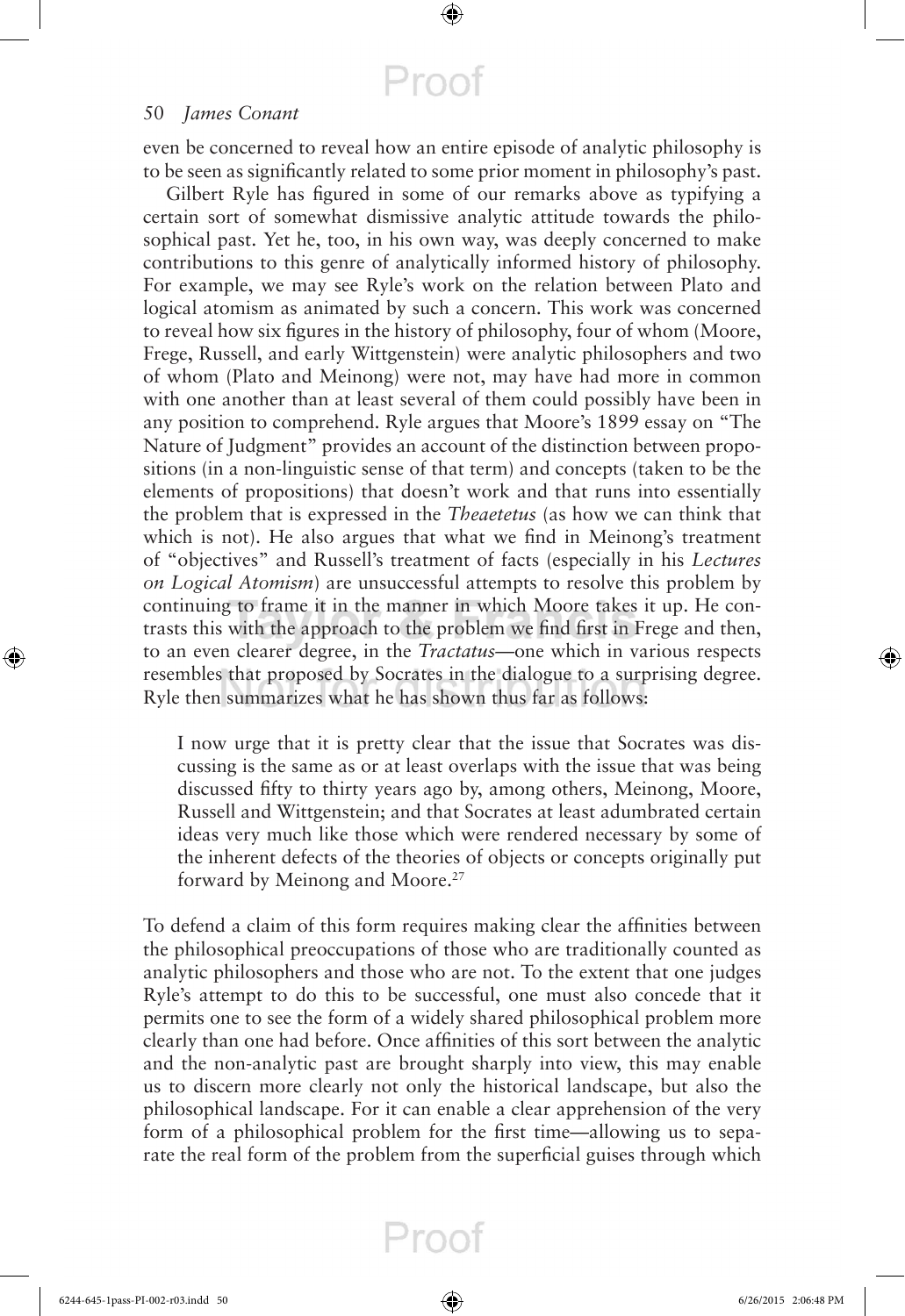⊕

#### *The Emergence of the Concept of the Analytic Tradition* 51

it simultaneously manifests itself in the work of apparently very different thinkers. In this and other ways, the work of the good historian of analytic philosophy—utterly unlike the work of the historian of science in its relation to contemporary science—can, indeed, contribute to the achievement of new and surprising modes of philosophical progress.

The analogy between the history of physics and the history of analytic philosophy breaks down in a further—equally instructive—way. The analogy, as framed above, encourages one to think that the primary misrepresentation of the past the historian must seek to undo is one that arises from an institutionalized tendency to represent the problems, concerns, and aims of earlier heroes in the discipline as if they were immediately recognizable as versions of contemporary ones. Yet some analytic philosophers have been drawn to re-narrate episodes from the history of their tradition out of a desire to correct a roughly opposite form of misrepresentation of the past. Consider the following three texts—each of which marked at the time of its publication a significant transformation in the tradition's self-image: (1) G.E.M. Anscombe's 1959 book *An Introduction to Wittgenstein's* Tractatus, (2) James Griffin's 1964 book *Wittgenstein's Logical Atomism*, and (3) Peter Hylton's comparatively recent 1990 book *Russell, Idealism and the Emergence of Analytic Philosophy*. 28 The internally propagated narratives that these three authors aim to subvert, in their three remarkably different books, stand in a different sort of relation to each of the then dominant self-understandings of analytic philosophy.

Anscombe and Griffin aimed in different ways to subvert an account of early Wittgenstein's place in the history of analytic philosophy advanced in numerous contemporaneous narratives—perhaps none more influential at the time than J.O. Urmson's 1956 book *Philosophical Analysis: Its Development between the Two World Wars*. 29 Like many others writing at that moment, Urmson wanted to bring out the radical nature of a recent shift in analytic philosophy (and hence to minimize its discernible continuity with even the quite recent past). On Urmson's telling of the story, the author of the *Tractatus* fully shared his teacher Russell's stridently empiricist, atomist, and largely Humean philosophical orientation. Urmson (along with his likeminded philosophical cohort) did not regard the common thread he discerned throughout the early analytic tradition (epitomized by Russell and early Wittgenstein) to be anything like a version of his own generation's central philosophical concerns and aims. That was his whole point: we have broken with even the very recent past of analytic philosophy. He spoke for a generation eager to see themselves as beneficiaries of a mid-century philosophical revolution that had effectively separated and liberated them from the concerns and aims of their earlier analytic forebears.

The larger historiographical point here is that the shape of the target of the historian of analytic philosophy is sometimes roughly the opposite of that of the historian of science—Urmson's account was to be exposed as insufficiently, rather than excessively, Whiggish—as overstating, rather

⊕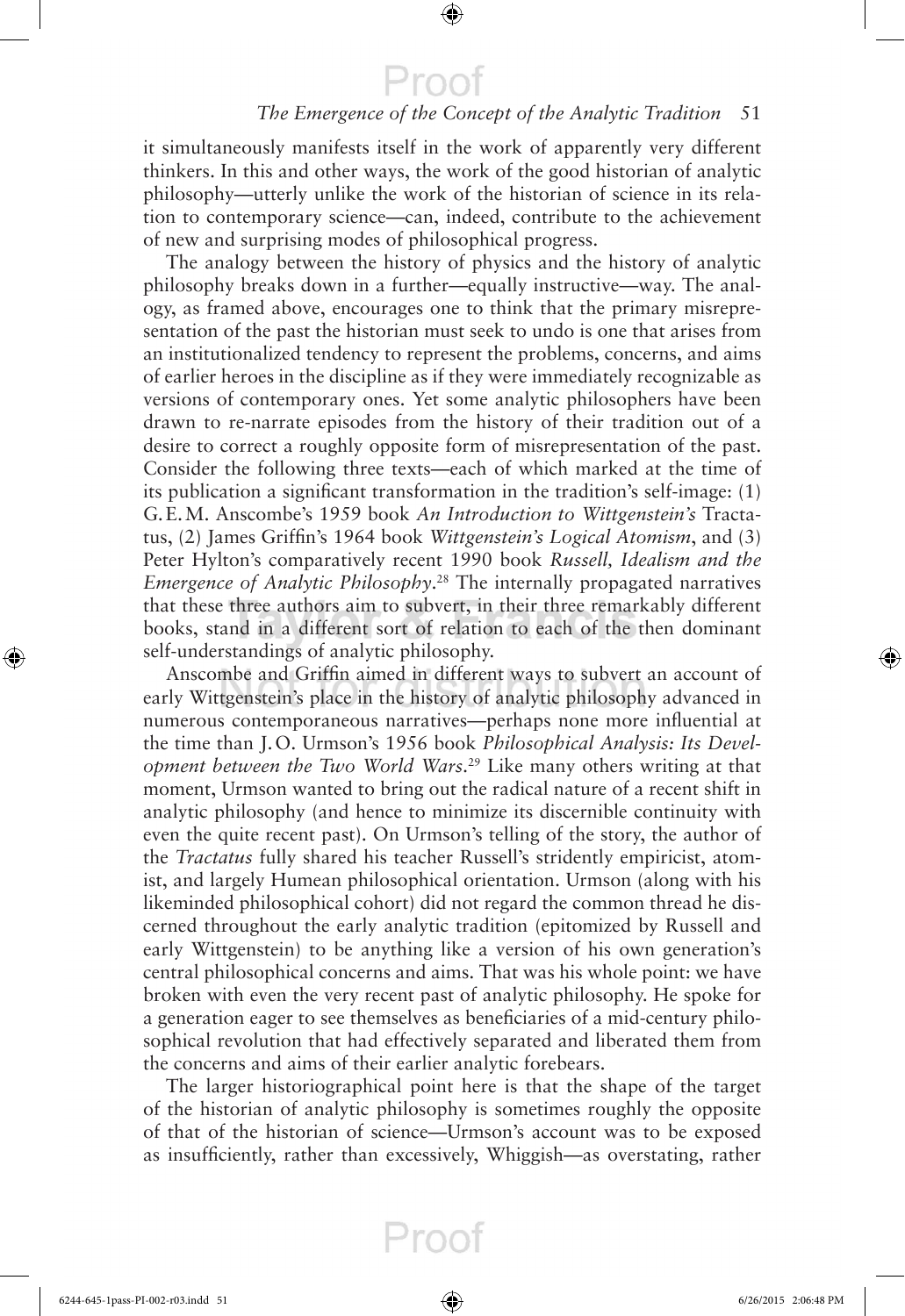⊕

#### 52 *James Conant*

than understating, the seismic character of the revolution. His work sought to disseminate an account of how very sharp the break with the past really was—to make palpable the extent to which it had issued in forms of philosophical practice unimaginable to the original founders of the analytic tradition. Anscombe and Griffin, in their respective books, were challenging an account of this form (though each took issue with very different aspects of the then prevailing narrative). Their work thus offers an example a very different kind of philosophical motive a historian of analytic philosophy may have for seeking to overturn an institutionalized narrative. The concern may be to show the depth of philosophical discontinuity where seamless continuity is the prevailing assumption of the day, but it may equally well be the reverse.

One of the many interlacing philosophical motives of Hylton's superb book on Russell bears a certain resemblance to an aim of Anscombe's and Griffin's, namely, to shake us free of an account of the thought of a central figure in the analytic tradition in which that figure is cast as a representative of a tradition of philosophy involved in a fairly direct inheritance of the central assumptions of British empiricism. Whereas Anscombe and Griffin were primarily concerned to overturn a Humean reading of early Wittgenstein, Hylton is concerned to complicate a reading of Russell's philosophy as developing too simply and too directly out of a set of philosophical commitments he supposedly shares with a figure such as Hume.

Though such exercises in the history of analytic philosophy are driven by philosophical motives, this does not necessarily mean that they come with explicit methodological reflections on the forms of philosophical insight that the history of analytic philosophy can afford. Neither Anscombe nor Griffin in their aforementioned books offers anything like a self-conscious statement of what the historian of analytic philosophy can or should do. In this respect, they are typical of even the most philosophically original contributors to the history of analytic philosophy prior to the 1980s. In this respect, Hylton's book is more representative of the best recent work, displaying forms of self-reflexivity seldom found in earlier work in the genre. In a particularly eloquent passage from the Introduction to the book, we find the following set of remarks:

Philosophy cannot, as the natural sciences perhaps can, absorb what is correct in its past and conclusively refute what is incorrect, for the difference is unsettled. There is as little finality in our views as to what is correct in the philosophies of Plato or Hume or Kant or Russell as there is in our views on the most contemporary issue. . . . Philosophy thus always has the hope of learning neglected lessons from its past. It also, and perhaps more characteristically, is always in a state of potential rivalry with its past, defining itself against its past, and threatened by it. It is for this reason that the history of philosophy often has an evaluative and judgmental tone—precisely *not* the tone of one who has a

⊕

⊕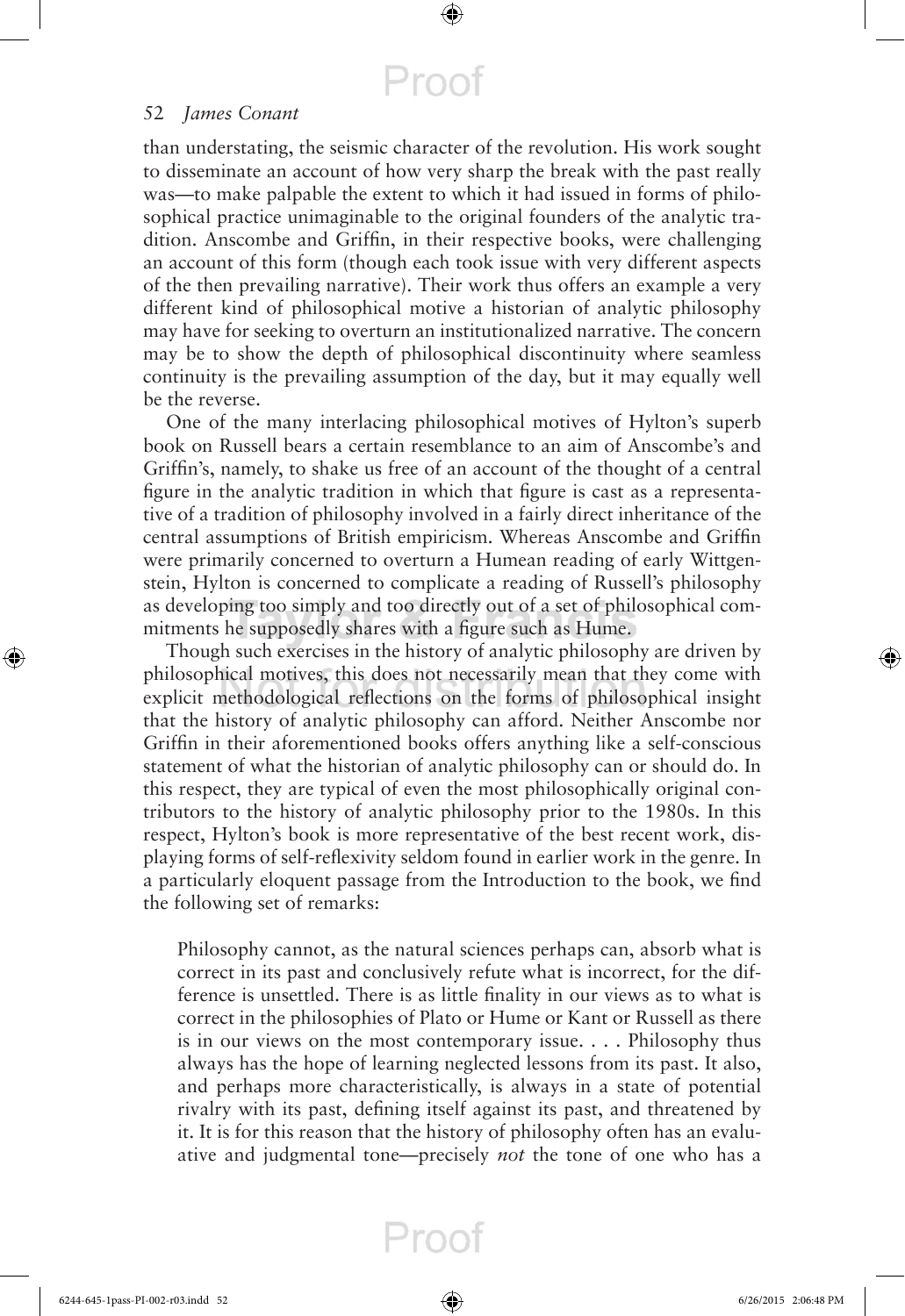⊕

### *The Emergence of the Concept of the Analytic Tradition* 53

secure understanding of the matters at issue, but the tone of one whose understanding is threatened. The deliberately ahistorical character of much history of philosophy seems to me not accidental, but a product of this insecure relationship between philosophy and its past. We approach the past ahistorically in order to refute it—as if the past of philosophy will not stay in the past, but constantly threatens to come back to life. Our uncertainty over the history of philosophy—whether it is history, whether it is philosophy, whether it can be both—seems to correspond to the uneasiness of the relation between philosophy and its past, and to our unease about the status of the subject as a whole.<sup>30</sup>

This is as thoughtful and penetrating a set of opening remarks regarding the relation between philosophy and its past as one is likely to find at the outset of any work on a topic in the history of philosophy. Or, to put the point the other way around, it is thoroughly unrepresentative of what one finds, throughout most of the history of analytic philosophy, in writing devoted to furnishing a historical overview of some major period or figure or movement within analytic philosophy.

The topic of Hylton's own book (the development of Russell's philosophy, his early revolt against British Idealism, and his ongoing responses to the resulting internal tensions in his thought) is a classic topic in the genre of the history of analytic philosophy—as classic as you can get. Most of the work done on this topic—and, indeed, in this whole genre—is written in just the tone Hylton mentions above, and for the reason he gives. The unacknowledged unease in the tradition's relation to the past at issue here is due in no small part precisely to a desire to have that relation be an *easy* one—one of total continuity or sharp discontinuity—as long as it allows analytic philosophers to look back upon their tradition simply with a view to absorbing what is correct in it and conclusively refuting what is false in it.

The ensuing unease in the relation to the subject as a whole is therefore nourished by a desire to rid our relation to the past of the very dimensions of complexity and ambivalence that form constitutive aspects of philosophy's ongoing encounter with its past. Indeed, analytic philosophy's ambition to free itself from certain forms of preoccupation with history—an ambition characteristic of so many of the founding projects of the tradition—is part of what has given rise (at this much later stage in the history of the tradition) to the present felt need for a particular sort of philosophically sensitive work in the history of analytic philosophy—a specifically historical-philosophical form of exercise in remembering, repeating, and working through—able to undo specific forms of philosophical repression induced by the original founding ambition.

Hylton's official topic in the above quotation is the relation between philosophy as such and the entirety of its past—not our present and narrower topic, namely, *analytic* philosophy's relation to that tiny chapter in the history of philosophy that is its *own* past. Yet what Hylton shows in his book

⊕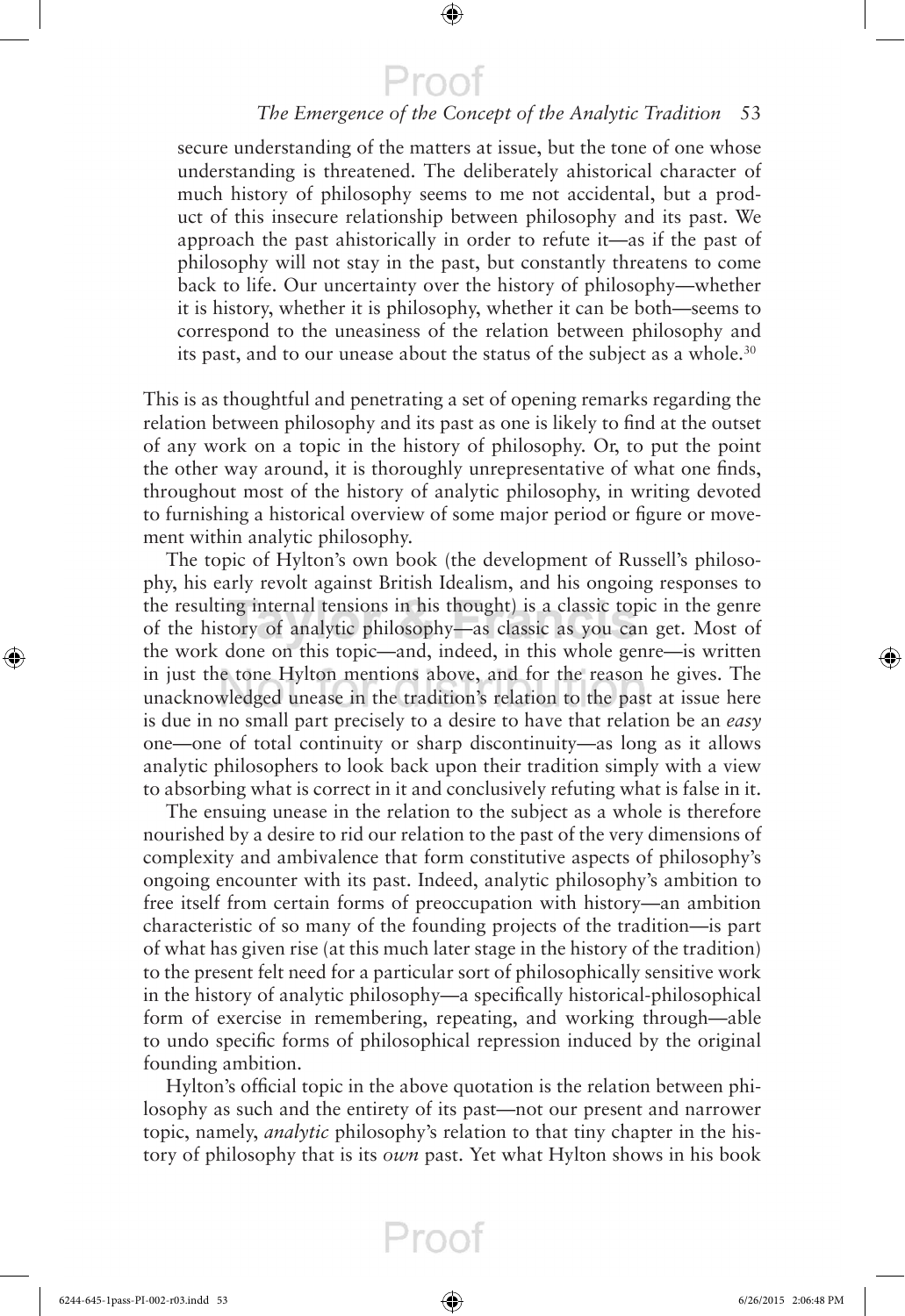⊕

#### 54 *James Conant*

bears directly on our topic. For the book brings out any number of ways in which analytic philosophers have become invested in narrating the past of their own tradition in ways that repress to an extraordinary degree any consciousness of the forms of difficulty that (as the passage above suggests) necessarily attend philosophy's relation to its past. Viewed from this angle, one of analytic philosophy's most characteristic features would appear to be one that failed to show up on our three collections of statements above, namely, the tradition's sustained investment in trying to rid itself of the awareness that it (like any other form of philosophy) is subject to the vicissitudes of philosophy's relation to its history. And it is no accident that it failed to appear there—not only because it is a more subtle sort of feature than any of those we have discussed. It is a sort of feature that can come properly into view only once the tradition's prior retrospective relation to itself is viewed through the lens of the sort of philosophically sensitive work in the history of analytic philosophy discussed in the previous paragraphs. This, in turn, suggests that—as the history of analytic philosophy practiced as a form of analytic philosophy itself comes to be an increasingly significant and respectable subspecialty within the discipline—this characteristic feature of the tradition (like so many others) must gradually mutate, eventually coming to be an ever less definitive mark of the tradition as a whole.

That this particular subspecialty has come to be conducted with an eye to transforming the shape of ongoing contemporary philosophical debate is non-accidentally related to the way in which it has also gradually come to be regarded as itself constituting a self-standing form of philosophically inquiry in its own right. This is a genuine and significant development within the analytic tradition. It involves the emergence of a philosophically self-conscious form of historical inquiry in the history of analytic philosophy conducted by analytic philosophers writing primarily for an audience of analytic philosophers. It is a form of historical inquiry not subordinated to any particular philosophical agenda, but open to the whole range of forms of understanding that may be afforded when analytic philosophy's present is confronted with the sort of philosophically informed selective focus on aspects of its past discussed above. Hylton's book, for example, seeks simultaneously to make some aspects of Russell's philosophy seem far stranger than they had been taken to be, while revealing other aspects to have far more bearing on the fundamental difficulties that plague the present moment of analytic philosophy than might previously have seemed possible. Russell's thinking is thus shown to be, in some ways, far more surprising than the tradition's self-image had been willing to allow, while other supposed historical platitudes about the tradition are shown to cover up the most interesting ways in which his concerns are far more philosophically akin with our own than had previously been recognized.

Good historians of analytic philosophy will by no means simply converge upon some single alternative to the currently institutionalized account of the

⊕

⊕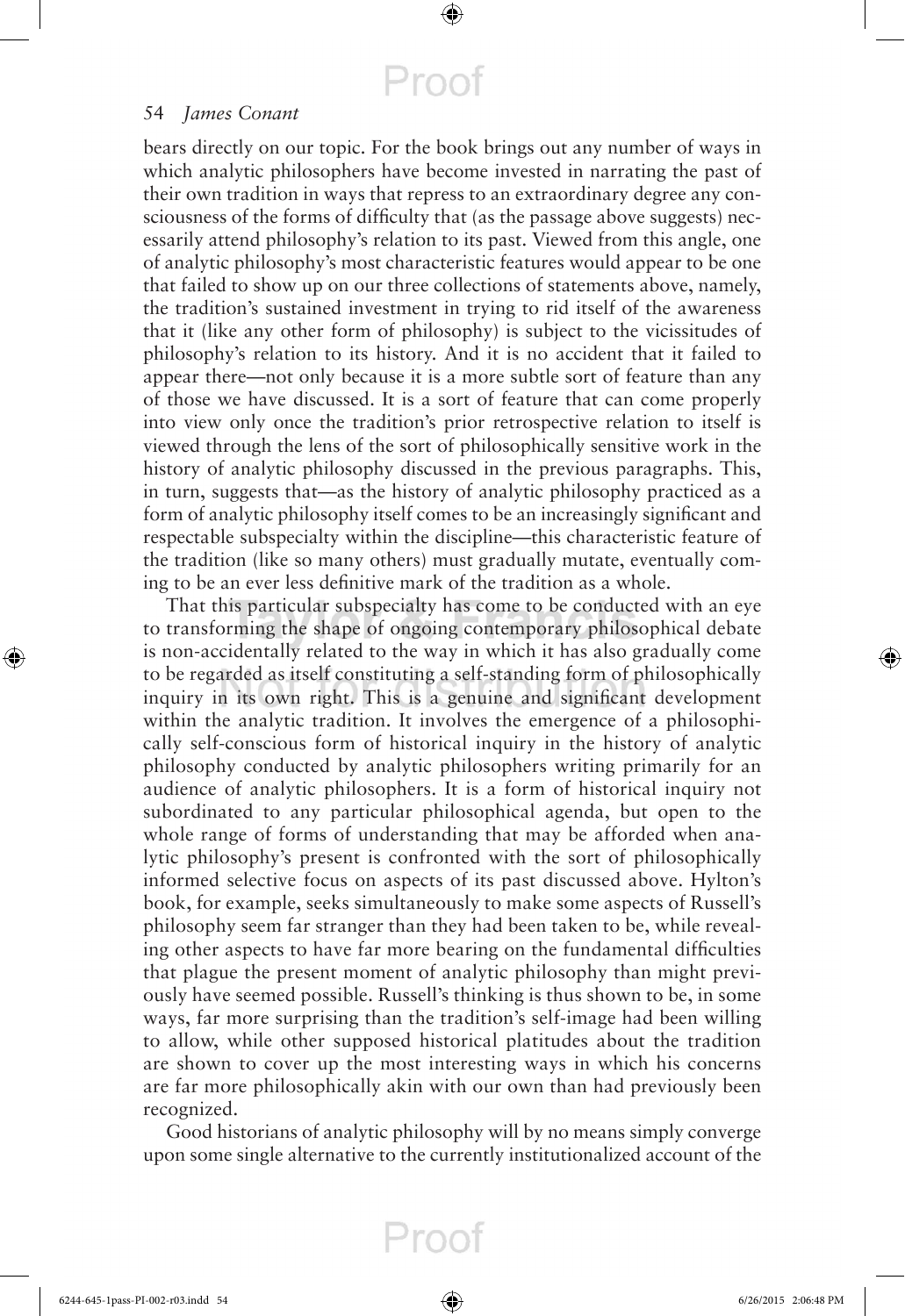⊕

### *The Emergence of the Concept of the Analytic Tradition* 55

history of analytic philosophy. Here, as elsewhere in the practice of history, uncovering the historical past involves appreciating the revelatory powers of different forms of account. But for all of their differences, they would not be good historians if they were to take as their point of departure any particular definition of what analytic philosophy or the analytic style as such is—unless their purpose in doing so is to call it into question or employ it to illustrate how misleading such blanket statements prove to be. They will seek instead to characterize the historical episode of thought at issue precisely as part of an ongoing and internally evolving *tradition—*with all of the internal complexity and disagreement that is apt to characterize any interesting historical tradition of thought, be it literary, mathematical, or philosophical.

Thus the historian of analytic philosophy is far more likely than the ideologue of analytic philosophy to see the history of analytic philosophy as consisting in a series of successively mutating conceptions of philosophy, rather than as the grand unfolding of a unitary something called "analytic philosophy" that can be aptly summed up in the form of a definition or summary statement of its aims, commitments, or style. But if that is true, then what is the history of analytic philosophy a history of? What unifies the diverse, evolving, and contested enterprise that the historian of analytic philosophy seeks to display? To answer this question as well as it can be answered, we must have recourse to the concept of a *tradition*. UTE

The unity and identity of a tradition is not explicable in terms of a collection of features each of its members fortuitously happens to instantiate. It is explicable only through a form of understanding that seeks to grasp a specific sort of historical development—one in which each moment is linked to the others in a significant way. Reflection on the significance of each such moment possesses the power to illuminate that of any other—but only when they are collectively considered in the light of their partially overlapping and mutually intertwining relations with one another. The concept of a tradition shows its worth when, through concerted attempts to engage in such reflection, we actually do find our appreciation of each of the elements in a series of historical episodes coming to be deepened in this mutually illuminating way. When such acts of reflection bear fruit in this manner, what they uncover is revealed to be not merely a "series of historical episodes," but, rather, the successive moments of the internal unfolding of a tradition. The unity of analytic philosophy here at issue is to be sought not at the level of the doctrines, or the conception of philosophy, or the style of the writing of its practitioners, but rather in the manner in which it forms a distinctive tradition of thought. Once the concept of the analytic tradition comes to function in this sort of way in shaping the self-understanding of practicing philosophers seeking to inherit and develop the tradition in question, it becomes—not merely the concept of a certain philosophical ideology or sensibility, but rather—the concept of a form of philosophical self-consciousness.<sup>31</sup>

6244-645-1pass-PI-002-r03.indd 55 6/26/2015 2:06:48 PM

⊕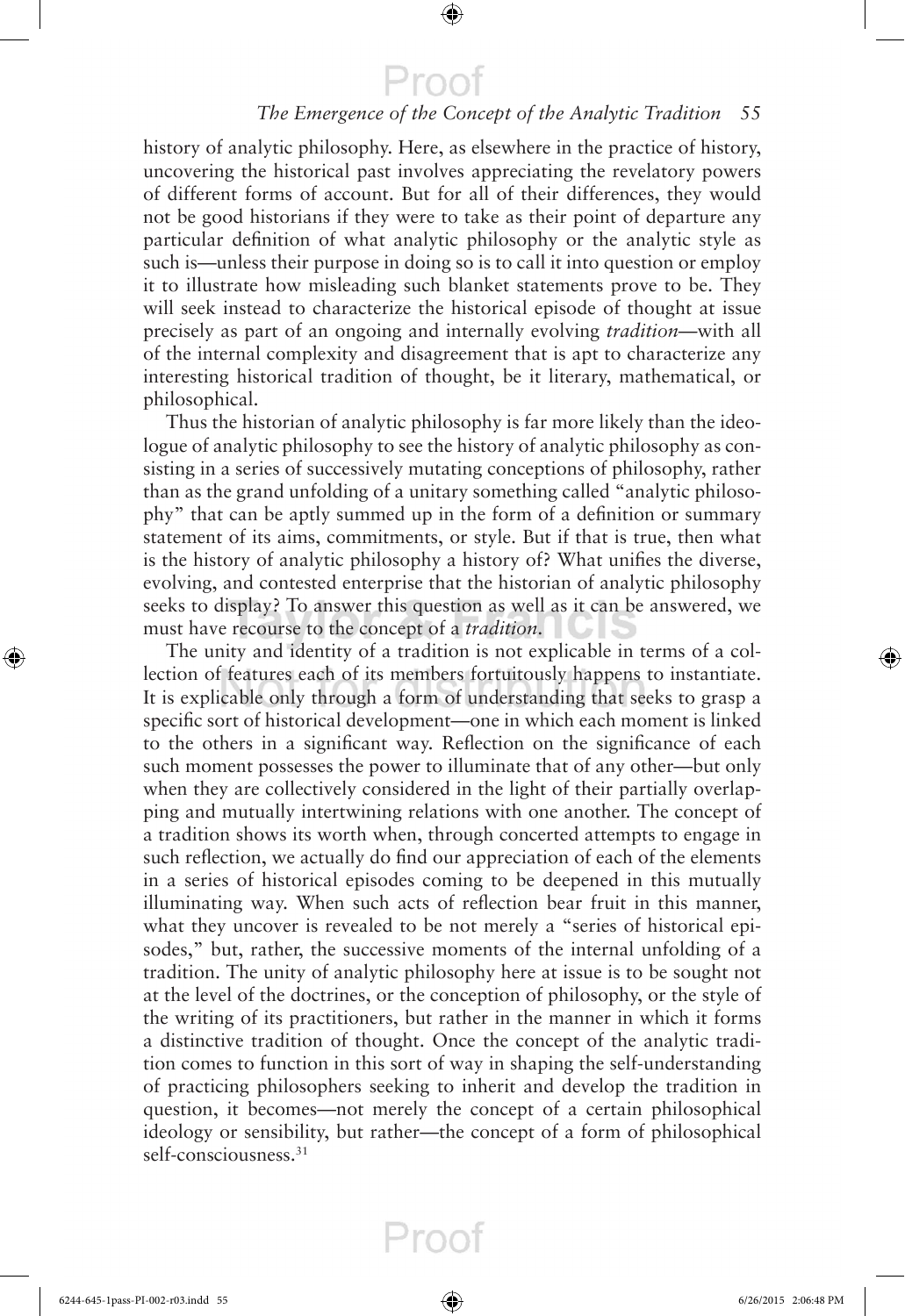#### 56 *James Conant*

#### **NOTES**

1 For an illuminating discussion of this point, see Simon Glendinning's provocative editor's introduction to *The Edinburgh Encyclopedia of Continental Philosophy* (Glendenning 1999).

⊕

- 2 This is not to say that a merely geographical principle for distinguishing between the traditions of philosophy here at issue was ever of much merit. (Michael Dummett has pointed out its limitations as a way of distinguishing the early history of the two traditions in question; see Dummett (1993). It is only to say that the time has come when it is now a genuinely comical way of distinguishing them.
- 3 It should be noted that, if my remarks below do go any way in illuminating how the term "the analytic tradition in philosophy" might pick out something with a certain sort of unity, this does not thereby show wherein the unity might lie in something genuinely deserving of the name of a Continental *tradition* in philosophy.
- 4 This point is forcefully argued by Peter van Inwagen; see van Inwagen (2006).
- 5 Moore (1993).
- 6 Russell (1945), p. 834.
- 7 Wittgenstein (1922), §§4.111–2.
- 8 Schlick (1927), p. 223.
- 9 Carnap (1959), §§1 & 9.
- 10 Wittgenstein (1953), §§109.
- 11 Ryle (2002), p. 1.
- 12 Austin (1961), p. 182.
- & Francis 13 Strawson (1964), p. 9.
- 14 Quine (1981), p. 21
- 15 Grice (1986), p. 61.

⊕

- 16 One way to summarize the point here at issue is to say that Putnam holds, along with Kant, that the *Schulbegriff* of philosophy must be brought into equipoise with its *Weltbegriff*; for further discussion, see my editor's introduction to Hilary Putnam, *Realism with a Human Face* (Conant 1990), pp. xxiv–xxxii.
- 17 Grice (1986), p. 64.
- 18 Russell (1912), p. 345.
- 19 Wright (1996), p. 252.
- 20 These remarks form part of a text that Williams specially wrote for a francophone audience—namely, the Preface to *L'éthique et les limites de la philosophie* (Williams 1990), the French translation of his *Ethics and the Limits of Philosophy*. Related remarks, developing his thoughts on this subject at greater length, can be found in English in his "What Might Philosophy Become?" included in his collection *Philosophy as a Humanistic Discipline* (Williams 2008).
- 21 *Critique of Pure Reason*, B 371–372.
- 22 Williams (2006a), p. 9.
- 23 In his "An Essay on Collingwood," Williams (2006b) discusses the conception of the history of philosophy he takes to be implicit in Ryle's injunction; see especially p. 344.
- 24 For a forerunner to the later fashionable distinction between two essentially opposed ways of doing the history of philosophy—merely historically and genuinely philosophically—see the opening pages of Russell's Preface to the First Edition of *The Philosophy of Leibniz* (Russell 1900). For further discussion, see Ayers (1978) (see especially pp. 42–46).

↔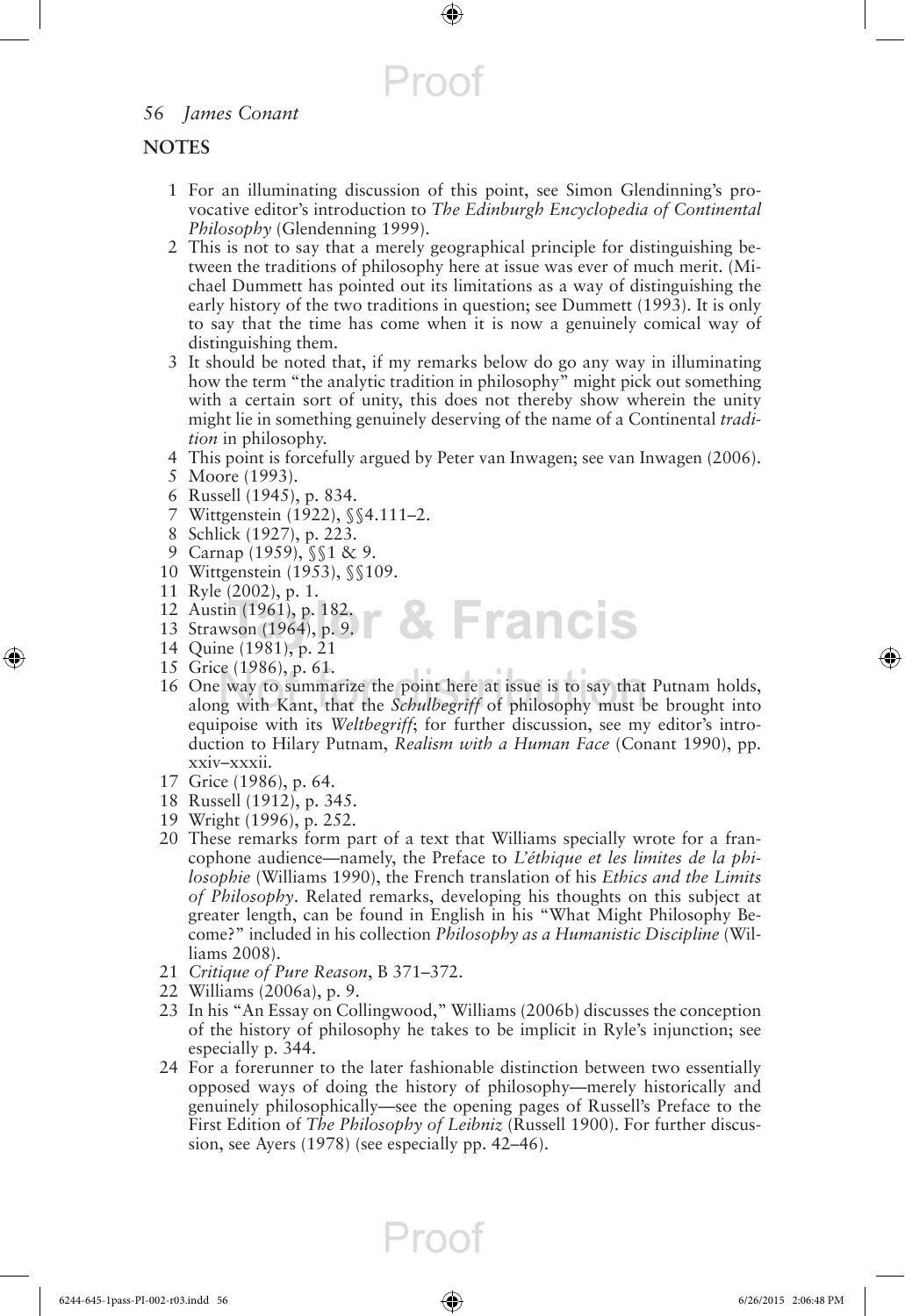⊕

#### *The Emergence of the Concept of the Analytic Tradition* 57

- 25 Pippin remarks: "Given the origins of analytic philosophy in anti-Hegelianism, perhaps the most surprising new Hegel is the Anglophone Hegel . . . show[ing] that Hegel could make a living contribution to contemporary debates in philosophy, in the way that Anglophone philosophy has long done for philosophers like Plato, Aristotle, and Kant." (Review of Andrew Shanks*, Hegel and Religious Faith*; Peter Hodgson, *Shapes of Freedom: Hegel's Philosophy of History in Theological Perspective*; Sally Sedgwick, *Hegel's Critique of Kant*; Terry Pinkard, *Hegel's Naturalism*; Christopher Yeomans, *Freedom and Reflection*, in *Times Literary Supplement*, Spring 2013).
- 26 I am indebted to the discussion of this topic in Michael Kremer's "What is the Good of Philosophical History?" (Kremer 2013)), as well as to Kremer's review of Scott Soames's *Philosophical Analysis in the Twentieth Century*.
- 27 Ryle (1990), p. 42. This article was published posthumously.
- 28 Anscombe (1959), Griffin (1964); Hylton (1990)
- 29 Urmson (1956).
- 30 Hylton (1990), pp. 6–7.
- 31 The present essay was extracted from a longer manuscript and overlaps at diverse points with material originally written for various sections of *The Norton Anthology of Philosophy, Volume V. After Kant: The Analytic Tradition* (Conant and Elliott 2016). I am indebted to Cora Diamond, Jay Elliott, and Richard Schacht for comments and suggestions on the original manuscript, as well as to the assistance of Jeffrey Bell, Andrew Cutrofello, and Paul Livingston in helping me to trim the material down to its present comparatively reasonable length.

#### **WORKS CITED**

⊕

Anscombe, G.E.M. 1959. *An Introduction to Wittgenstein's* Tractatus. London: Hutchinson University Library.

aylor & Francis

- Austin, J.L. 1961. *Philosophical Papers*. Ed. J.O. Urmson. Oxford: Oxford University Press.
- Ayers, M. 1978. Analytical Philosophy and the History of Philosophy. In *Philosophy and Its Past*. Sussex: Harvester Press, 42–66.
- Carnap, R. 1959. The Old and the New Logic. In A.J. Ayer, ed., *Logical Postivism*. New York: The Free Press, 133–146.

Conant, J. 1990. Introduction. In Hilary Putnam, ed., *Realism with a Human Face*. Cambridge, MA: Harvard University Press, xv– lxxiv.

Conant, J. and J. Elliott, eds. 2016. *The Norton Anthology of Philosophy, Volume V. After Kant: The Analytic Tradition*. New York: W.W. Norton & Co.

- Dummett, M. 1993. *The Origins of Analytic Philosophy*. Cambridge, MA: Harvard University Press.
- Glendinning, S. 1999. What Is Continental Philosophy? In S. Glendinning, ed., *The Edinburgh Encyclopedia of Continental Philosophy*. Edinburgh: Edinburgh University Press, 3–20.

Grice, P. 1986. Reply to Richards. In Richard Grandy and Richard Warner, eds., *Philosophical Grounds of Rationality*. Oxford: Clarendon Press, 45–108.

Griffin, J. 1964. *Wittgenstein's Logical Atomism*. Oxford: Clarendon Press.

- Hodgson, P. 2012. *Shapes of Freedom: Hegel's Philosophy of History in Theological Perspective*. Oxford: Oxford University Press.
- Hylton, P. 1990. *Russell, Idealism and the Emergence of Analytic Philosophy*. Oxford: Clarendon Press.

↔